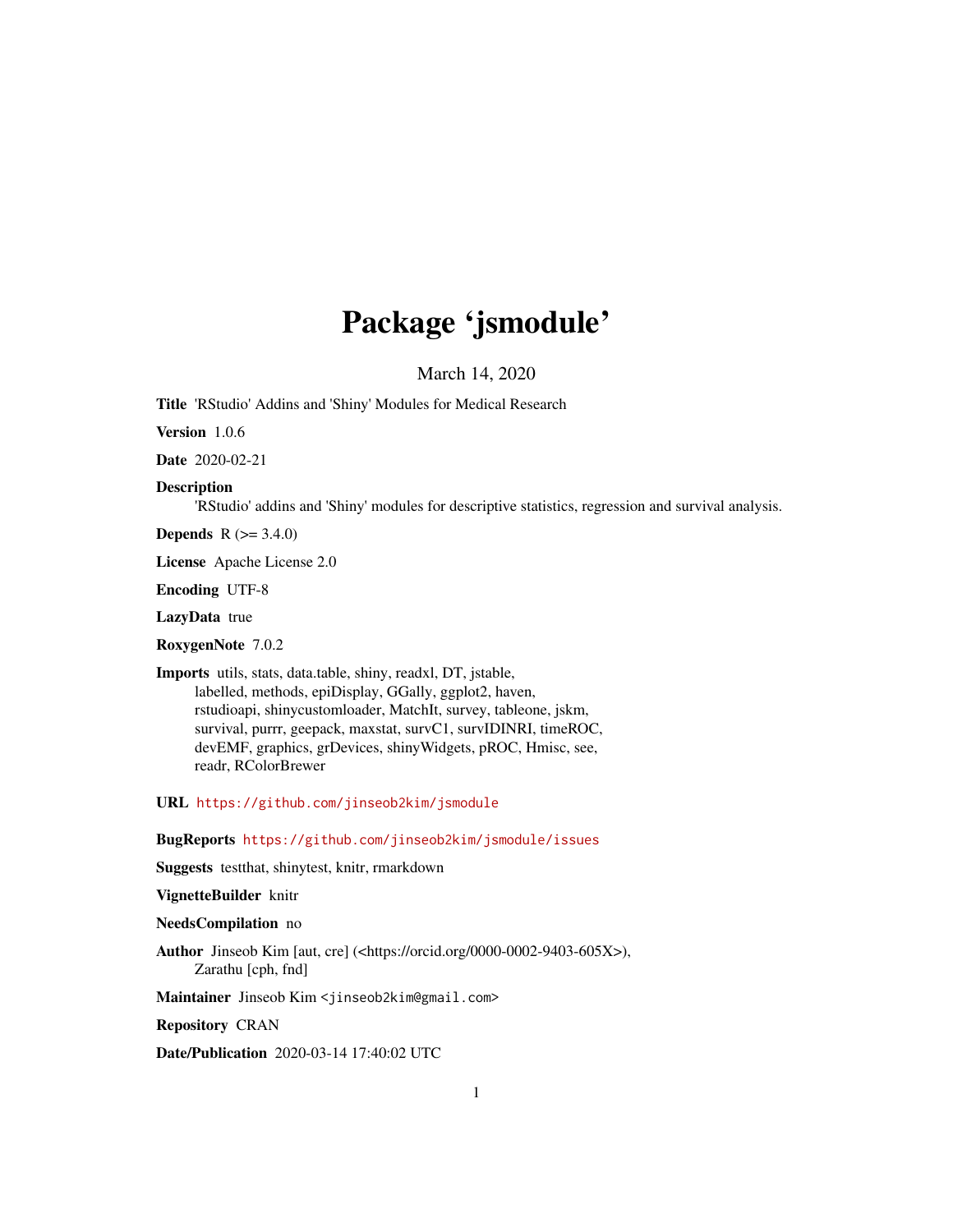# R topics documented:

|                    | 3              |
|--------------------|----------------|
|                    | $\overline{4}$ |
|                    | 5              |
|                    | 6              |
|                    | $\overline{7}$ |
|                    | 8              |
|                    | 10             |
|                    | 11             |
|                    | 12             |
|                    | 13             |
|                    | 14             |
|                    | 16             |
|                    | 17             |
|                    | 18             |
|                    | 20             |
|                    |                |
|                    |                |
|                    |                |
|                    |                |
|                    |                |
|                    |                |
|                    |                |
|                    |                |
|                    |                |
|                    |                |
|                    |                |
|                    |                |
|                    |                |
|                    |                |
|                    |                |
|                    |                |
|                    |                |
|                    |                |
|                    | 36             |
|                    |                |
|                    |                |
|                    | 40             |
|                    | 40             |
| reclassificationJS | 41             |
|                    | 43             |
|                    | 44             |
|                    | 45             |
| regressModuleUI    | 47             |
|                    | 48             |
| rocUI              | 50             |
| ROC table          | 51             |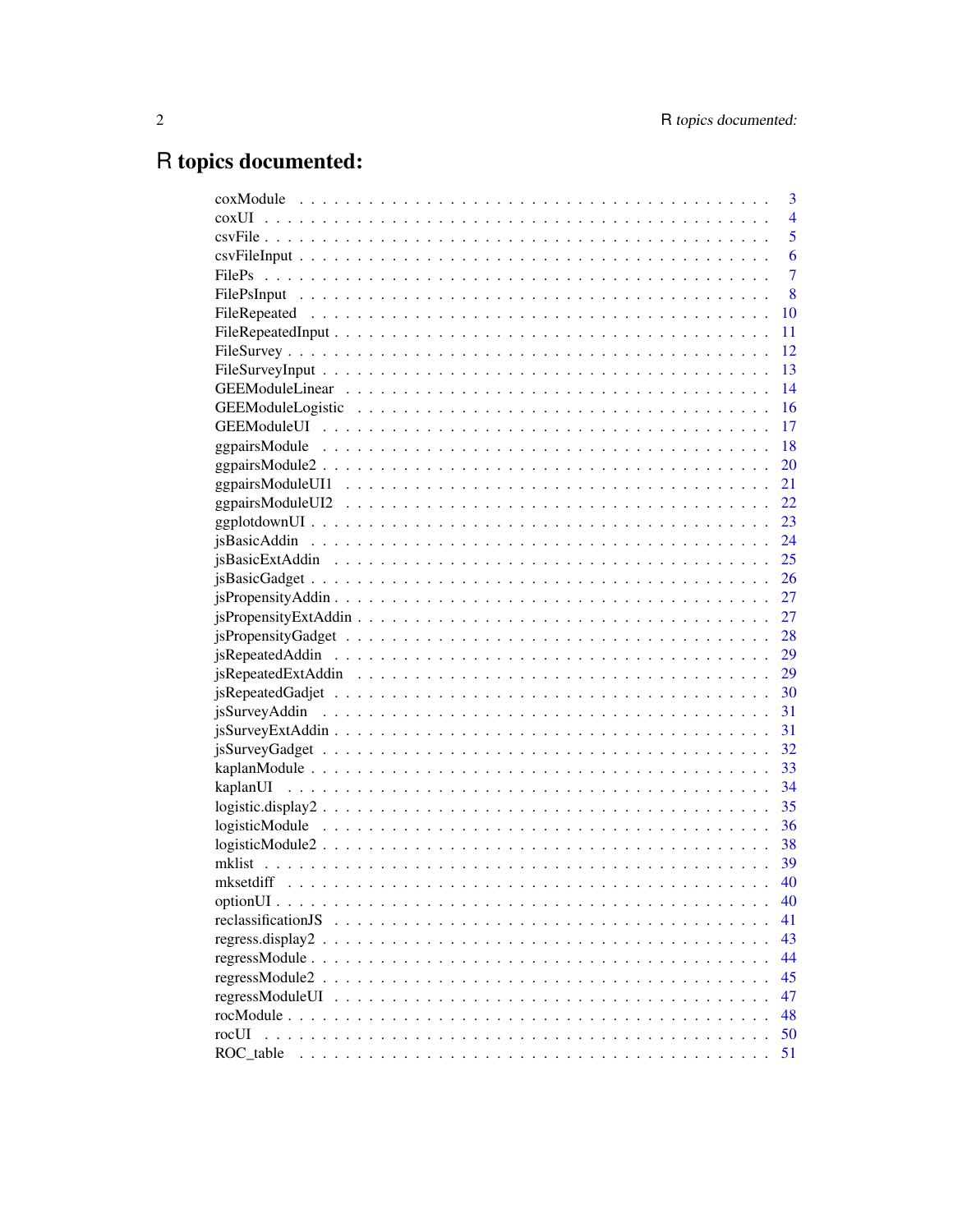#### <span id="page-2-0"></span> $\alpha$ xModule  $\beta$

| Index |  |
|-------|--|

coxModule *coxModule: shiny modulde server for Cox's model.*

# Description

Shiny modulde server for Cox's model.

# Usage

```
coxModule(
  input,
 output,
  session,
 data,
  data_label,
 data_varStruct = NULL,
 nfactor.limit = 10,
 design.survey = NULL,
 default.unires = T,
 limit.unires = 20,
  id.cluster = NULL
)
```
# Arguments

| input         | input                                                             |
|---------------|-------------------------------------------------------------------|
| output        | output                                                            |
| session       | session                                                           |
| data          | reactive data                                                     |
| data_label    | reactuve data label                                               |
|               | data_varStruct reactive list of variable structure, Default: NULL |
| nfactor.limit | nlevels limit in factor variable, Default: 10                     |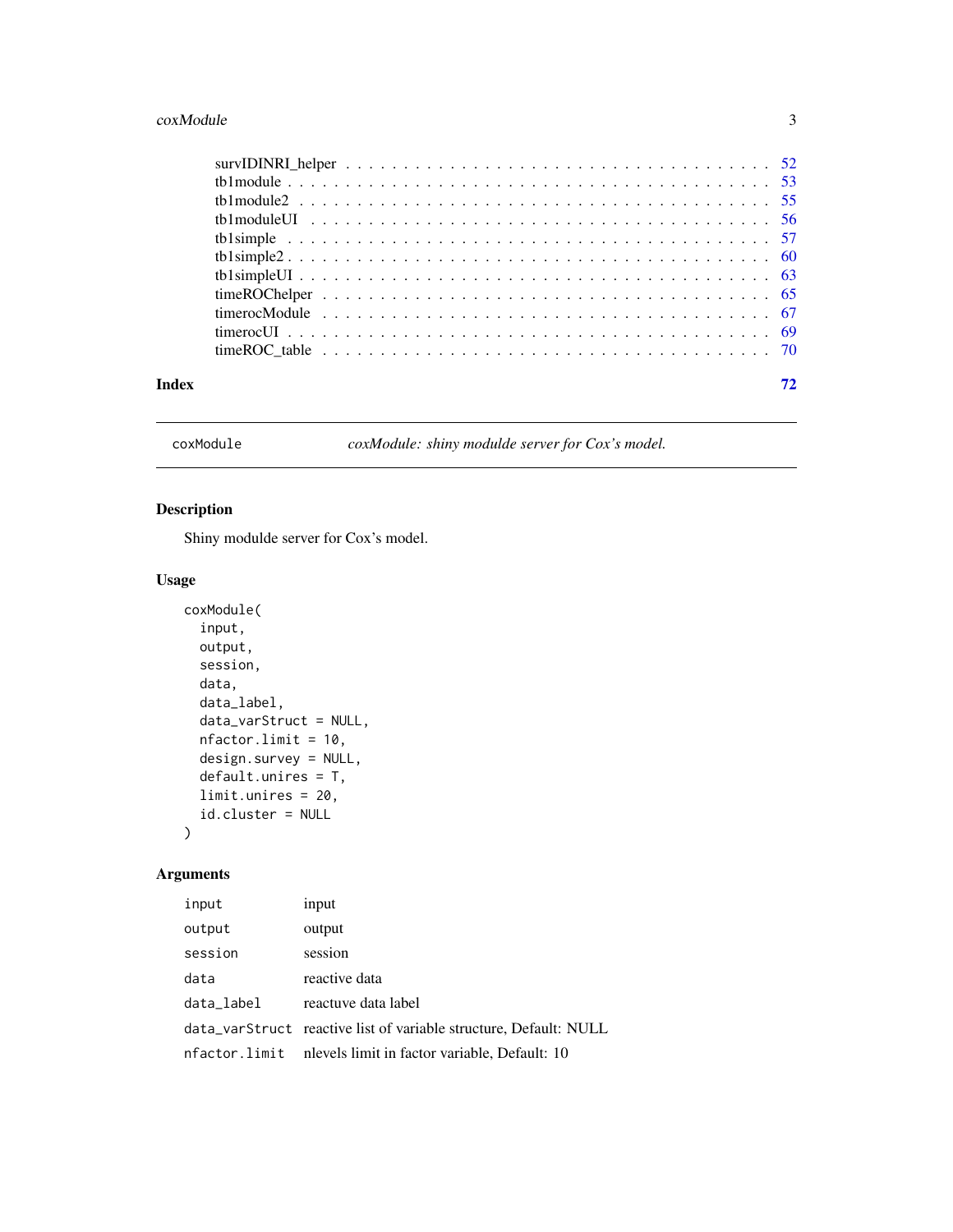<span id="page-3-0"></span>

|              | design.survey reactive survey data.default: NULL                                                   |
|--------------|----------------------------------------------------------------------------------------------------|
|              | default.unires Set default independent variables using univariate analysis.                        |
| limit.unires | Change to default unires $=$ F if number of independent variables $>$ limit unires,<br>Default: 20 |
| id.cluster   | reactive cluster variable if marginal cox model, Default: NULL                                     |

#### Details

Shiny modulde server for Cox's model.

# Value

Shiny modulde server for Cox's model.

#### Examples

```
library(shiny);library(DT);library(data.table);library(jstable)
ui <- fluidPage(
   sidebarLayout(
   sidebarPanel(
     coxUI("cox")
  ),
  mainPanel(
    DTOutput("coxtable")
  )
\lambda)
server <- function(input, output, session) {
  data <- reactive(mtcars)
  data.label <- reactive(jstable::mk.lev(mtcars))
  out_cox <- callModule(coxModule, "cox", data = data, data_label = data.label,
                           data_varStruct = NULL)
  output$coxtable <- renderDT({
   datatable(out_cox()$table, rownames=T, caption = out_cox()$caption)
  })
}
```
coxUI *coxUI: shiny modulde UI for Cox's model.*

#### Description

Shiny modulde UI for Cox's model.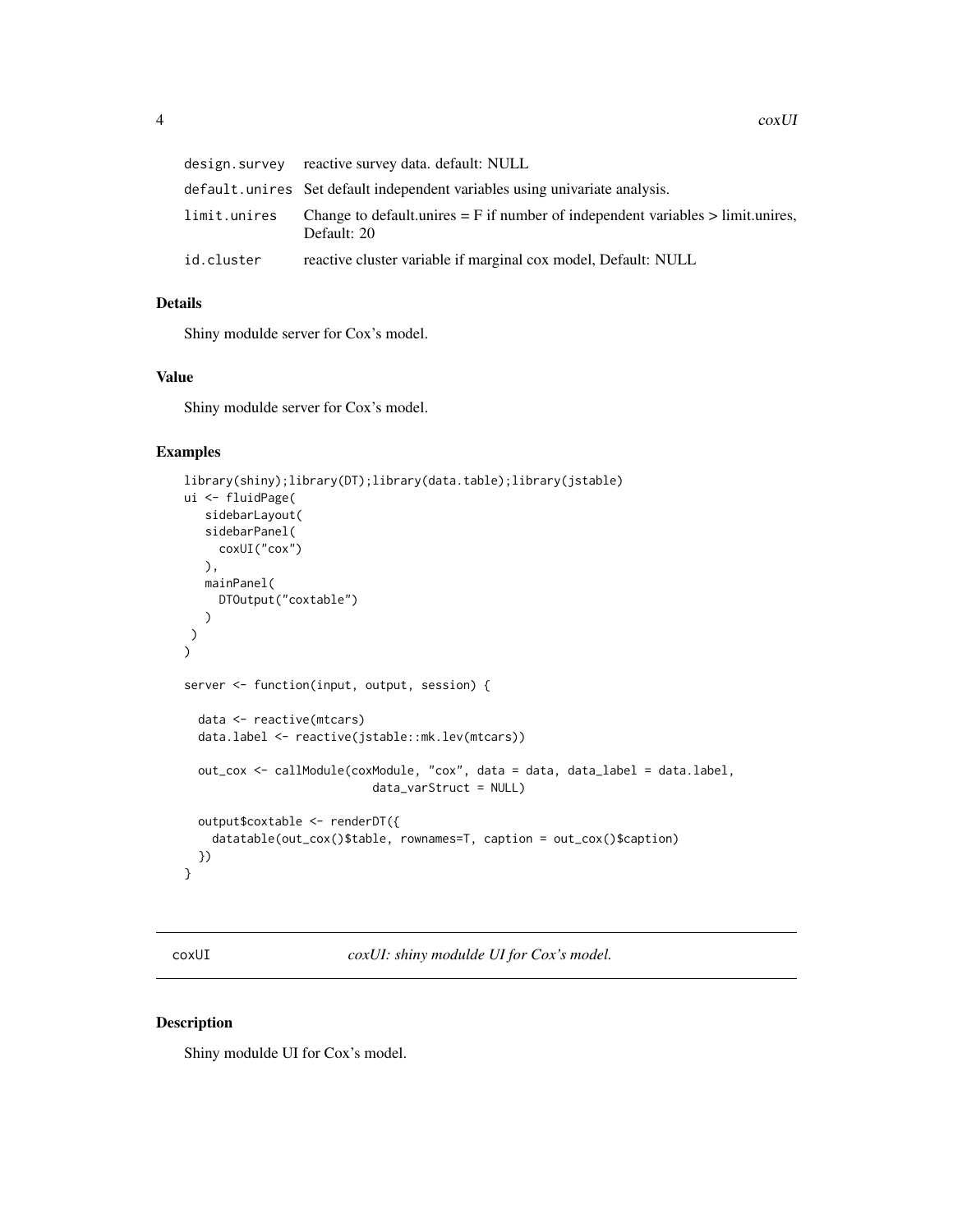#### <span id="page-4-0"></span> $\sim$  csvFile  $\sim$  5

# Usage

coxUI(id)

# Arguments

id id

# Details

Shiny modulde UI for Cox's model.

# Value

coxUI

# Examples

coxUI(1)

csvFile *csvFile: Shiny module Server for file upload.*

# Description

Shiny module Server for file(csv or xlsx) upload.

# Usage

csvFile(input, output, session, nfactor.limit = 20)

# Arguments

| input         | input                                 |
|---------------|---------------------------------------|
| output        | output                                |
| session       | session                               |
| nfactor.limit | nfactor limit to include, Default: 20 |

# Details

Shiny module Server for file(csv or xlsx) upload.

# Value

Shiny module Server for file(csv or xlsx) upload.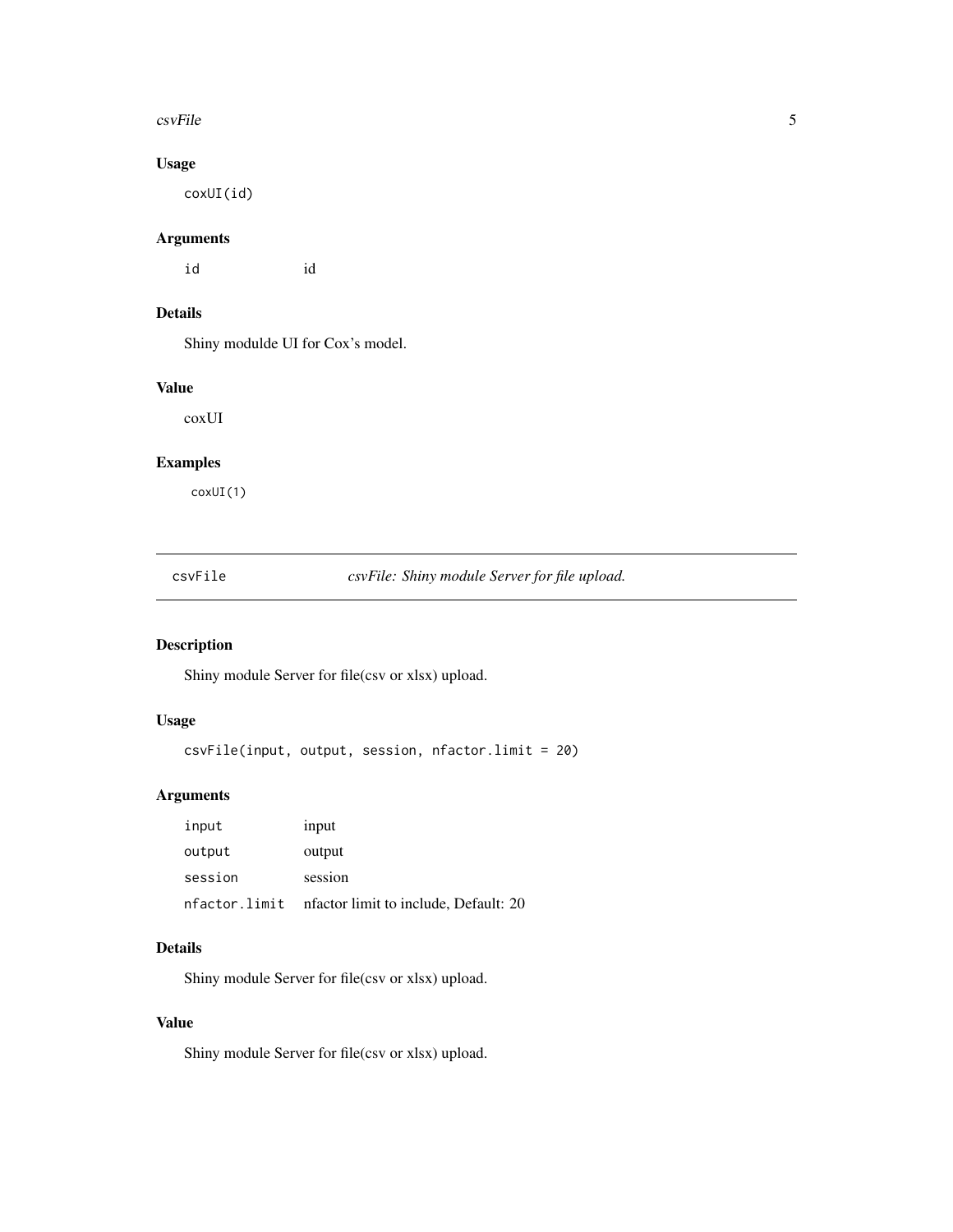# Examples

```
library(shiny);library(DT);library(data.table);library(readxl);library(jstable)
ui <- fluidPage(
  sidebarLayout(
    sidebarPanel(
      csvFileInput("datafile")
    ),
    mainPanel(
      tabsetPanel(type = "pills",
                  tabPanel("Data", DTOutput("data")),
                  tabPanel("Label", DTOutput("data_label", width = "100%"))
                 )
  )
\lambda\mathcal{L}server <- function(input, output, session) {
  data <- callModule(csvFile, "datafile")
  output$data <- renderDT({
    data()$data
  })
  output$label <- renderDT({
    data()$label
  })
}
```
csvFileInput *csvFileInput: Shiny module UI for file upload.*

#### Description

Shiny module UI for file(csv or xlsx) upload.

# Usage

```
csvFileInput(id, label = "Upload data (csv/xlsx/sav/sas7bdat/dta)")
```
# Arguments

| id    | id                                               |
|-------|--------------------------------------------------|
| label | label, Default: 'csv/xlsx/sav/sas7bdat/dta file' |

#### Details

Shiny module UI for file(csv or xlsx) upload.

<span id="page-5-0"></span>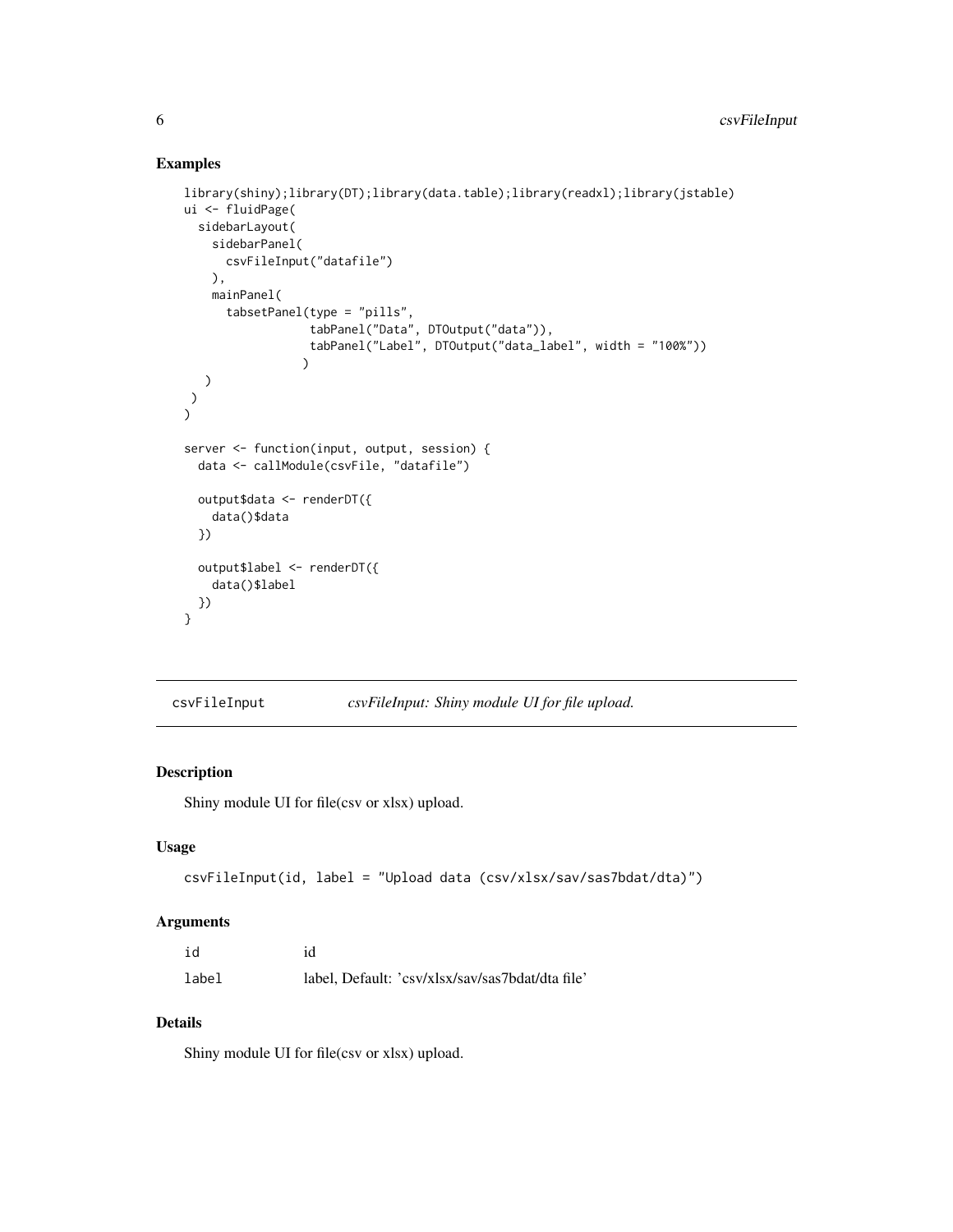#### <span id="page-6-0"></span>FilePs 7

# Value

Shiny module UI for file(csv or xlsx) upload.

#### Examples

```
library(shiny);library(DT);library(data.table);library(readxl);library(jstable)
ui <- fluidPage(
  sidebarLayout(
    sidebarPanel(
      csvFileInput("datafile")
   ),
   mainPanel(
      tabsetPanel(type = "pills",
                  tabPanel("Data", DTOutput("data")),
                  tabPanel("Label", DTOutput("data_label", width = "100%"))
                 \lambda)
)
\sumserver <- function(input, output, session) {
  data <- callModule(csvFile, "datafile")
  output$data <- renderDT({
    data()$data
  })
  output$label <- renderDT({
    data()$label
  })
}
```
FilePs *FilePs: Shiny module Server for file upload for propensity score matching.*

# Description

Shiny module Server for file upload for propensity score matching.

#### Usage

FilePs(input, output, session, nfactor.limit = 20)

# Arguments

| input         | input                                 |
|---------------|---------------------------------------|
| output        | output                                |
| session       | session                               |
| nfactor.limit | nfactor limit to include, Default: 20 |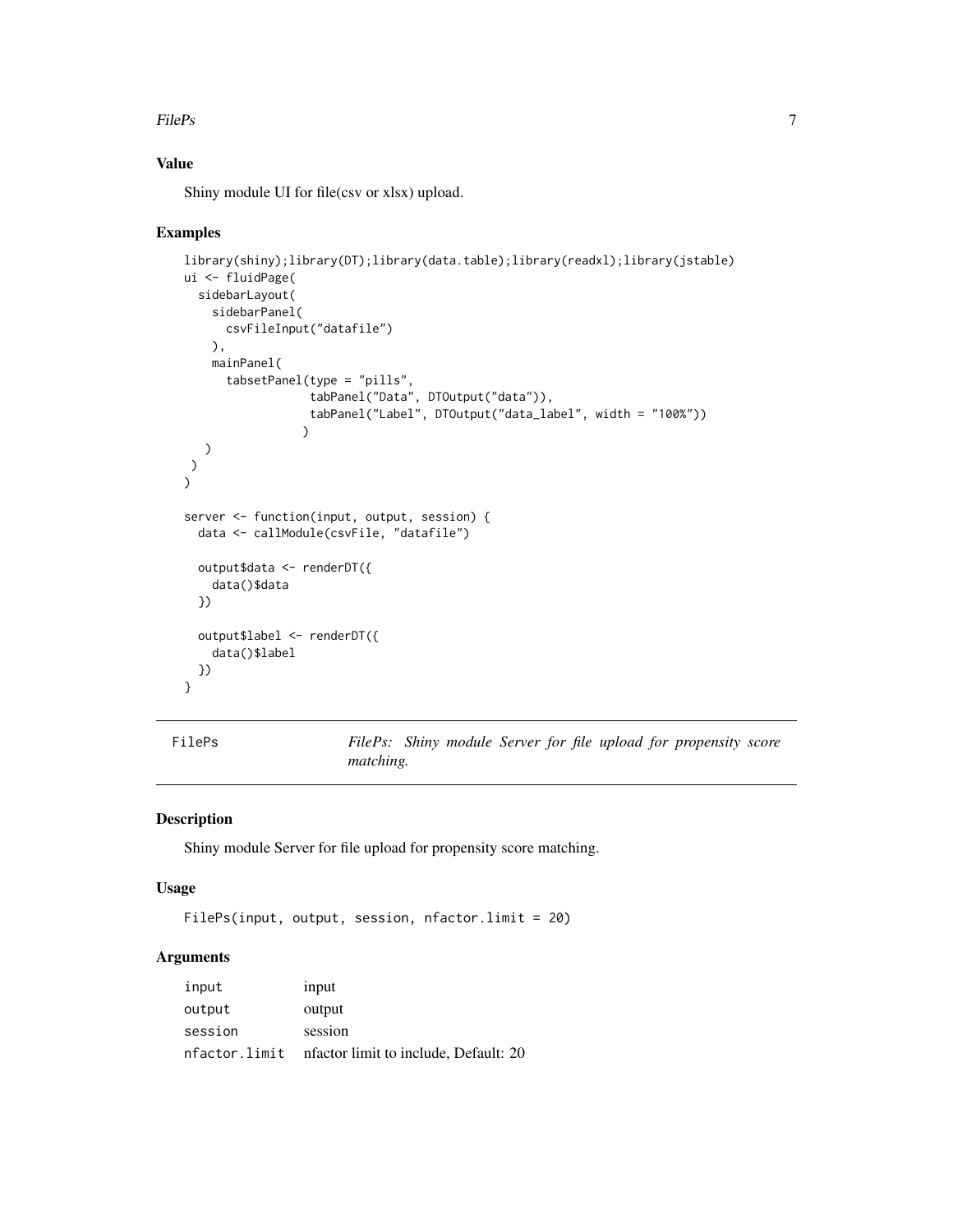# <span id="page-7-0"></span>Details

Shiny module Server for file upload for propensity score matching.

### Value

Shiny module Server for file upload for propensity score matching.

#### Examples

```
library(shiny);library(DT);library(data.table);library(readxl);library(jstable)
ui <- fluidPage(
  sidebarLayout(
    sidebarPanel(
      FilePsInput("datafile")
   ),
   mainPanel(
      tabsetPanel(type = "pills",
                  tabPanel("Data", DTOutput("data")),
                  tabPanel("Matching data", DTOutput("matdata")),
                  tabPanel("Label", DTOutput("data_label", width = "100%"))
                 )
  )
)
\mathcal{L}server <- function(input, output, session) {
  mat.info <- callModule(FilePs, "datafile")
  output$data <- renderDT({
    mat.info()$data
  })
  output$matdata <- renderDT({
   mat.info()$matdata
  })
  output$label <- renderDT({
    mat.info()$label
  })
}
```

| FilePsInput |  |
|-------------|--|
|-------------|--|

FilePsInput: Shiny module UI for file upload for propensity score *matching.*

#### Description

Shiny module UI for file upload for propensity score matching.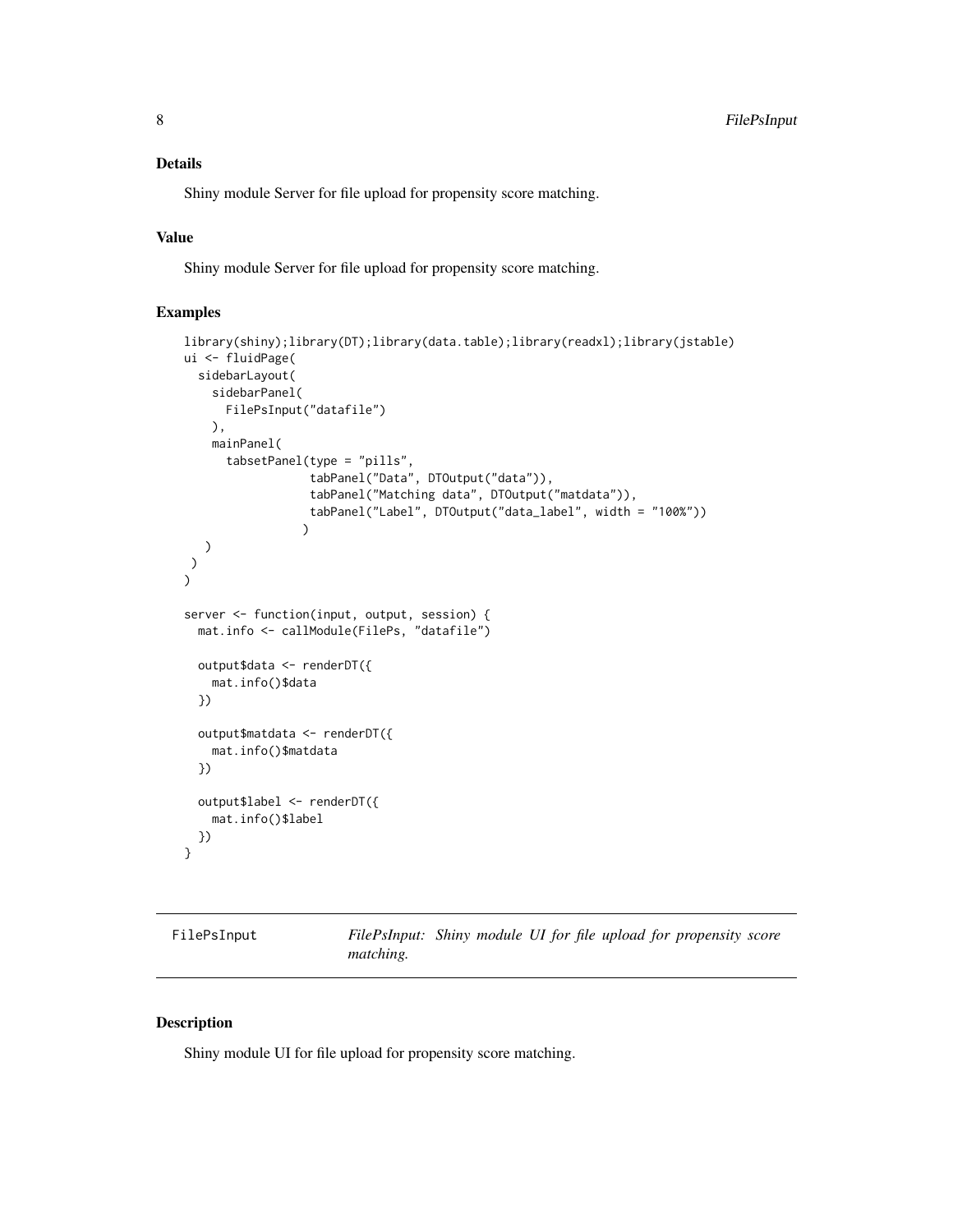# FilePsInput 9

# Usage

FilePsInput(id, label = "Upload data (csv/xlsx/sav/sas7bdat/dta)")

#### Arguments

| id    | id                                           |
|-------|----------------------------------------------|
| label | label, Default: 'csv/xlsx/sav/sas7bdat file' |

# Details

Shiny module UI for file upload for propensity score matching.

# Value

Shiny module UI for file upload for propensity score matching.

```
library(shiny);library(DT);library(data.table);library(readxl);library(jstable)
ui <- fluidPage(
  sidebarLayout(
    sidebarPanel(
      FilePsInput("datafile")
   ),
   mainPanel(
      tabsetPanel(type = "pills",
                  tabPanel("Data", DTOutput("data")),
                  tabPanel("Matching data", DTOutput("matdata")),
                  tabPanel("Label", DTOutput("data_label", width = "100%"))
                 \lambda)
 )
)
server <- function(input, output, session) {
  mat.info <- callModule(FilePs, "datafile")
  output$data <- renderDT({
   mat.info()$data
  })
  output$matdata <- renderDT({
   mat.info()$matdata
  })
  output$label <- renderDT({
   mat.info()$label
  })
}
```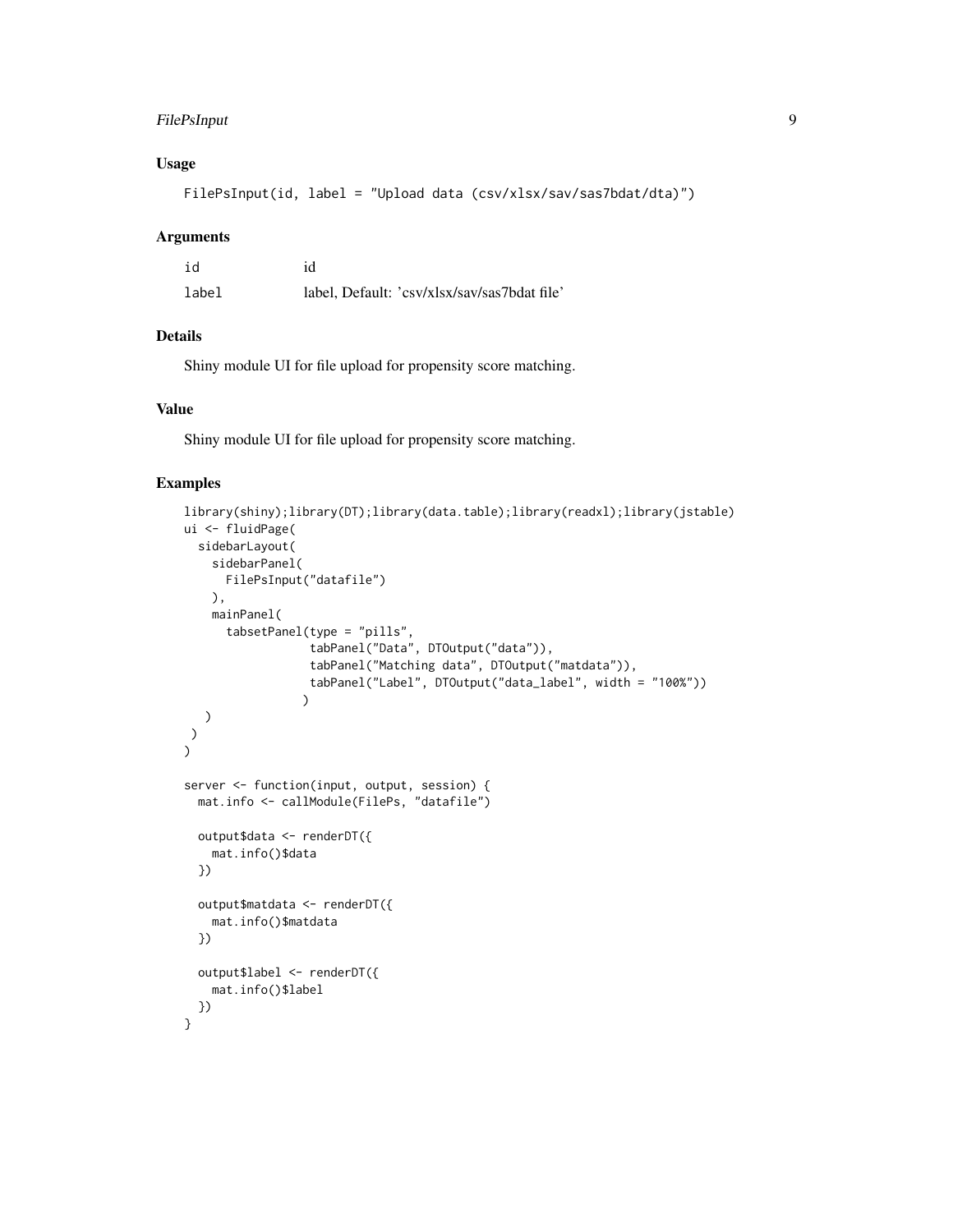<span id="page-9-0"></span>

# Description

File upload server module for repeated measure analysis.

#### Usage

```
FileRepeated(input, output, session, nfactor.limit = 20)
```
# Arguments

| input         | input                                  |
|---------------|----------------------------------------|
| output        | output                                 |
| session       | session                                |
| nfactor.limit | infactor limit to include, Default: 20 |

# Details

File upload server module for repeated measure analysis.

#### Value

File upload server module for repeated measure analysis.

```
library(shiny);library(DT);library(data.table);library(readxl);library(jstable)
ui <- fluidPage(
  sidebarLayout(
    sidebarPanel(
      FileRepeatedInput("datafile")
    ),
    mainPanel(
      tabsetPanel(type = "pills",
                  tabPanel("Data", DTOutput("data")),
                  tabPanel("Label", DTOutput("data_label", width = "100%"))
                  )
    )
 \lambda\mathcal{L}server <- function(input, output, session) {
 data <- callModule(FileRepeated, "datafile")
  output$data <- renderDT({
```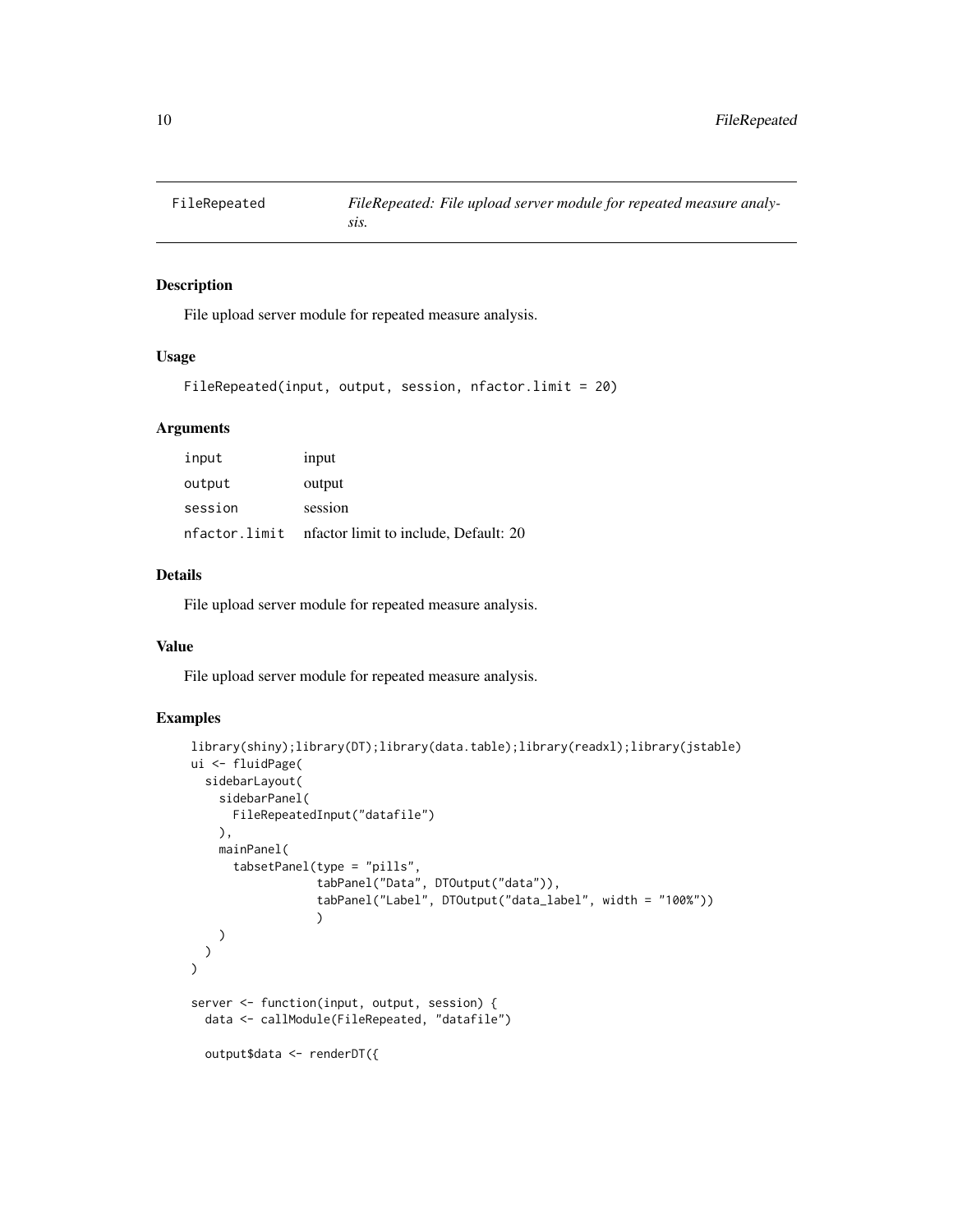# <span id="page-10-0"></span>FileRepeatedInput 11

```
data()$data
  })
  output$label <- renderDT({
    data()$label
 })
}
```
FileRepeatedInput *FileRepeatedInput: File upload UI for repeated measure analysis.*

# Description

File upload UI for repeated measure analysis.

# Usage

```
FileRepeatedInput(id, label = "Upload data (csv/xlsx/sav/sas7bdat/dta)")
```
# Arguments

| id    | id                                               |
|-------|--------------------------------------------------|
| label | label, Default: 'csv/xlsx/sav/sas7bdat/dta file' |

## Details

File upload UI for repeated measure analysis.

# Value

File upload UI for repeated measure analysis.

```
library(shiny);library(DT);library(data.table);library(readxl);library(jstable)
ui <- fluidPage(
  sidebarLayout(
    sidebarPanel(
      FileRepeatedInput("datafile")
   ),
   mainPanel(
      tabsetPanel(type = "pills",
                  tabPanel("Data", DTOutput("data")),
                  tabPanel("Label", DTOutput("data_label", width = "100%"))
                  )
   )
  )
)
```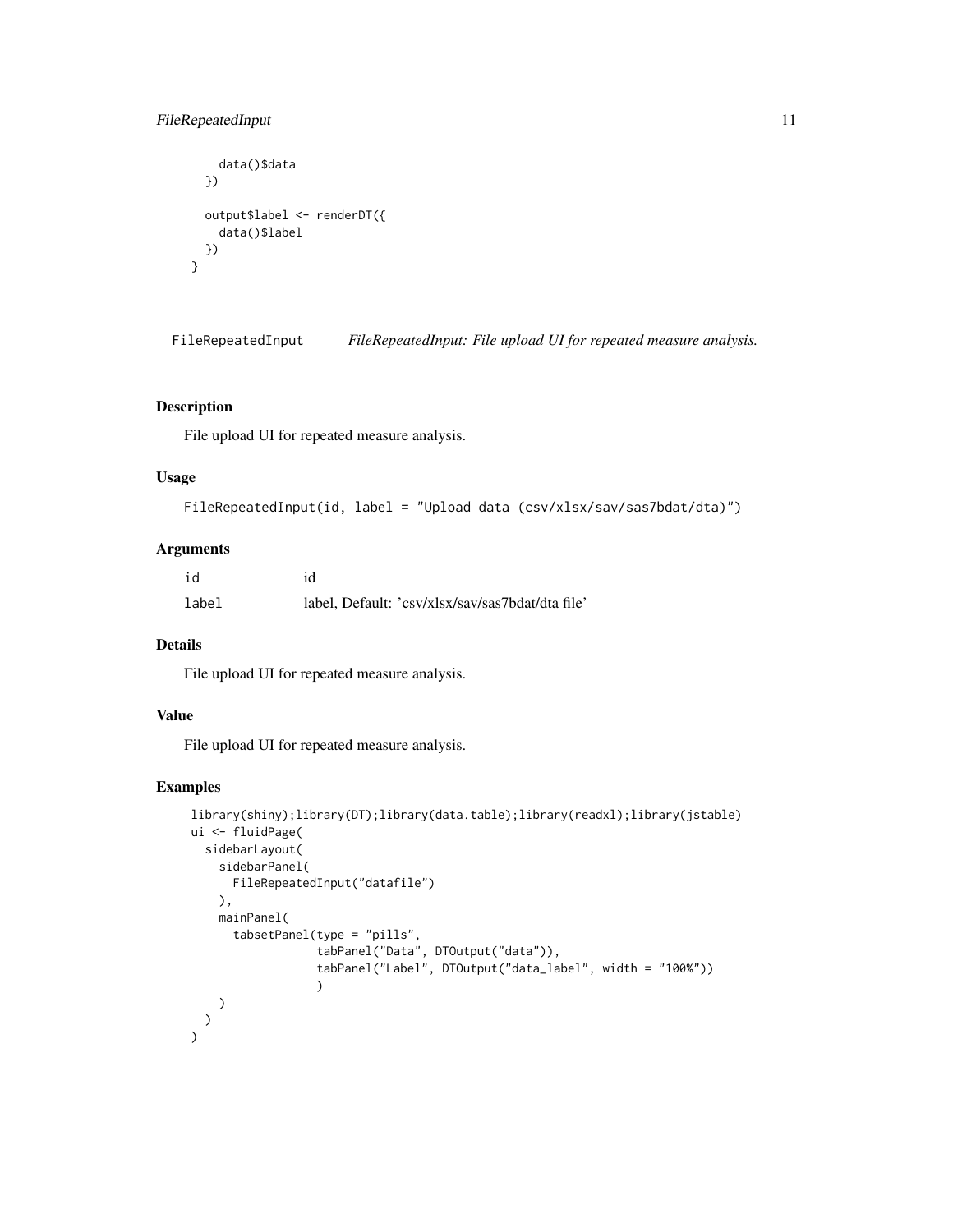```
server <- function(input, output, session) {
  data <- callModule(FileRepeated, "datafile")
 output$data <- renderDT({
    data()$data
  })
  output$label <- renderDT({
    data()$label
 })
}
```
FileSurvey *FileSurvey: File upload server module for survey data analysis.*

#### Description

File upload server module for survey data analysis.

# Usage

FileSurvey(input, output, session, nfactor.limit = 20)

#### Arguments

| input         | input                                  |
|---------------|----------------------------------------|
| output        | output                                 |
| session       | session                                |
| nfactor.limit | infactor limit to include, Default: 20 |

#### Details

File upload server module for survey data analysis.

#### Value

File upload server module for survey data analysis.

```
library(shiny);library(DT);library(data.table);library(readxl);library(jstable)
ui <- fluidPage(
  sidebarLayout(
    sidebarPanel(
     FileSurveyInput("datafile")
   ),
   mainPanel(
      tabsetPanel(type = "pills",
```
<span id="page-11-0"></span>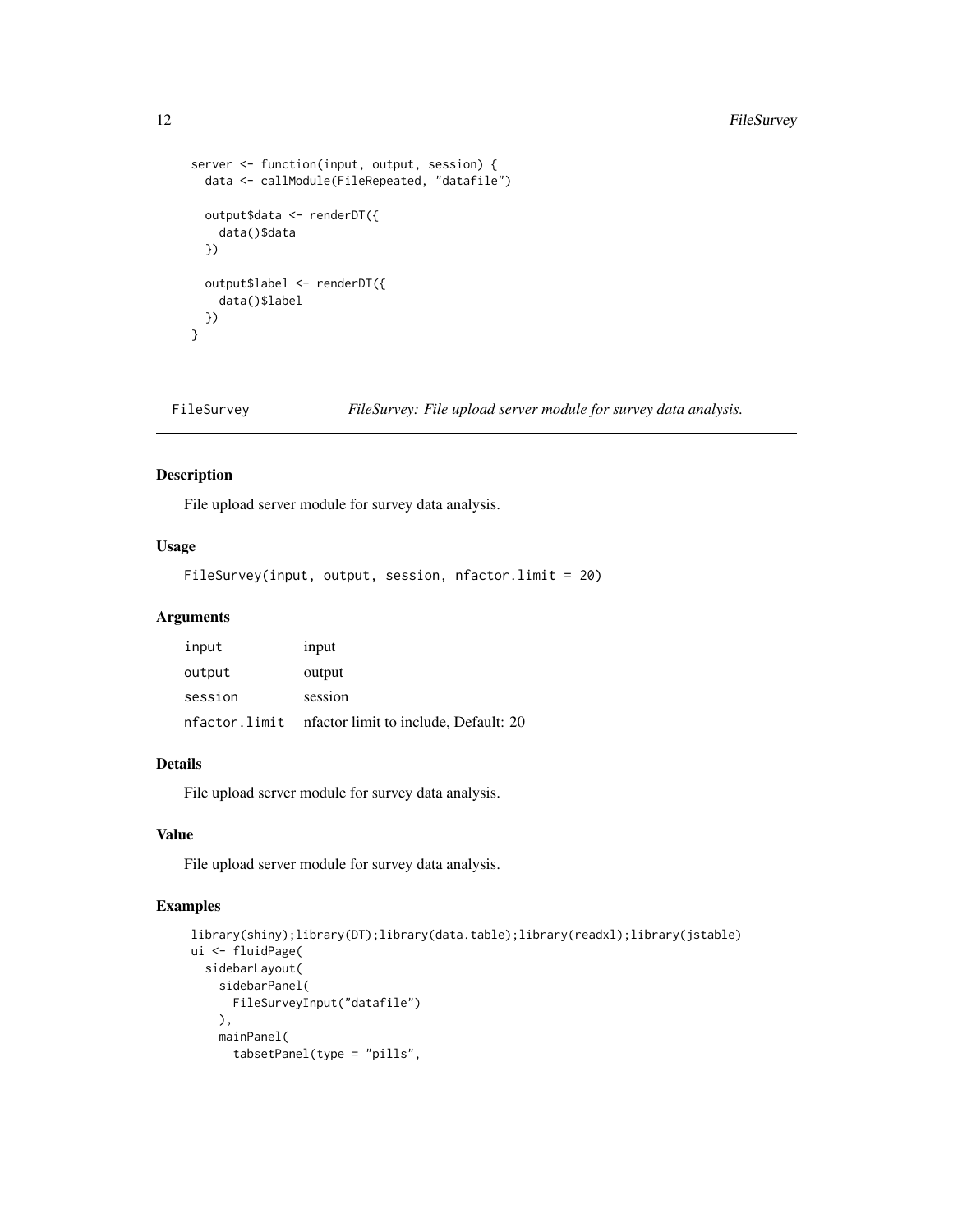```
tabPanel("Data", DTOutput("data")),
                   tabPanel("Label", DTOutput("data_label", width = "100%"))
                   )
    )
 \rightarrow\mathcal{L}server <- function(input, output, session) {
 data <- callModule(FileSurvey, "datafile")
 output$data <- renderDT({
    data()$data
  })
  output$label <- renderDT({
    data()$label
  })
}
```
FileSurveyInput *FileSurveyInput: File upload UI for survey data analysis.*

# Description

File upload UI for survey data analysis.

# Usage

```
FileSurveyInput(id, label = "Upload data (csv/xlsx/sav/sas7bdat/dta)")
```
# Arguments

| id    | id                                               |
|-------|--------------------------------------------------|
| label | label, Default: 'csv/xlsx/sav/sas7bdat/dta file' |

# Details

File upload UI for survey data analysis.

# Value

File upload UI for survey data analysis.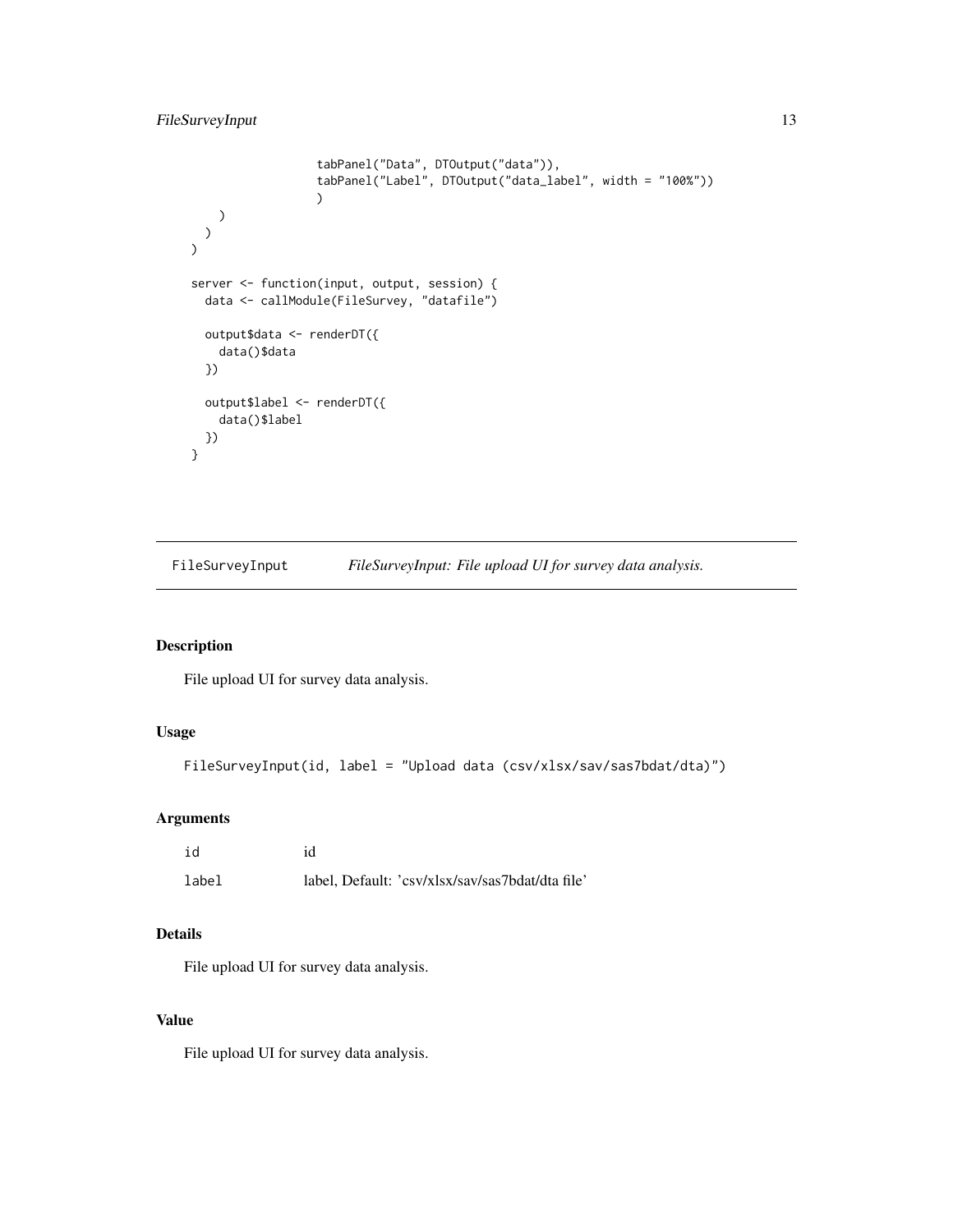# Examples

```
library(shiny);library(DT);library(data.table);library(readxl);library(jstable)
ui <- fluidPage(
  sidebarLayout(
    sidebarPanel(
      FileSurveyInput("datafile")
    ),
    mainPanel(
      tabsetPanel(type = "pills",
                  tabPanel("Data", DTOutput("data")),
                  tabPanel("Label", DTOutput("data_label", width = "100%"))
                  )
    )
 )
)
server <- function(input, output, session) {
 data <- callModule(FileSurvey, "datafile")
  output$data <- renderDT({
    data()$data
  })
  output$label <- renderDT({
    data()$label
 })
}
```

| GEEModuleLinear | GEEModuleLinear: shiny modulde server for gaussian generalized |  |  |
|-----------------|----------------------------------------------------------------|--|--|
|                 | estimating equation( $GEE$ ) using reactive data.              |  |  |

#### Description

Shiny modulde server for gaussian generalized estimating equation(GEE) using reactive data.

# Usage

```
GEEModuleLinear(
  input,
  output,
  session,
  data,
  data_label,
  data_varStruct = NULL,
 nfactor.limit = 10,
  id.gee
)
```
<span id="page-13-0"></span>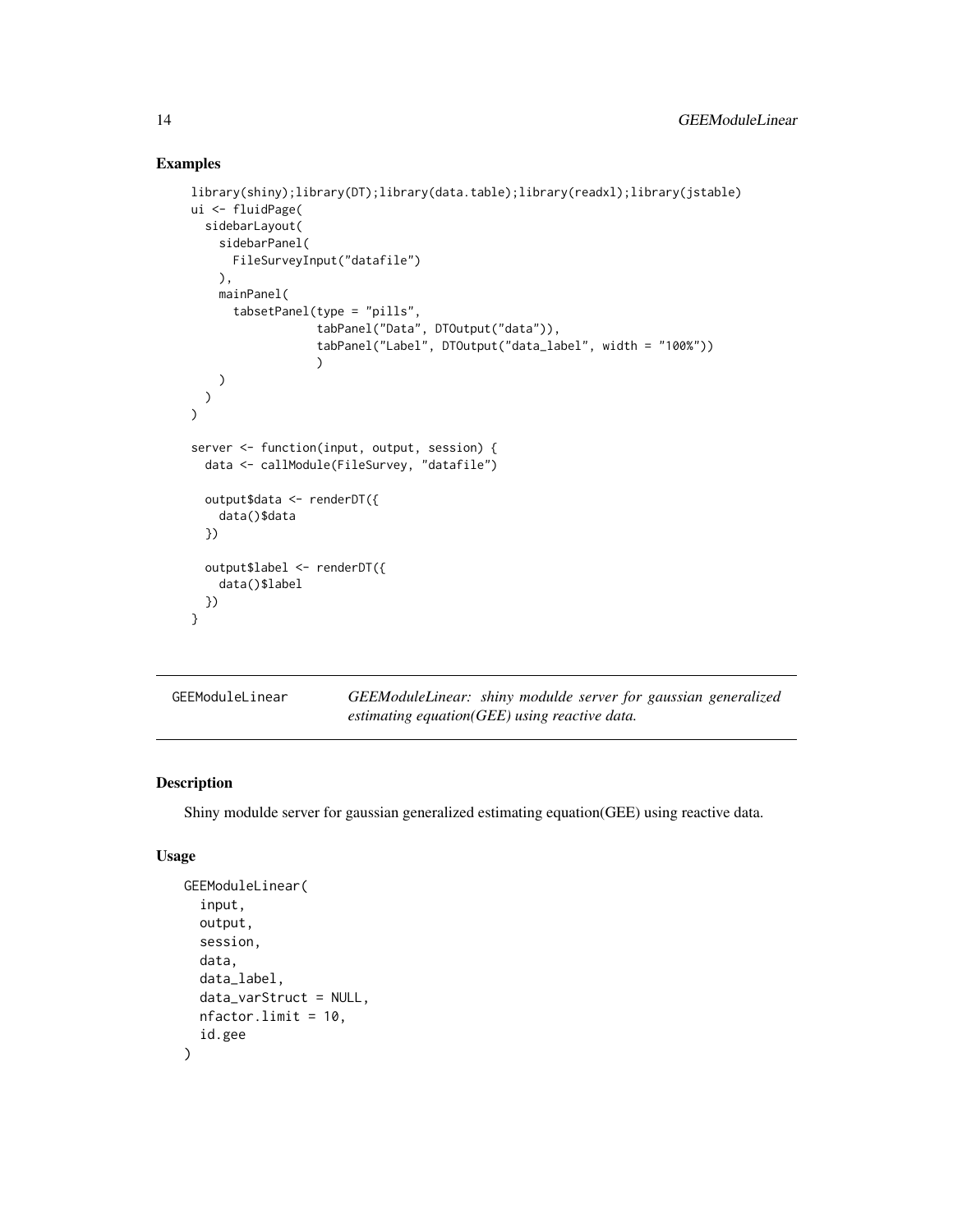# GEEModuleLinear 15

#### **Arguments**

| input      | input                                                       |
|------------|-------------------------------------------------------------|
| output     | output                                                      |
| session    | session                                                     |
| data       | reactive data, ordered by id.                               |
| data_label | reactive data label                                         |
|            | data_varStruct List of variable structure, Default: NULL    |
|            | nfactor.limit nlevels limit in factor variable, Default: 10 |
| id.gee     | reactive repeated measure variable                          |

# Details

Shiny modulde server for gaussian generalized estimating equation(GEE) using reactive data.

#### Value

Shiny modulde server for gaussian generalized estimating equation(GEE).

```
library(shiny);library(DT);library(data.table);library(jstable)
ui <- fluidPage(
  sidebarLayout(
   sidebarPanel(
    GEEModuleUI("linear")
  ),
  mainPanel(
     DTOutput("lineartable")
   )
)
\lambdaserver <- function(input, output, session) {
  data <- reactive(mtcars)
  data.label <- reactive(jstable::mk.lev(mtcars))
  id.gee <- reactive("mpg")
 out_linear <- callModule(GEEModuleLinear, "linear", data = data, data_label = data.label,
                           data_varStruct = NULL, id.gee = id.gee)
  output$lineartable <- renderDT({
   hide = which(colnames(out_linear()$table) == "sig")
  datatable(out_linear()$table, rownames=T, extension= "Buttons", caption = out_linear()$caption,
              options = c(opt.tbreg(out_linear()$caption),
                          list(columnDefs = list(list(visible=FALSE, targets =hide))
                          ),
                          list(scrollX = TRUE))
```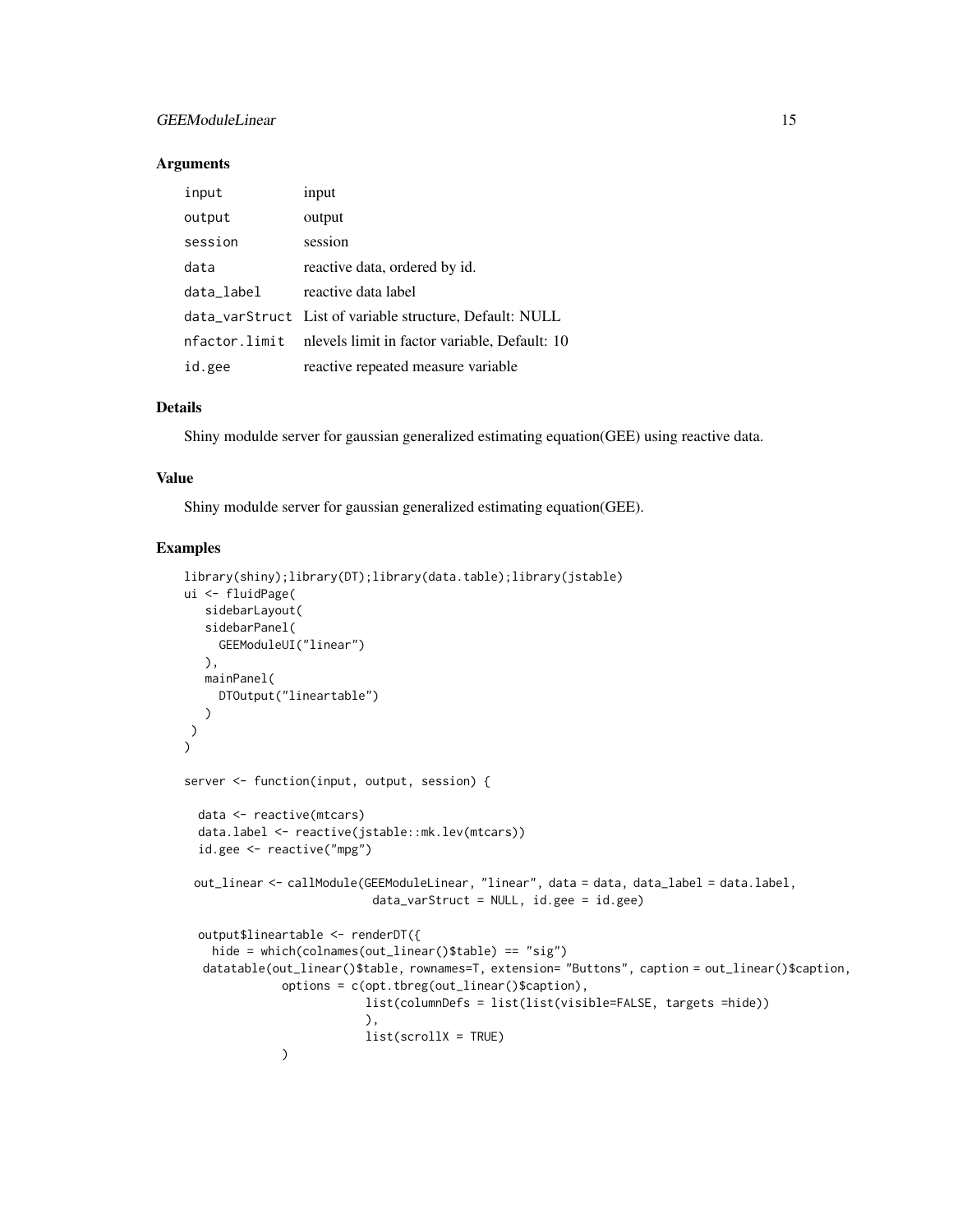```
) %>% formatStyle("sig", target = 'row',backgroundColor = styleEqual("**", 'yellow'))
 })
}
```
GEEModuleLogistic *GEEModuleLogistic: shiny modulde server for binomial gaussian generalized estimating equation(GEE) using reactive data.*

# Description

Shiny modulde server for binomial gaussian generalized estimating equation(GEE) using reactive data.

#### Usage

```
GEEModuleLogistic(
  input,
  output,
  session,
  data,
  data_label,
  data_varStruct = NULL,
  nfactor.limit = 10,
  id.gee
)
```
# Arguments

| input      | input                                                       |
|------------|-------------------------------------------------------------|
| output     | output                                                      |
| session    | session                                                     |
| data       | reactive data, ordered by id.                               |
| data_label | reactive data label                                         |
|            | data_varStruct List of variable structure, Default: NULL    |
|            | nfactor.limit nlevels limit in factor variable, Default: 10 |
| id.gee     | reactive repeated measure variable                          |

# Details

Shiny modulde server for binomial gaussian generalized estimating equation(GEE) using reactive data.

# Value

Shiny modulde server for binomial gaussian generalized estimating equation(GEE).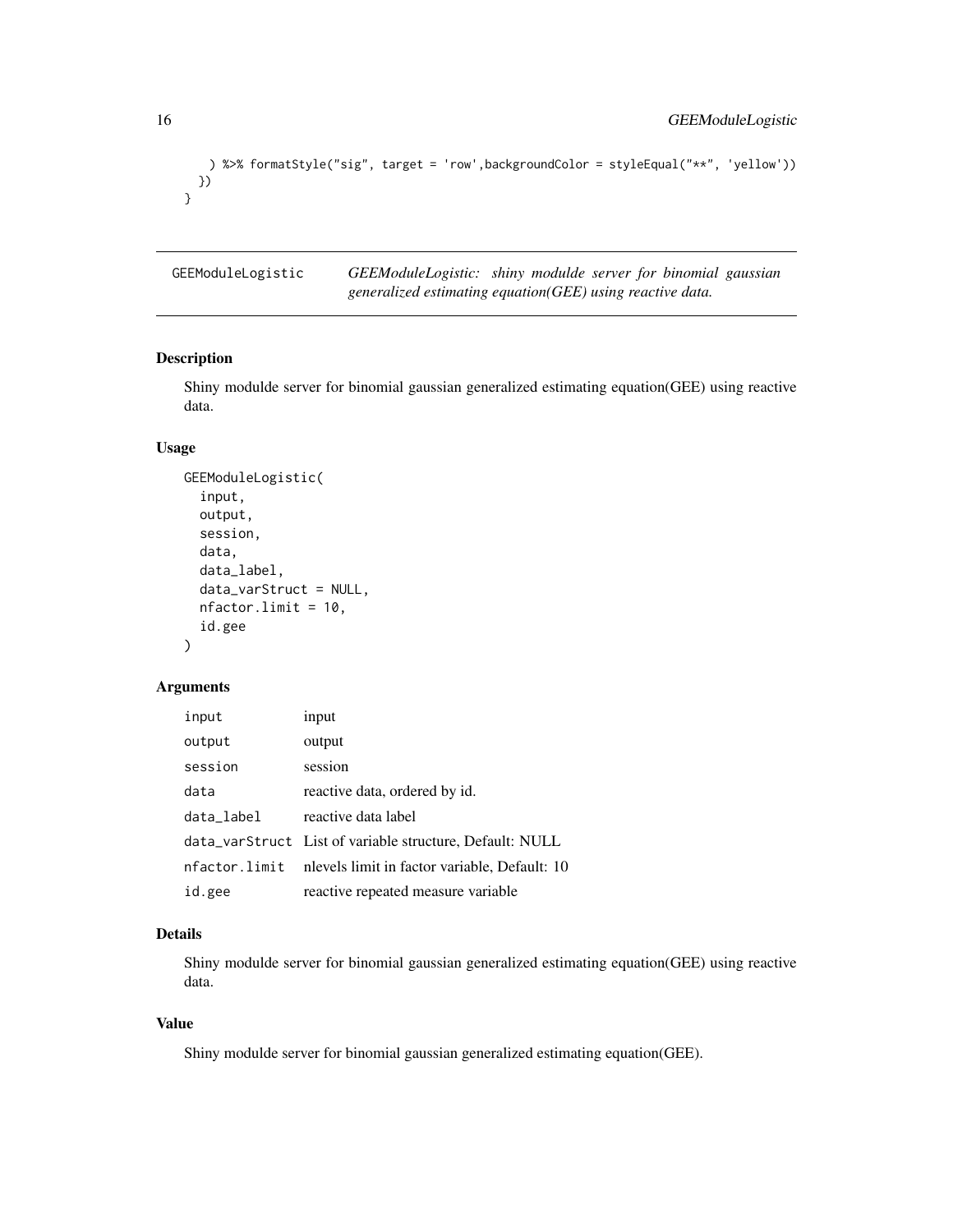# <span id="page-16-0"></span>GEEModuleUI 17

#### Examples

```
library(shiny);library(DT);library(data.table);library(jstable)
ui <- fluidPage(
   sidebarLayout(
  sidebarPanel(
     GEEModuleUI("logistic")
  ),
  mainPanel(
    DTOutput("logistictable")
  )
)
\mathcal{L}server <- function(input, output, session) {
 data <- reactive(mtcars)
 data.label <- reactive(jstable::mk.lev(mtcars))
 id.gee <- reactive("mpg")
 out_logistic <- callModule(GEEModuleLogistic, "logistic", data = data, data_label = data.label,
                             data_varStruct = NULL, id.gee = id.gee)
 output$logistictable <- renderDT({
   hide = which(colnames(out_logistic()$table) == "sig")
    datatable(out_logistic()$table, rownames=T, extension= "Buttons",
              caption = out_logistic()$caption,
              options = c(opt.tbreg(out_logistic()$caption),
                          list(columnDefs = list(list(visible=FALSE, targets =hide))
                          ),
                          list(scrollX = TRUE)
              )
   ) %>% formatStyle("sig", target = 'row',backgroundColor = styleEqual("**", 'yellow'))
 })
}
```

| GEEModuleUI | GEEModuleUI: shiny modulde UI for generalized estimating equa- |  |  |  |
|-------------|----------------------------------------------------------------|--|--|--|
|             | $tion(GEE)$ .                                                  |  |  |  |

#### Description

Shiny modulde UI for generalized estimating equation(GEE).

# Usage

GEEModuleUI(id)

#### Arguments

id id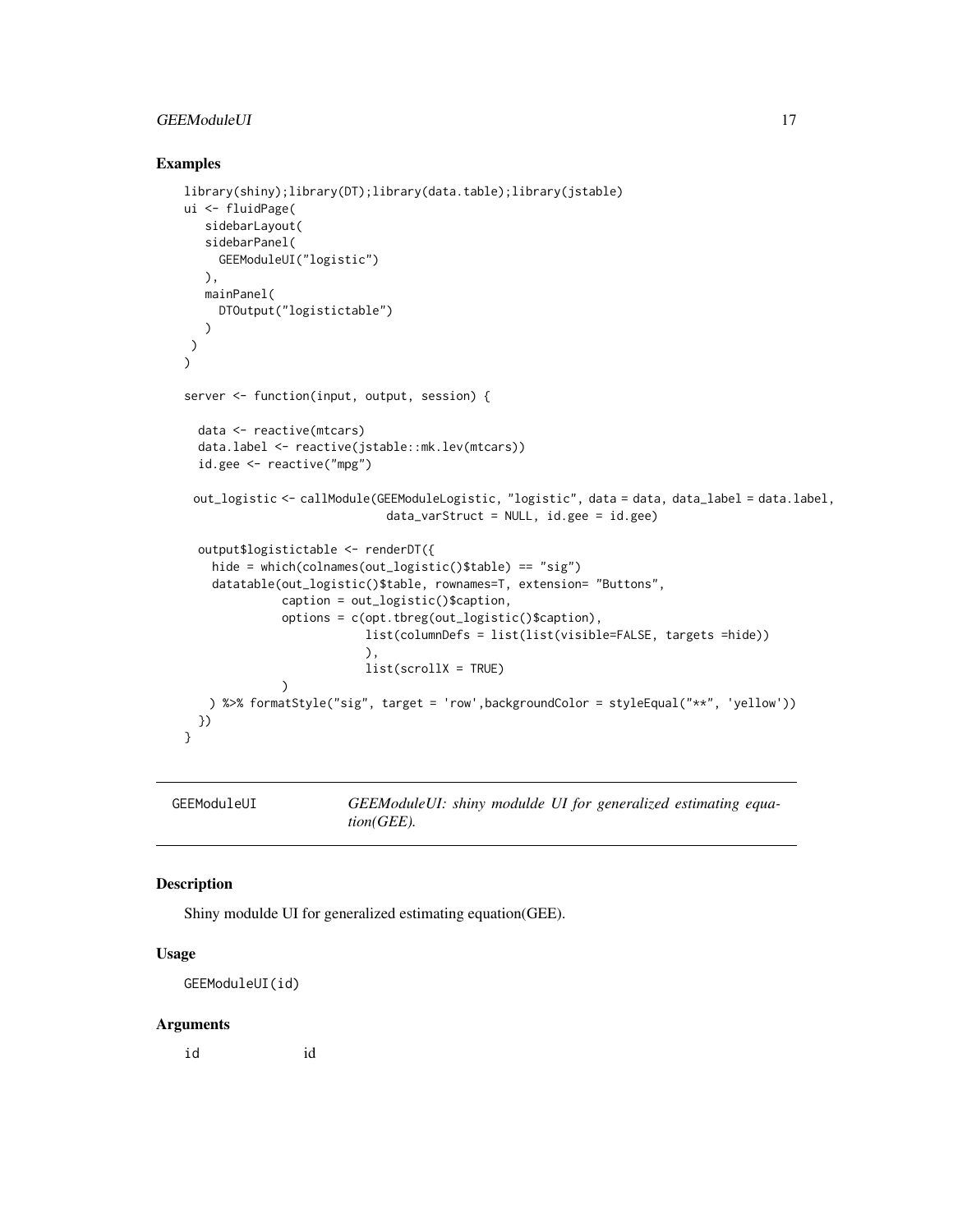# <span id="page-17-0"></span>Details

Shiny modulde UI for generalized estimating equation(GEE).

#### Value

Shiny modulde UI for generalized estimating equation(GEE).

#### Examples

```
library(shiny);library(DT);library(data.table);library(jstable)
ui <- fluidPage(
  sidebarLayout(
   sidebarPanel(
     GEEModuleUI("linear")
  ),
  mainPanel(
    DTOutput("lineartable")
  )
)
)
server <- function(input, output, session) {
 data <- reactive(mtcars)
 data.label <- reactive(jstable::mk.lev(mtcars))
 id.gee <- reactive("mpg")
 out_linear <- callModule(GEEModuleLinear, "linear", data = data, data_label = data.label,
                           data_varStruct = NULL, id.gee = id.gee)
 output$lineartable <- renderDT({
   hide = which(colnames(out_linear()$table) == "sig")
  datatable(out_linear()$table, rownames=T, extension= "Buttons", caption = out_linear()$caption,
              options = c(opt.tbreg(out_linear()$caption),
                          list(columnDefs = list(list(visible=FALSE, targets =hide))
                          ),
                          list(scrollX = TRUE)
              )
   ) %>% formatStyle("sig", target = 'row',backgroundColor = styleEqual("**", 'yellow'))
 })
}
```
ggpairsModule *ggpairsModule: shiny module server for basic/scatter plot.*

#### Description

Shiny module server for basic/scatter plot.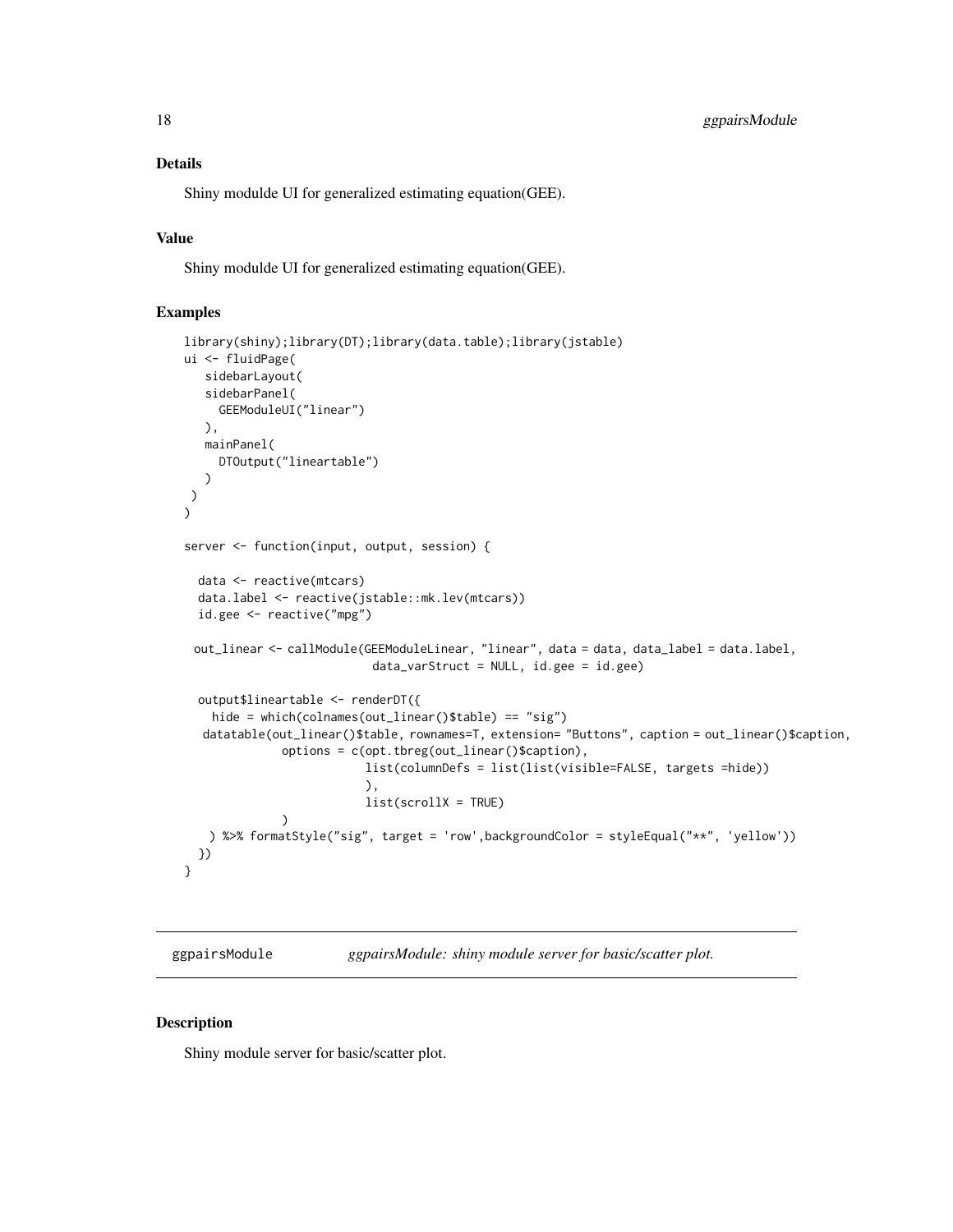# ggpairsModule 19

# Usage

```
ggpairsModule(
  input,
  output,
  session,
  data,
  data_label,
  data_varStruct = NULL,
  nfactor.limit = 20
\mathcal{L}
```
# Arguments

| input      | input                                                              |
|------------|--------------------------------------------------------------------|
| output     | output                                                             |
| session    | session                                                            |
| data       | data                                                               |
| data_label | data label                                                         |
|            | data_varStruct List of variable structure, Default: NULL           |
|            | nfactor.limit nlevels limit for categorical variables, Default: 20 |

# Details

Shiny module server for basic/scatter plot.

#### Value

Shiny module server for basic/scatter plot.

```
library(shiny);library(DT);library(data.table);library(jstable);library(ggplot2)
library(GGally)
```

```
ui <- fluidPage(
   sidebarLayout(
   sidebarPanel(
     ggpairsModuleUI1("ggpairs")
  ),
  mainPanel(
     plotOutput("ggpairs_plot"),
     ggpairsModuleUI2("ggpairs")
  )
 )
)
server <- function(input, output, session) {
```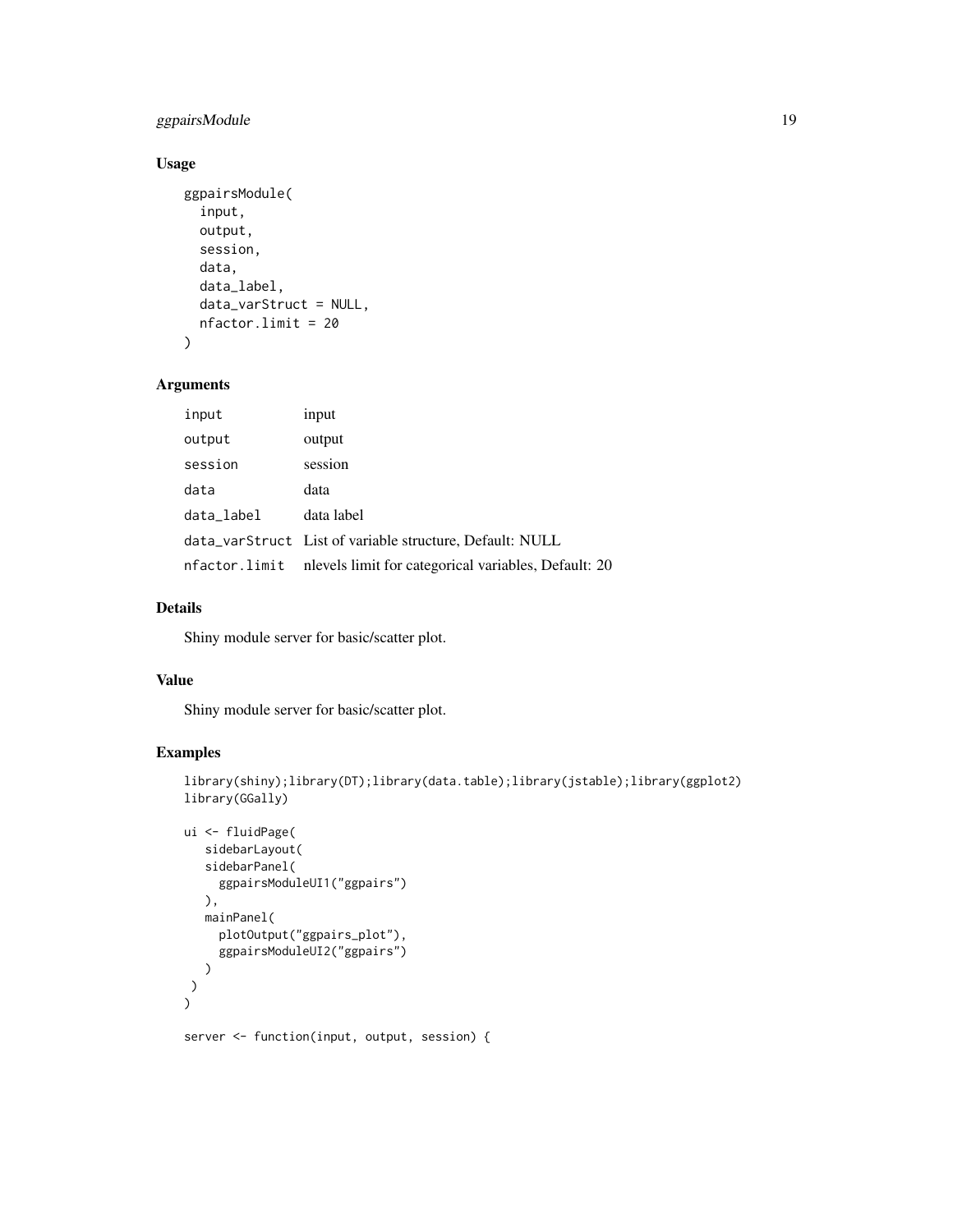```
data <- mtcars
data.label <- jstable::mk.lev(mtcars)
out_ggpairs <- callModule(ggpairsModule, "ggpairs", data = data, data_label = data.label,
                           data_varStruct = NULL)
output$kaplan_plot <- renderPlot({
  print(out_ggpairs())
})
```

```
ggpairsModule2 ggpairsModule2: shiny module server for basic/scatter plot for reac-
                        tive data.
```
# Description

}

Shiny module server for basic/scatter plot for reactive data.

# Usage

```
ggpairsModule2(
  input,
 output,
  session,
  data,
  data_label,
  data_varStruct = NULL,
  nfactor.limit = 20
)
```
# Arguments

| input      | input                                                              |
|------------|--------------------------------------------------------------------|
| output     | output                                                             |
| session    | session                                                            |
| data       | Reactive data                                                      |
| data_label | Reactive data label                                                |
|            | data_varStruct List of variable structure, Default: NULL           |
|            | nfactor.limit nlevels limit for categorical variables, Default: 20 |

#### Details

Shiny module server for basic/scatter plot for reactive data.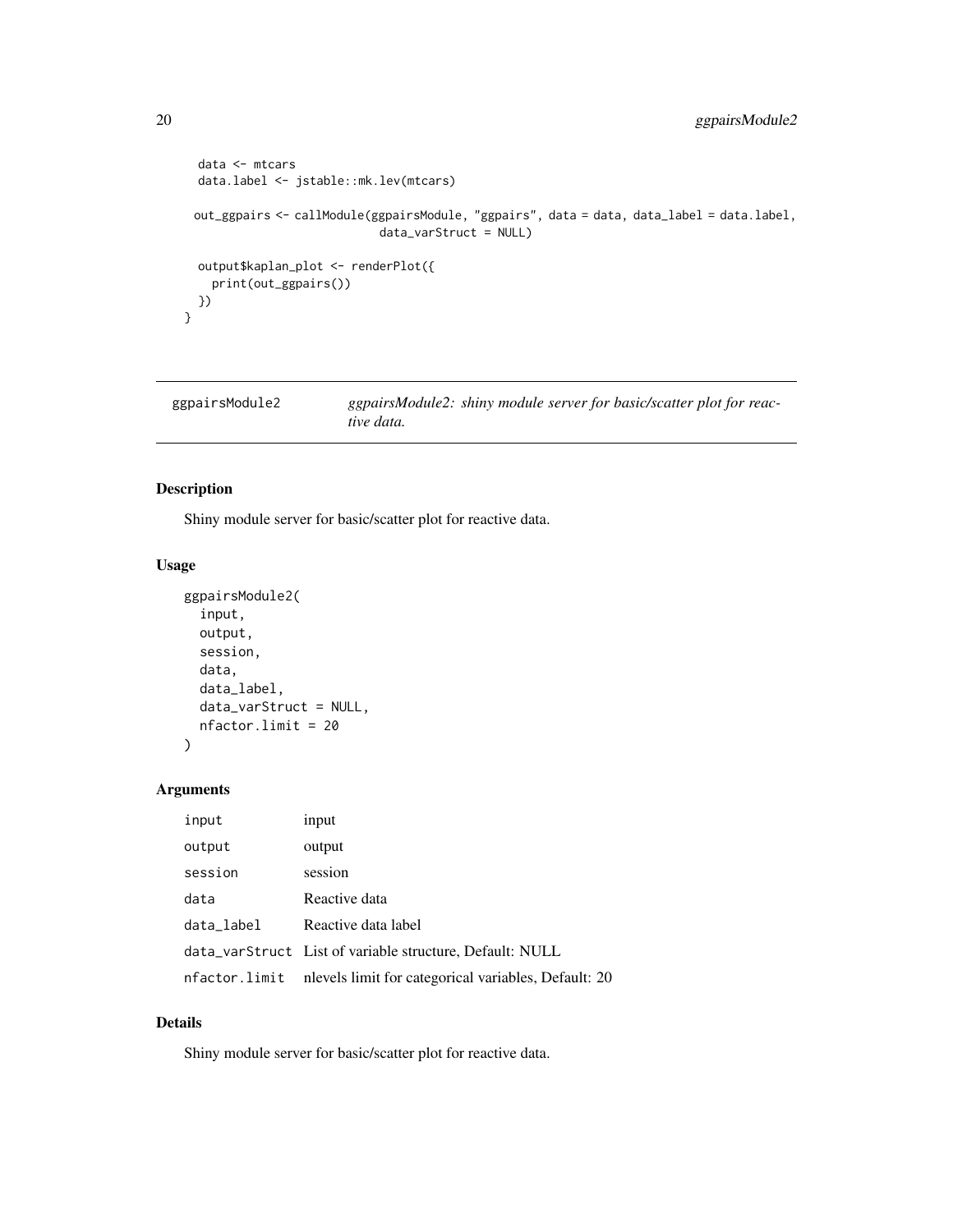# <span id="page-20-0"></span>ggpairsModuleUI1 21

# Value

Shiny module server for basic/scatter plot

# Examples

```
library(shiny);library(DT);library(data.table);library(jstable);library(ggplot2)
library(GGally)
```

```
ui <- fluidPage(
  sidebarLayout(
  sidebarPanel(
     ggpairsModuleUI1("ggpairs")
  ),
  mainPanel(
     plotOutput("ggpairs_plot"),
     ggpairsModuleUI2("ggpairs")
  \lambda)
)
server <- function(input, output, session) {
 data <- reactive(mtcars)
 data.label <- reactive(jstable::mk.lev(mtcars))
 out_ggpairs <- callModule(ggpairsModule2, "ggpairs", data = data, data_label = data.label,
                            data_varStruct = NULL)
 output$kaplan_plot <- renderPlot({
   print(out_ggpairs())
 })
}
```
ggpairsModuleUI1 *ggpairsModuleUI1: Variable selection module UI for ggpairs*

#### Description

Variable selection module UI for ggpairs

#### Usage

ggpairsModuleUI1(id)

#### Arguments

id id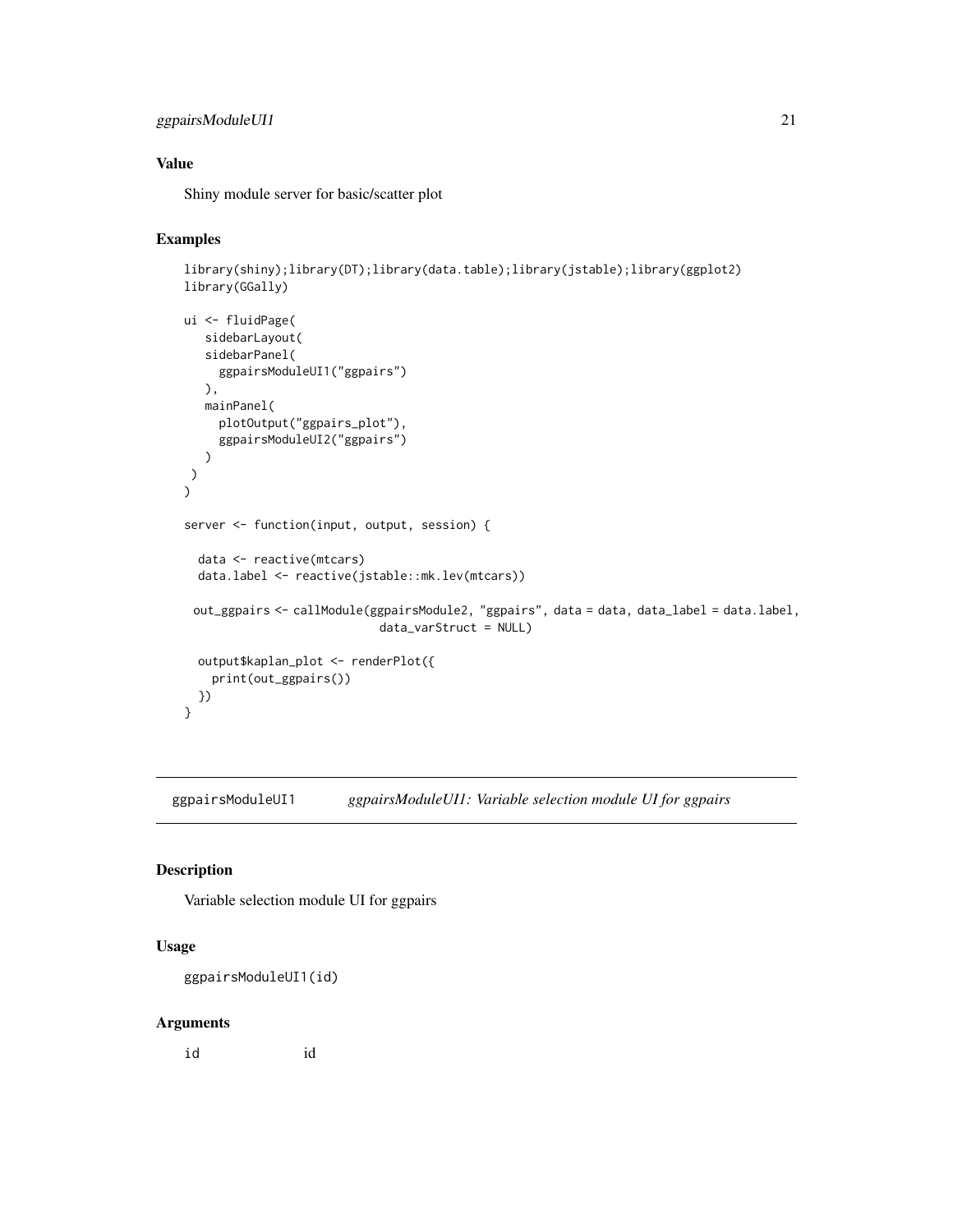# <span id="page-21-0"></span>Details

Variable selection module UI for ggpairs

# Value

Variable selection module UI for ggpairs

# Examples

```
library(shiny);library(DT);library(data.table);library(jstable);library(ggplot2)
library(GGally)
```

```
ui <- fluidPage(
  sidebarLayout(
   sidebarPanel(
     ggpairsModuleUI1("ggpairs")
  ),
  mainPanel(
     plotOutput("ggpairs_plot"),
     ggpairsModuleUI2("ggpairs")
   )
)
\lambdaserver <- function(input, output, session) {
  data <- reactive(mtcars)
  data.label <- reactive(jstable::mk.lev(mtcars))
 out_ggpairs <- callModule(ggpairsModule2, "ggpairs", data = data, data_label = data.label,
                            data_varStruct = NULL)
  output$kaplan_plot <- renderPlot({
    print(out_ggpairs())
  })
}
```
ggpairsModuleUI2 *ggpairsModuleUI2: Option & download module UI for ggpairs*

# Description

Option & download module UI for ggpairs

#### Usage

ggpairsModuleUI2(id)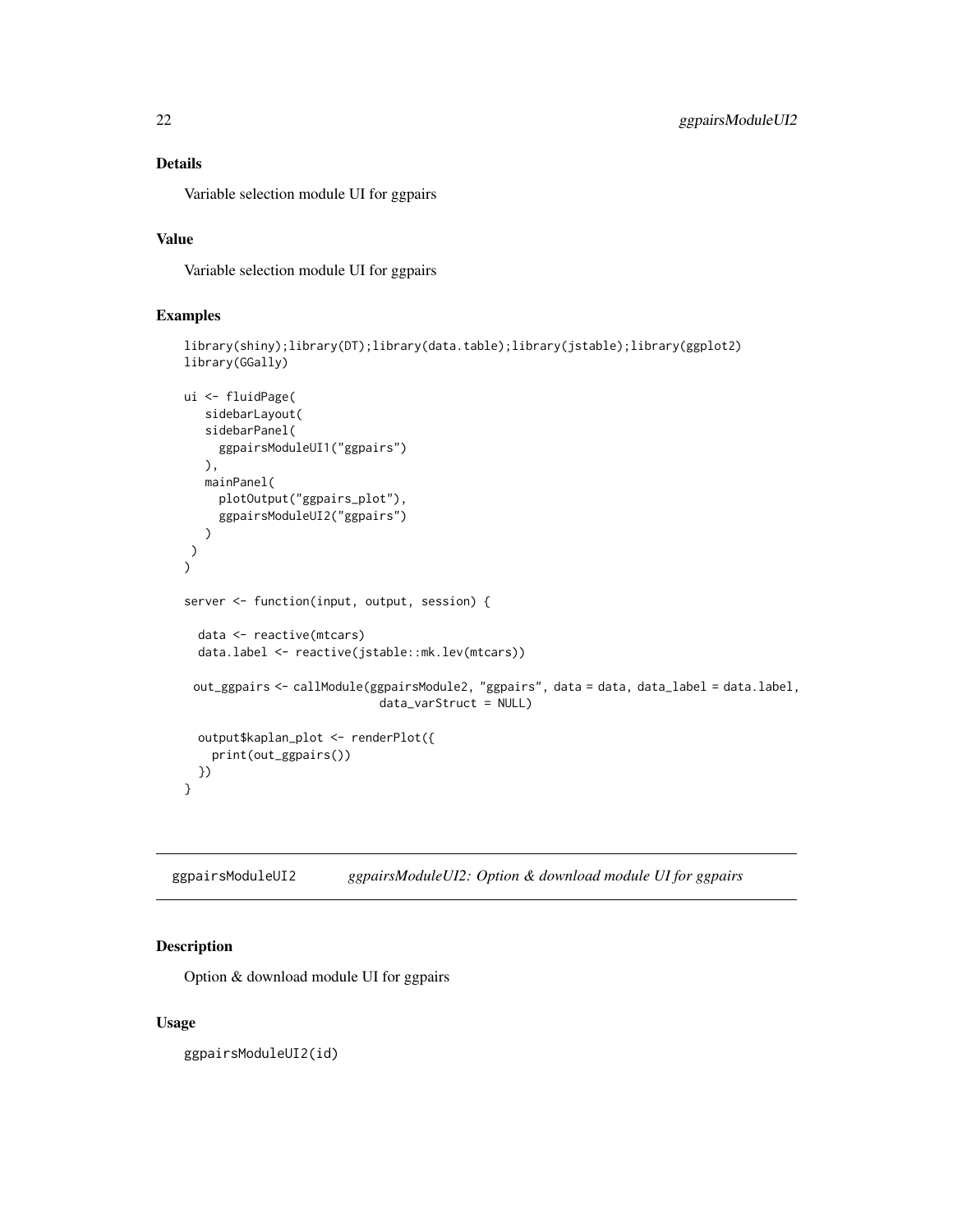# <span id="page-22-0"></span>ggplotdownUI 23

#### **Arguments**

id id

# Details

Option & download module UI for ggpairs

# Value

Option & download module UI for ggpairs

#### Examples

```
library(shiny);library(DT);library(data.table);library(jstable);library(ggplot2)
library(GGally)
ui <- fluidPage(
   sidebarLayout(
   sidebarPanel(
     ggpairsModuleUI1("ggpairs")
   ),
   mainPanel(
     plotOutput("ggpairs_plot"),
     ggpairsModuleUI2("ggpairs")
  )
 )
)
server <- function(input, output, session) {
  data <- reactive(mtcars)
  data.label <- reactive(jstable::mk.lev(mtcars))
 out_ggpairs <- callModule(ggpairsModule2, "ggpairs", data = data, data_label = data.label,
                            data_varStruct = NULL)
  output$kaplan_plot <- renderPlot({
    print(out_ggpairs())
  })
}
```
ggplotdownUI *ggplotdownUI: Option & download module UI for ggplot*

#### Description

Option & download module UI for ggplot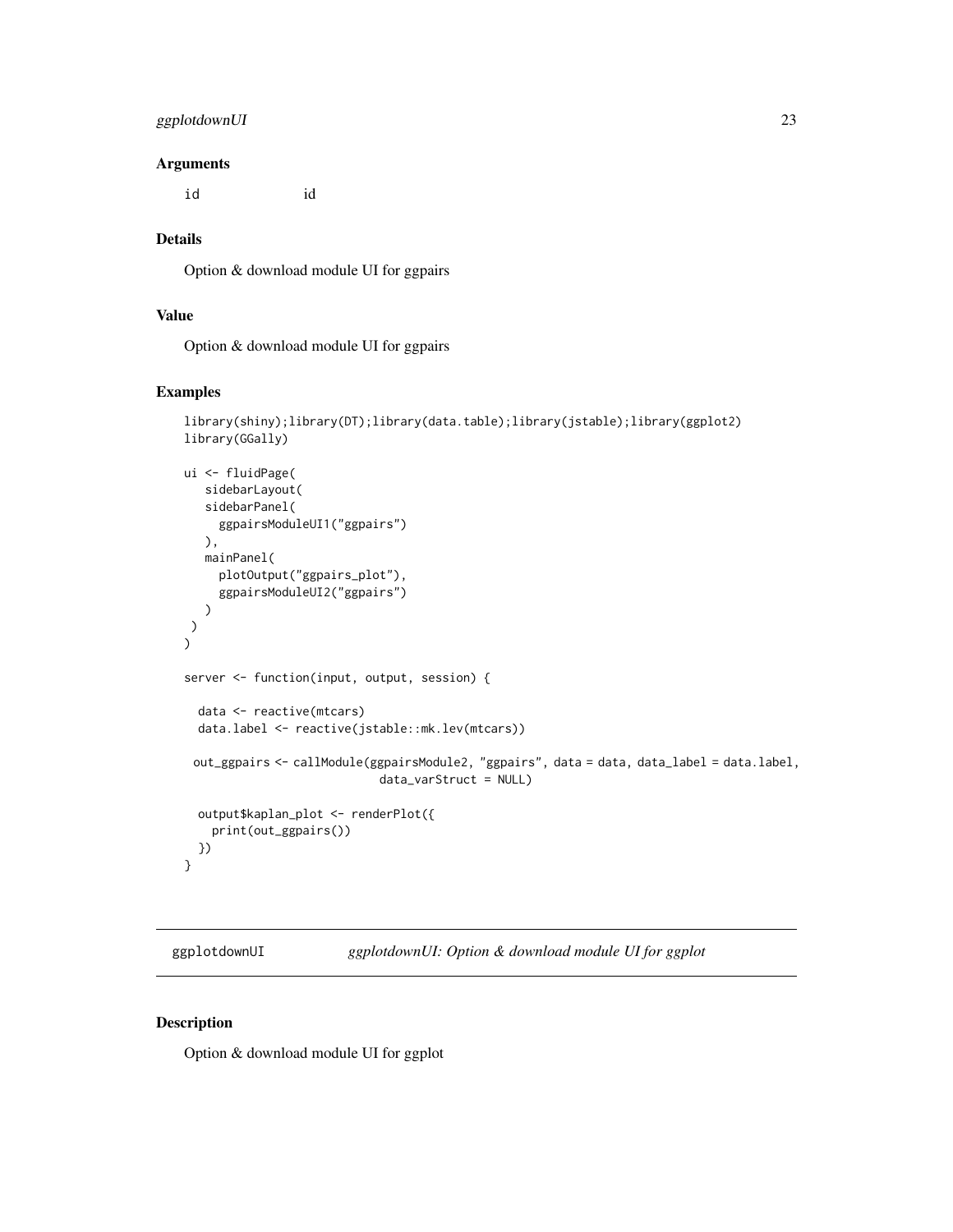#### Usage

ggplotdownUI(id)

#### Arguments

id id

# Details

Option & download module UI for ggplot

# Value

Option & download module UI for ggplot

# Examples

```
library(shiny);library(DT);library(data.table);library(jstable);library(ggplot2)
ui <- fluidPage(
   sidebarLayout(
   sidebarPanel(
    kaplanUI("kaplan")
  ),
  mainPanel(
    plotOutput("kaplan_plot"),
     ggplotdownUI("kaplan")
  )
\lambda)
server <- function(input, output, session) {
  data <- reactive(mtcars)
  data.label <- reactive(jstable::mk.lev(mtcars))
  out_kaplan <- callModule(kaplanModule, "kaplan", data = data, data_label = data.label,
                           data_varStruct = NULL)
  output$kaplan_plot <- renderPlot({
   print(out_kaplan())
  })
}
```
jsBasicAddin *jsBasicAddin: Rstudio addin of jsBasicGadget*

#### Description

Rstudio addin of jsBasicGadget

<span id="page-23-0"></span>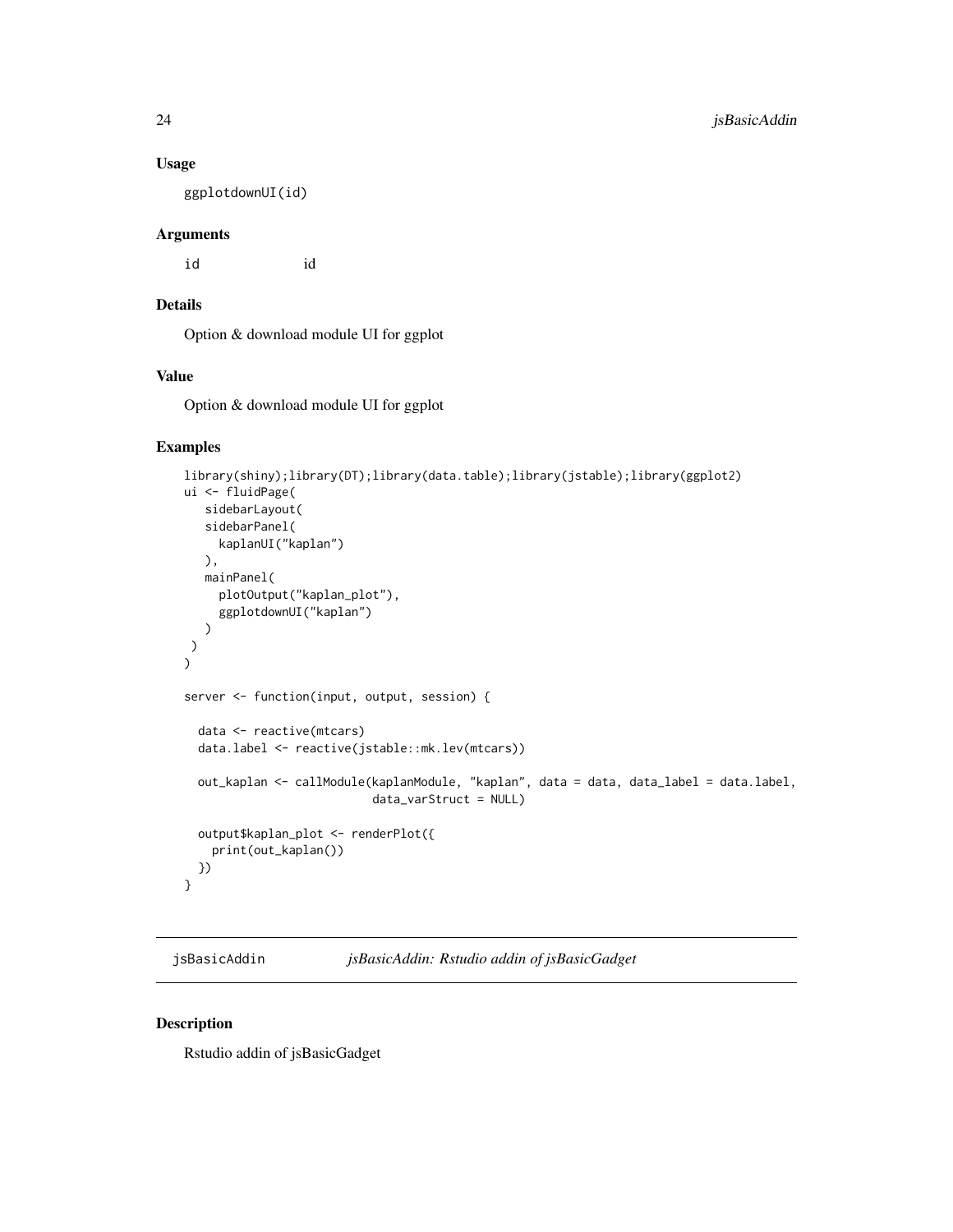# <span id="page-24-0"></span>jsBasicExtAddin 25

# Usage

jsBasicAddin()

# Details

Rstudio addin of jsBasicGadget

# Value

Rstudio addin of jsBasicGadget

# See Also

[rstudio-editors](#page-0-0)

# Examples

```
if(interactive()){
jsBasicAddin()
}
```

| jsBasicExtAddin | jsBasicExtAddin: RStudio Addin for basic data analysis with external |  |  |  |  |
|-----------------|----------------------------------------------------------------------|--|--|--|--|
|                 | data.                                                                |  |  |  |  |

# Description

RStudio Addin for basic data analysis with external csv/xlsx/sas7bdat/sav/dta file.

# Usage

jsBasicExtAddin(nfactor.limit = 20, max.filesize = 2048)

# Arguments

|              | nfactor.limit nlevels limit for categorical variables, Default: 20 |
|--------------|--------------------------------------------------------------------|
| max.filesize | Maximum file size to upload (MB), Default: 2048 (2 GB)             |

# Details

RStudio Addin for basic data analysis with external csv/xlsx/sas7bdat/sav/dta file.

# Value

RStudio Addin for basic data analysis with external data.

# See Also

[lung](#page-0-0) [fwrite](#page-0-0) [opt.tbreg](#page-0-0)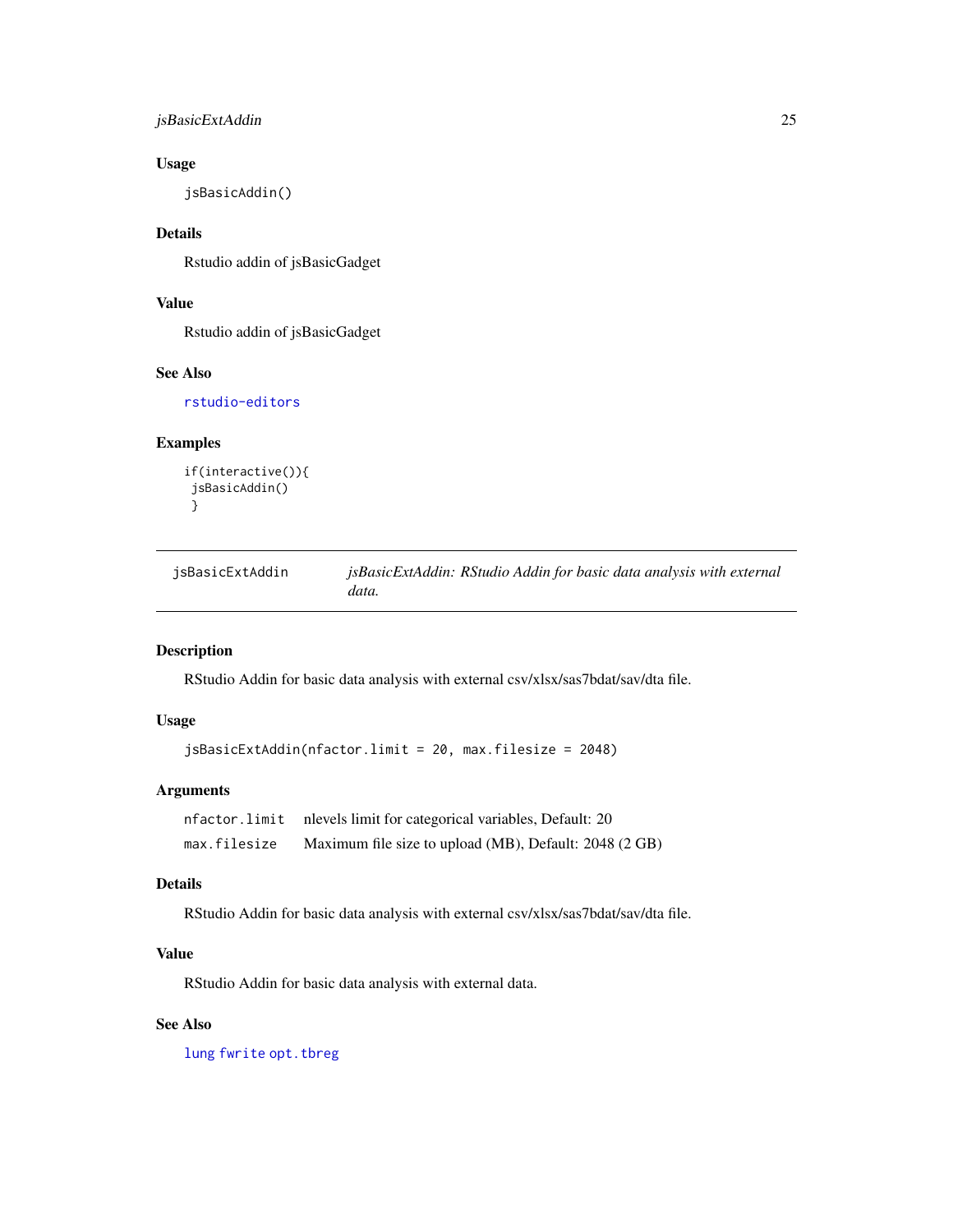# Examples

```
if(interactive()){
jsBasicExtAddin()
}
```
jsBasicGadget *jsBasicGadget: Shiny Gadget of Basic Statistics in Medical Research.*

# Description

Shiny Gadget including Data, Label info, Table 1, Regression(linear, logistic), Basic plot

# Usage

```
jsBasicGadget(data, nfactor.limit = 20)
```
# Arguments

data data nfactor.limit nlevels limit for categorical variables

# Details

Shiny Gadget including Data, Label info, Table 1, Regression(linear, logistic), Basic plot

# Value

Shiny Gadget including Data, Label info, Table 1, Regression(linear, logistic), Basic plot

```
if(interactive()){
jsBasicGadjet(mtcars)
}
```
<span id="page-25-0"></span>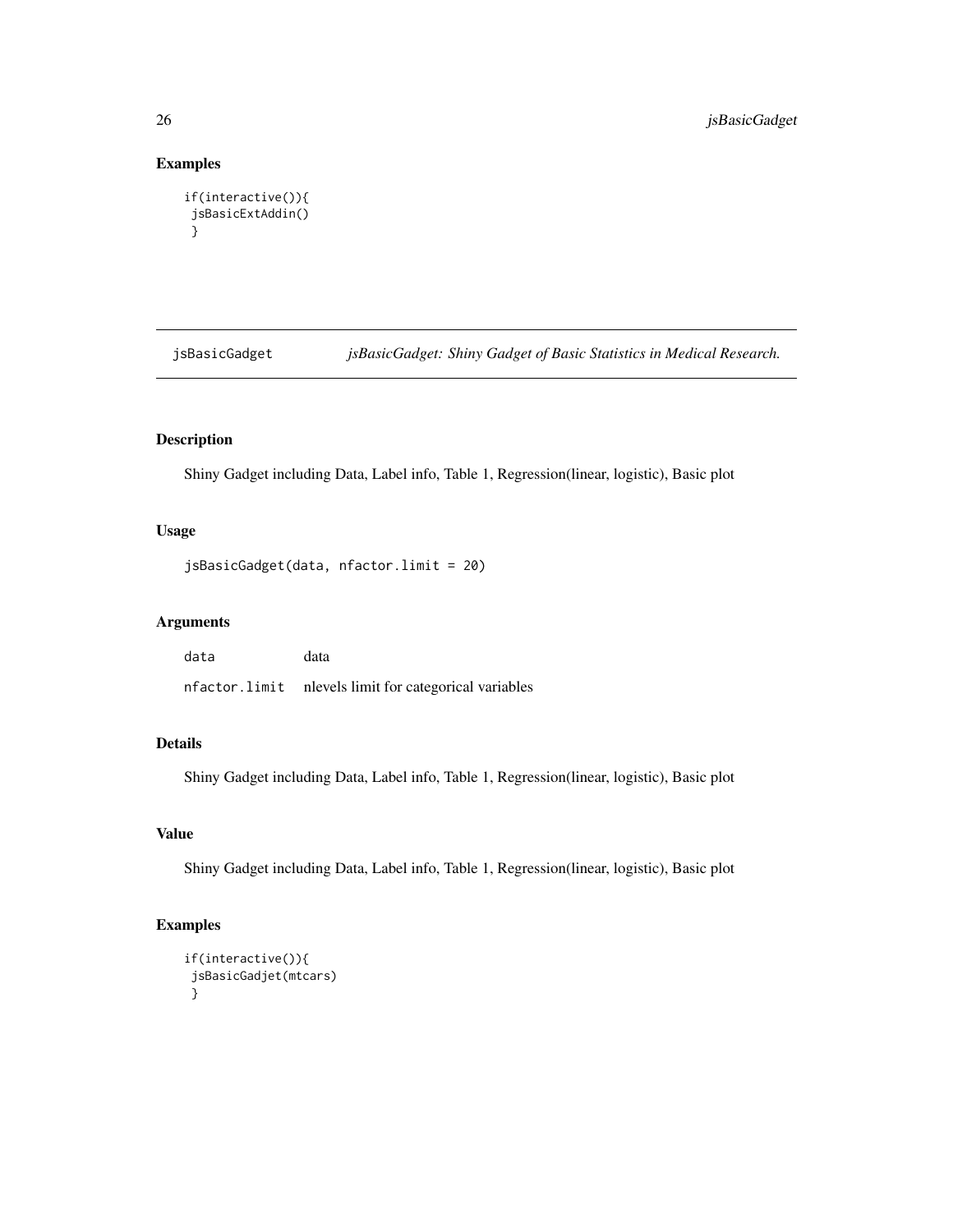<span id="page-26-0"></span>jsPropensityAddin *jsPropensityAddin: Rstudio addin of jsPropensityGadget*

#### Description

Rstudio addin of jsPropensityGadget

# Usage

```
jsPropensityAddin()
```
# Details

Rstudio addin of jsPropensityGadget

# Value

Rstudio addin of jsPropensityGadget

# See Also

[rstudio-editors](#page-0-0)

# Examples

```
if(interactive()){
jsPropensityAddin()
}
```
jsPropensityExtAddin *jsPropensityExtAddin: RStudio Addin for propensity score analysis with external data.*

#### Description

RStudio Addin for propensity score analysis with external csv/xlsx/sas7bdat/sav/dta file.

# Usage

```
jsPropensityExtAddin(nfactor.limit = 20, max.filesize = 2048)
```
# Arguments

|              | nfactor.limit nlevels limit for categorical variables, Default: 20 |
|--------------|--------------------------------------------------------------------|
| max.filesize | Maximum file size to upload (MB), Default: 2048 (2 GB)             |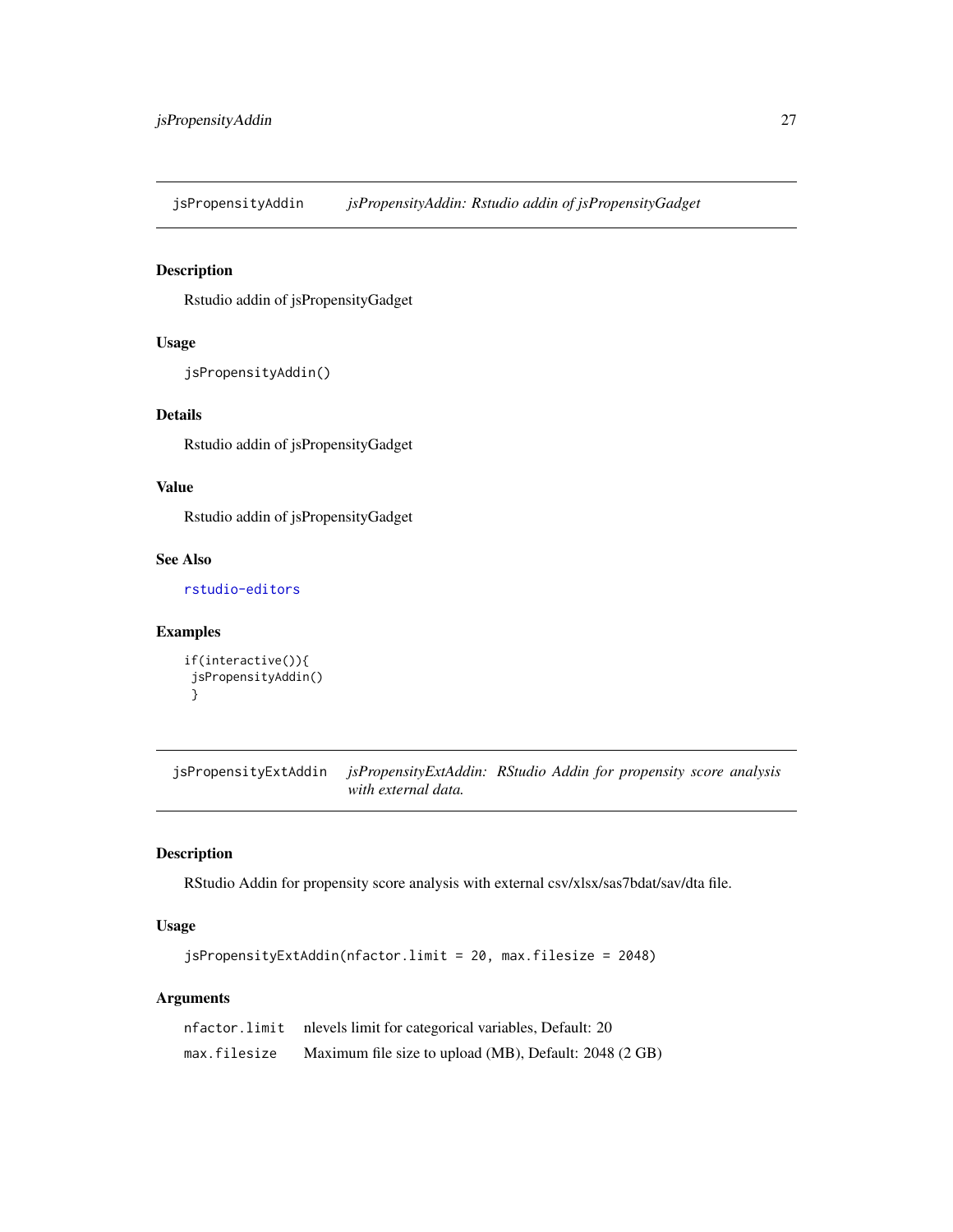# <span id="page-27-0"></span>Details

RStudio Addin for propensity score analysis with external csv/xlsx/sas7bdat/sav/dta file.

#### Value

RStudio Addin for propensity score analysis with external data.

#### See Also

[pbc](#page-0-0) [fwrite](#page-0-0),[data.table-package](#page-0-0) [svydesign](#page-0-0) [opt.tbreg](#page-0-0)

#### Examples

```
if(interactive()){
 jsPropensityExtAddin()
}
```
jsPropensityGadget *jsPropensityGadget: Shiny Gadget for propensity score analysis.*

# Description

Shiny Gadget including original/matching/IPTW data, Label info, Table 1, Cox model, Basic/kaplanmeier plot.

#### Usage

```
jsPropensityGadget(data, nfactor.limit = 20)
```
#### Arguments

data data nfactor.limit nlevels limit for categorical variables, Default: 20

# Details

Shiny Gadget including original/matching/IPTW data, Label info, Table 1, Cox model, Basic/kaplanmeier plot.

# Value

Shiny Gadget including original/matching/IPTW data, Label info, Table 1, Cox model, Basic/kaplanmeier plot.

#### See Also

[data.table](#page-0-0) [matchit](#page-0-0),[match.data](#page-0-0) [cox2.display](#page-0-0),[svycox.display](#page-0-0) [survfit](#page-0-0),[coxph](#page-0-0),[Surv](#page-0-0) [jskm](#page-0-0),[svyjskm](#page-0-0) [ggsave](#page-0-0) [svykm](#page-0-0)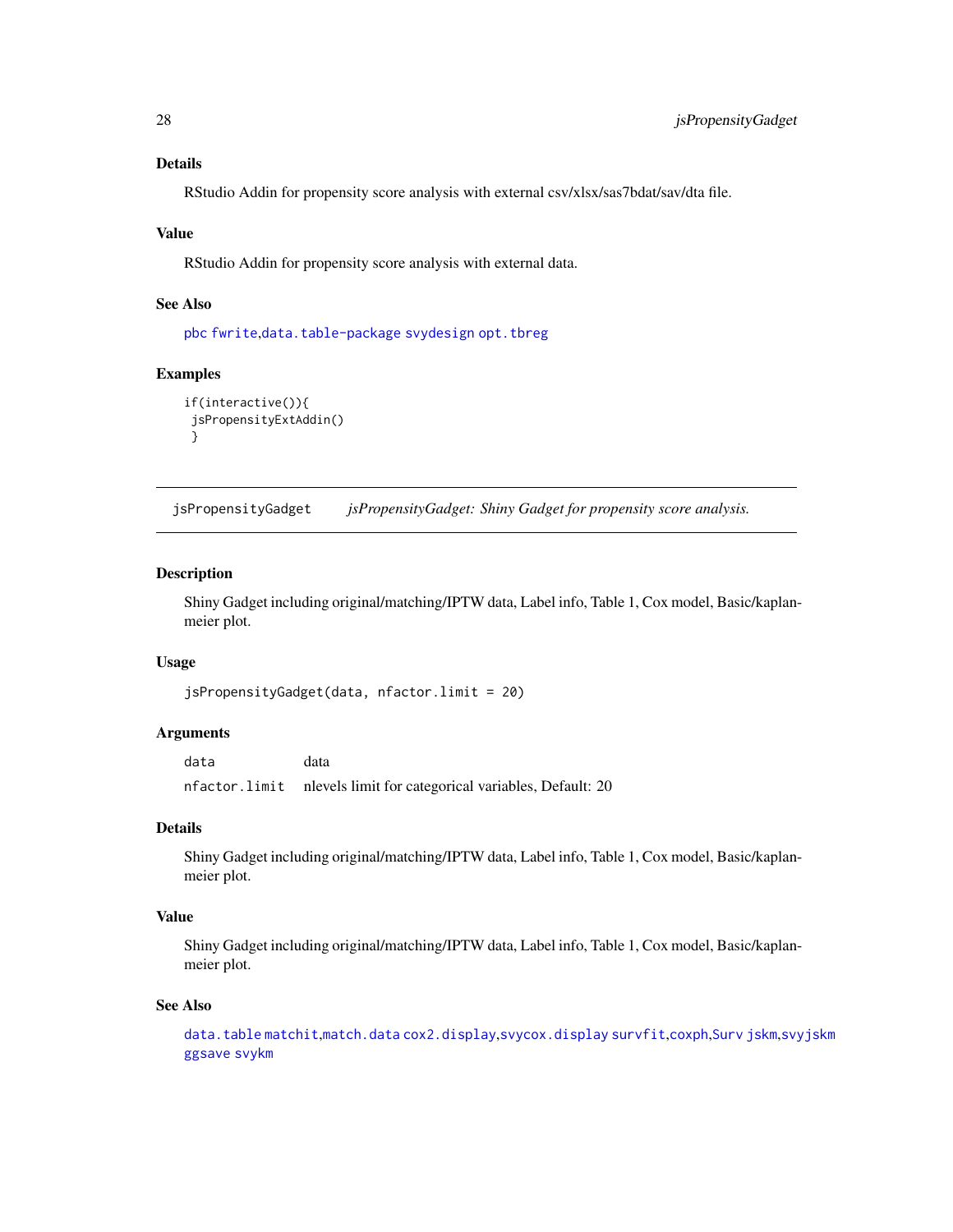# <span id="page-28-0"></span>jsRepeatedAddin 29

# Examples

```
if(interactive()){
jsPropensityGadget(mtcars)
}
```
jsRepeatedAddin *jsRepeatedAddin: Rstudio addin of jsRepeatedGadjet*

# Description

Rstudio addin of jsRepeatedGadjet

# Usage

```
jsRepeatedAddin()
```
# Details

Rstudio addin of jsRepeatedGadjet

# Value

Rstudio addin of jsRepeatedGadjet

# See Also

[rstudio-editors](#page-0-0)

# Examples

```
if(interactive()){
jsRepeatedAddin()
}
```
jsRepeatedExtAddin *jsRepeatedExtAddin: RStudio Addin for repeated measure analysis with external data.*

# Description

RStudio Addin for repeated measure analysis with external csv/xlsx/sas7bdat/sav/dta file.

# Usage

```
jsRepeatedExtAddin(nfactor.limit = 20, max.filesize = 2048)
```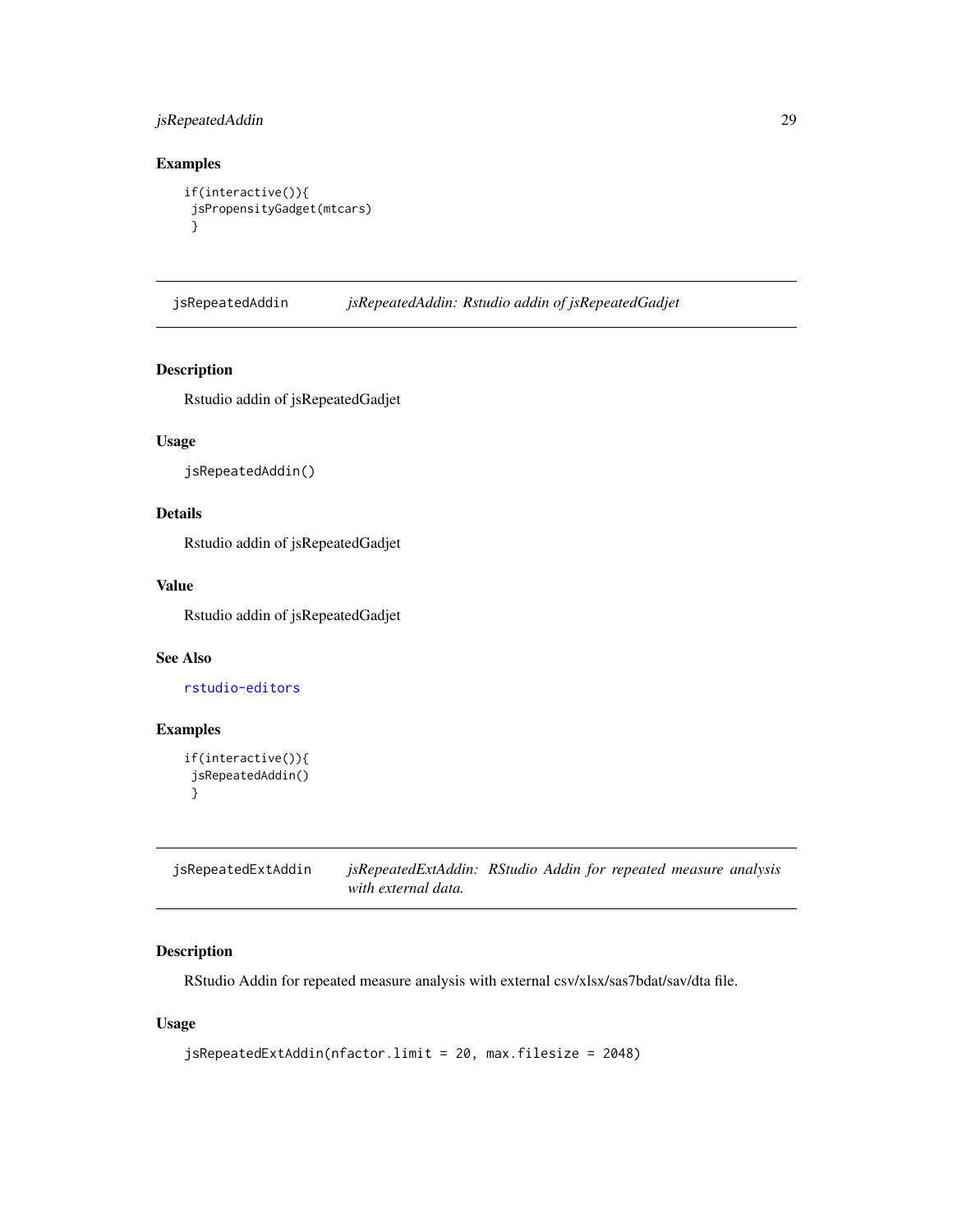#### <span id="page-29-0"></span>Arguments

|              | nfactor.limit nlevels limit for categorical variables, Default: 20 |
|--------------|--------------------------------------------------------------------|
| max.filesize | Maximum file size to upload (MB), Default: 2048 (2 GB)             |

## Details

RStudio Addin for repeated measure analysis with external csv/xlsx/sas7bdat/sav/dta file.

# Value

RStudio Addin for repeated measure analysis with external data.

### See Also

[fwrite](#page-0-0) [colon](#page-0-0) [opt.tbreg](#page-0-0)

# Examples

```
if(interactive()){
jsRepeatedExtAddin()
}
```
jsRepeatedGadjet *jsRepeatedGadjet: Shiny Gadget of Repeated measure analysis.*

# Description

Shiny Gadget including Data, Label info, Table 1, GEE(linear, logistic), Basic plot

#### Usage

```
jsRepeatedGadjet(data, nfactor.limit = 20)
```
# Arguments

data data nfactor.limit nlevels limit for categorical variables

# Details

Shiny Gadget including Data, Label info, Table 1, GEE(linear, logistic), Basic plot

#### Value

Shiny Gadget including Data, Label info, Table 1, GEE(linear, logistic), Basic plot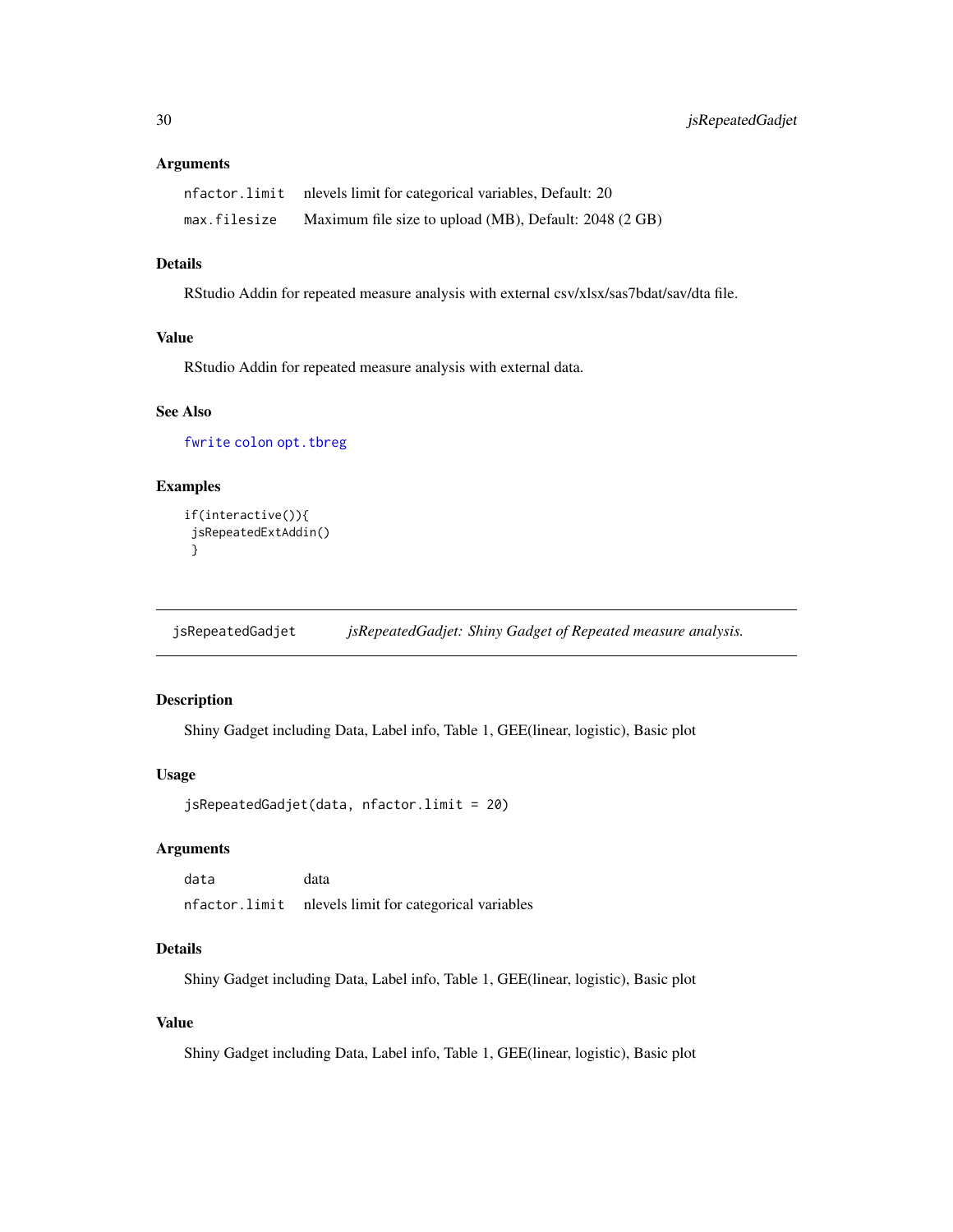# <span id="page-30-0"></span>jsSurveyAddin 31

# Examples

```
if(interactive()){
jsRepeatedGadjet(mtcars)
}
```
jsSurveyAddin *jsSurveyAddin: Rstudio addin of jsSurveyGadget*

# Description

Rstudio addin of jsSurveyGadget

# Usage

jsSurveyAddin()

# Details

Rstudio addin of jsSurveyGadget

# Value

Rstudio addin of jsSurveyGadget

#### See Also

[rstudio-editors](#page-0-0)

# Examples

```
if(interactive()){
jsSurveydAddin()
}
```

| jsSurveyExtAddin | jsSurveyExtAddin: RStudio Addin for survey data analysis with exter- |
|------------------|----------------------------------------------------------------------|
|                  | nal data.                                                            |

# Description

RStudio Addin for survey data analysis with external csv/xlsx/sas7bdat/sav/dta file.

# Usage

```
jsSurveyExtAddin(nfactor.limit = 20, max.filesize = 2048)
```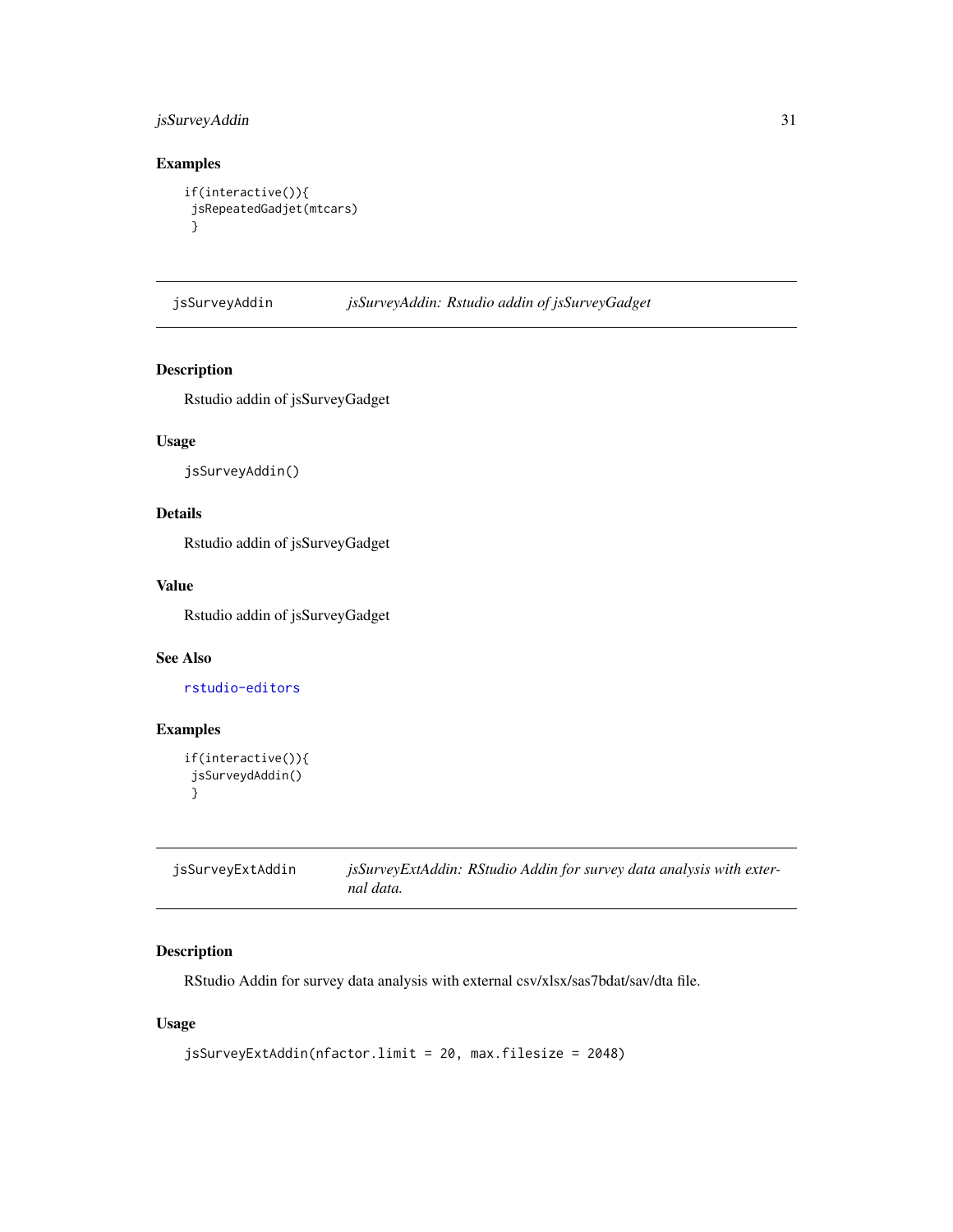#### <span id="page-31-0"></span>Arguments

|              | nfactor.limit nlevels limit for categorical variables, Default: 20 |
|--------------|--------------------------------------------------------------------|
| max.filesize | Maximum file size to upload (MB), Default: 2048 (2 GB)             |

#### Details

RStudio Addin for survey data analysis with external csv/xlsx/sas7bdat/sav/dta file.

# Value

RStudio Addin for survey data analysis with external data.

# See Also

[fwrite](#page-0-0) [opt.tb1](#page-0-0),[opt.tbreg](#page-0-0)

# Examples

```
if(interactive()){
jsSurveyExtAddin()
}
```
jsSurveyGadget *jsSurveyGadget: Shiny Gadget of survey data analysis.*

# Description

Shiny Gadget including Data, Label info, Table 1, svyglm, Basic plot

# Usage

```
jsSurveyGadget(data, nfactor.limit = 20)
```
# Arguments

data data nfactor.limit nlevels limit for categorical variables

#### Details

Shiny Gadget including Data, Label info, Table 1, svyglm, Basic plot

#### Value

Shiny Gadget including Data, Label info, Table 1, svyglm, Basic plot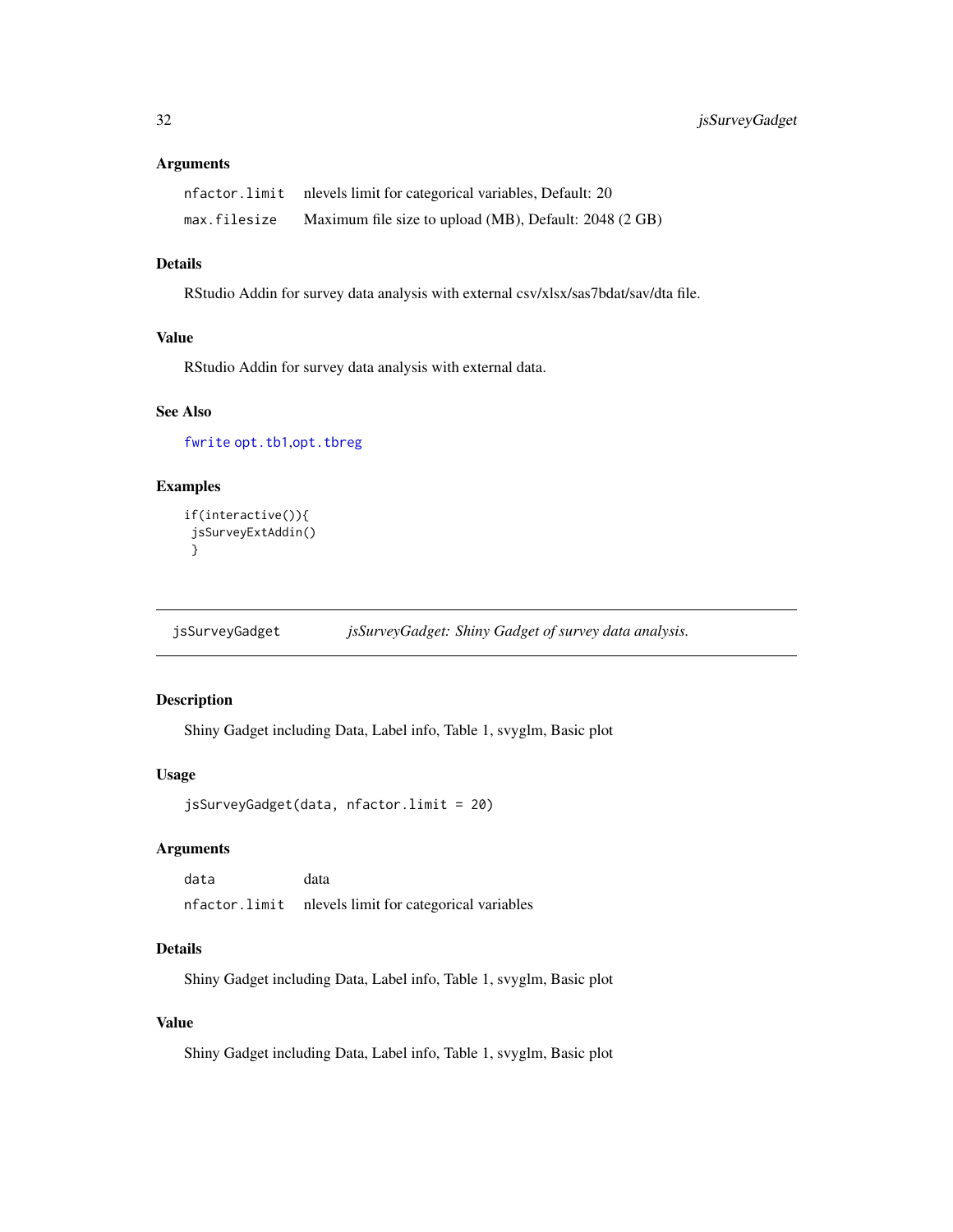# <span id="page-32-0"></span>kaplanModule 33

# Examples

```
if(interactive()){
jsSurveyGadget(mtcars)
}
```
kaplanModule *kaplanModule: shiny module server for kaplan-meier plot.*

# Description

Shiny module server for kaplan-meier plot.

# Usage

```
kaplanModule(
  input,
  output,
  session,
  data,
  data_label,
  data_varStruct = NULL,
  nfactor.limit = 10,
  design.survey = NULL,
  id.cluster = NULL,
  timeby = NULL,
  range.x = NULL,
  range.y = NULL)
```
# Arguments

| input         | input                                                             |
|---------------|-------------------------------------------------------------------|
| output        | output                                                            |
| session       | session                                                           |
| data          | Reactive data                                                     |
| data_label    | Reactuve data label                                               |
|               | data_varStruct Reactive List of variable structure, Default: NULL |
| nfactor.limit | nlevels limit in factor variable, Default: 10                     |
| design.survey | Reactive survey data. default: NULL                               |
| id.cluster    | Reactive cluster variable if marginal model, Default: NULL        |
| timeby        | timeby, Default: NULL                                             |
| range.x       | range of x axis, Default: NULL                                    |
| range.y       | range of y axis, Default: NULL                                    |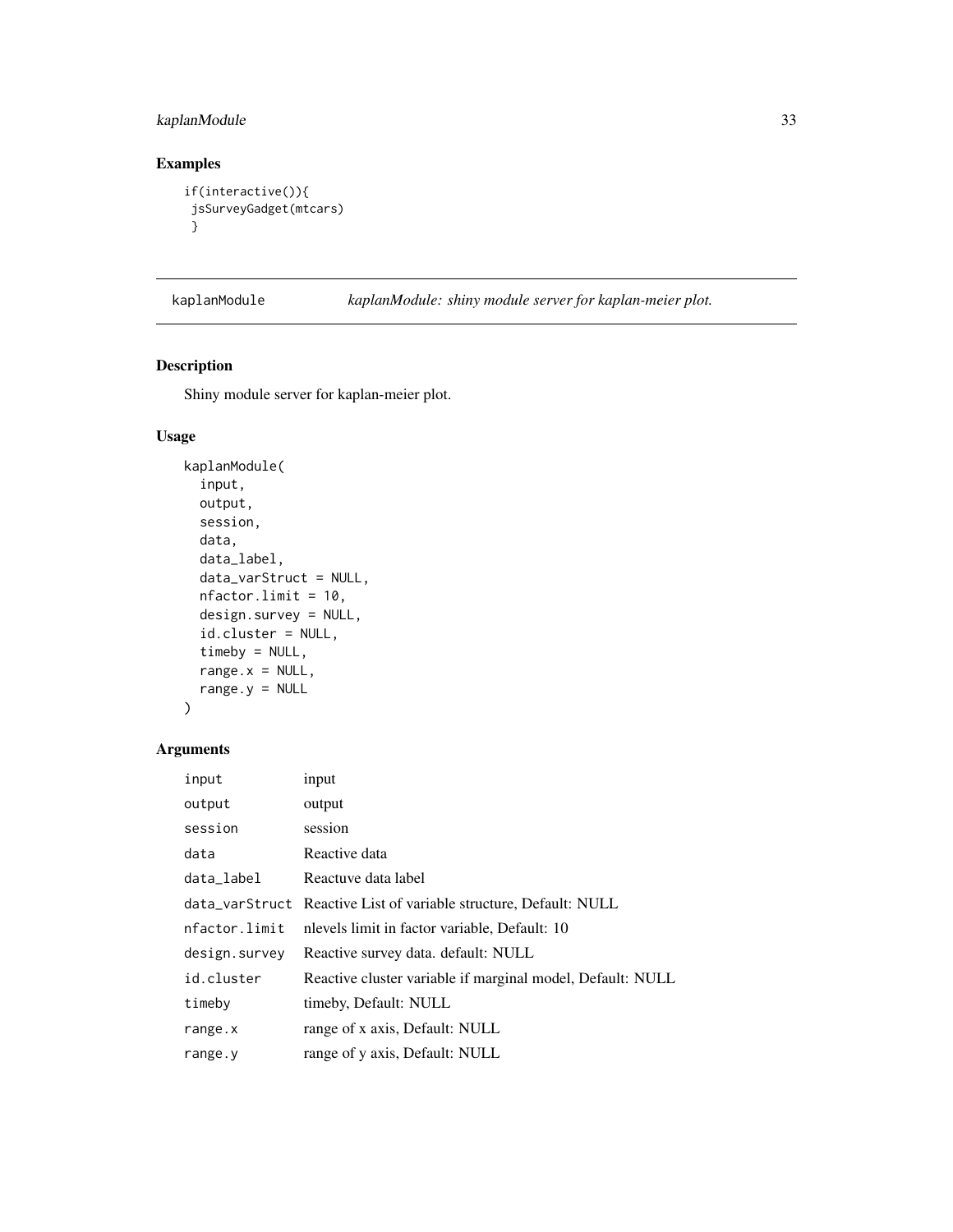# Details

Shiny module server for kaplan-meier plot.

#### Value

Shiny module server for kaplan-meier plot.

# Examples

```
library(shiny);library(DT);library(data.table);library(jstable);library(ggplot2)
ui <- fluidPage(
  sidebarLayout(
   sidebarPanel(
     kaplanUI("kaplan")
  ),
  mainPanel(
     plotOutput("kaplan_plot"),
     ggplotdownUI("kaplan")
  )
)
\mathcal{L}server <- function(input, output, session) {
 data <- reactive(mtcars)
 data.label <- reactive(jstable::mk.lev(mtcars))
 out_kaplan <- callModule(kaplanModule, "kaplan", data = data, data_label = data.label,
                           data_varStruct = NULL)
 output$kaplan_plot <- renderPlot({
   print(out_kaplan())
 })
}
```
kaplanUI *kaplanUI: shiny module UI for kaplan-meier plot*

#### Description

Shiny module UI for kaplan-meier plot

#### Usage

kaplanUI(id)

#### Arguments

id id

<span id="page-33-0"></span>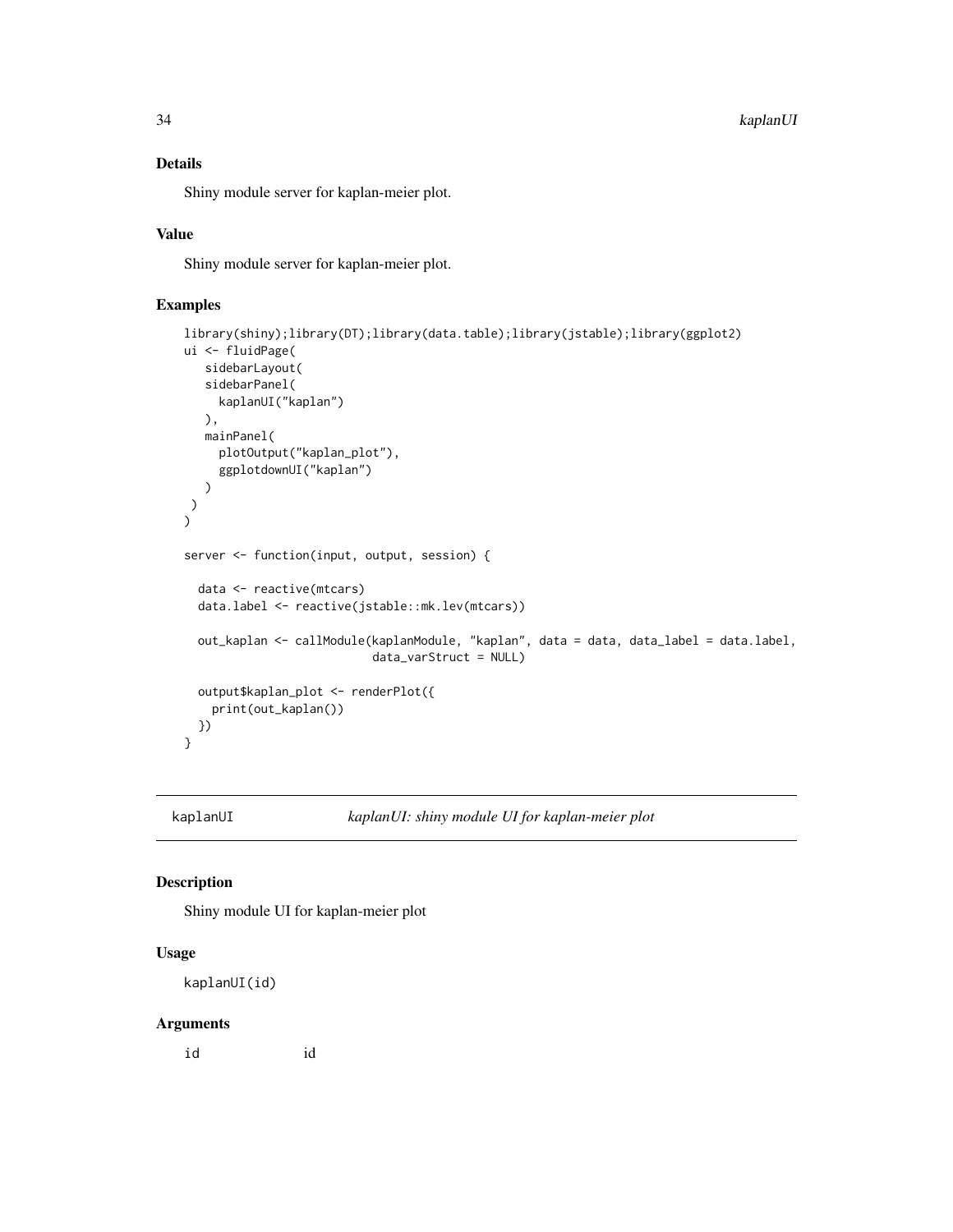```
logistic.display2 35
```
# Details

Shiny module UI for kaplan-meier plot

#### Value

Shiny module UI for kaplan-meier plot

# Examples

```
library(shiny);library(DT);library(data.table);library(jstable);library(ggplot2)
ui <- fluidPage(
  sidebarLayout(
  sidebarPanel(
     kaplanUI("kaplan")
  ),
  mainPanel(
     plotOutput("kaplan_plot"),
     ggplotdownUI("kaplan")
  )
)
)
server <- function(input, output, session) {
 data <- reactive(mtcars)
 data.label <- reactive(jstable::mk.lev(mtcars))
 out_kaplan <- callModule(kaplanModule, "kaplan", data = data, data_label = data.label,
                           data_varStruct = NULL)
 output$kaplan_plot <- renderPlot({
   print(out_kaplan())
 })
}
```
logistic.display2 *logistic.display2: Modified epiDisplay's logistic.display function.*

# Description

Modified epiDisplay's logistic.display function for reactive data.

# Usage

```
logistic.display2(
  logistic.model,
  alpha = 0.05,
  crude = TRUE,crude.p.value = FALSE,
```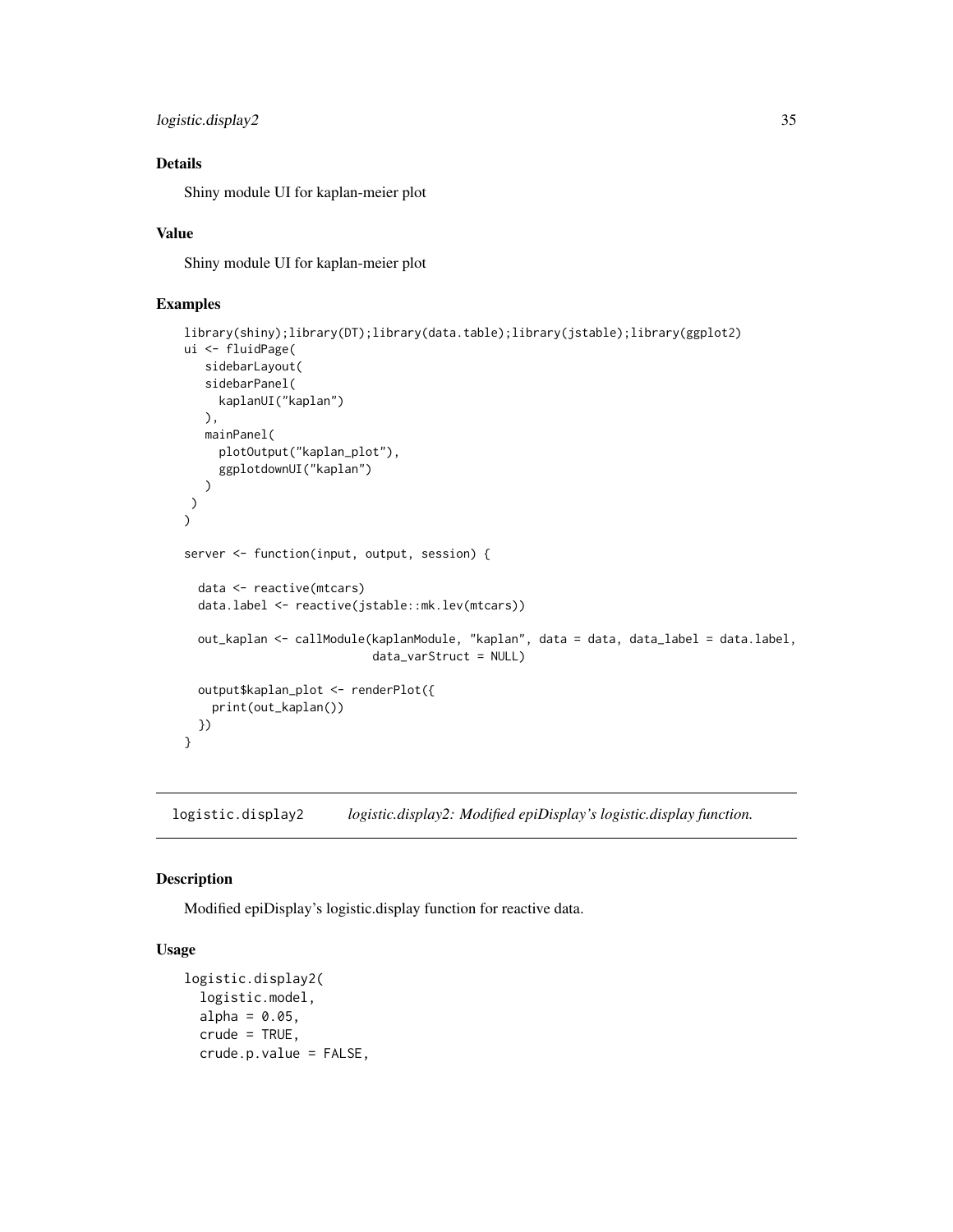```
decimal = 2,simplified = FALSE
\lambda
```
# Arguments

|               | logistic.model glm object(binomial) |
|---------------|-------------------------------------|
| alpha         | alpha, Default: 0.05                |
| crude         | crude, Default: TRUE                |
| crude.p.value | crude.p.value, Default: FALSE       |
| decimal       | decimal, Default: 2                 |
| simplified    | simplified, Default: FALSE          |

# Details

Modified epiDisplay's logistic.display function for reactive data.

# Value

logistic table

# Examples

```
model1 <- glm(am ~ cyl + disp, data = mtcars, family = binomial)
logistic.display2(model1, crude = TRUE, crude.p.value = TRUE, decimal = 3)
```
logisticModule *logisticModule: Shiny modulde server for logistic regression.*

# Description

Shiny modulde server for logistic regression.

# Usage

```
logisticModule(
  input,
  output,
  session,
  data,
  data_label,
  data_varStruct = NULL,
 nfactor.limit = 10,
  design.survey = NULL,
  default.unires = T,
  limit.unires = 20
\mathcal{E}
```
<span id="page-35-0"></span>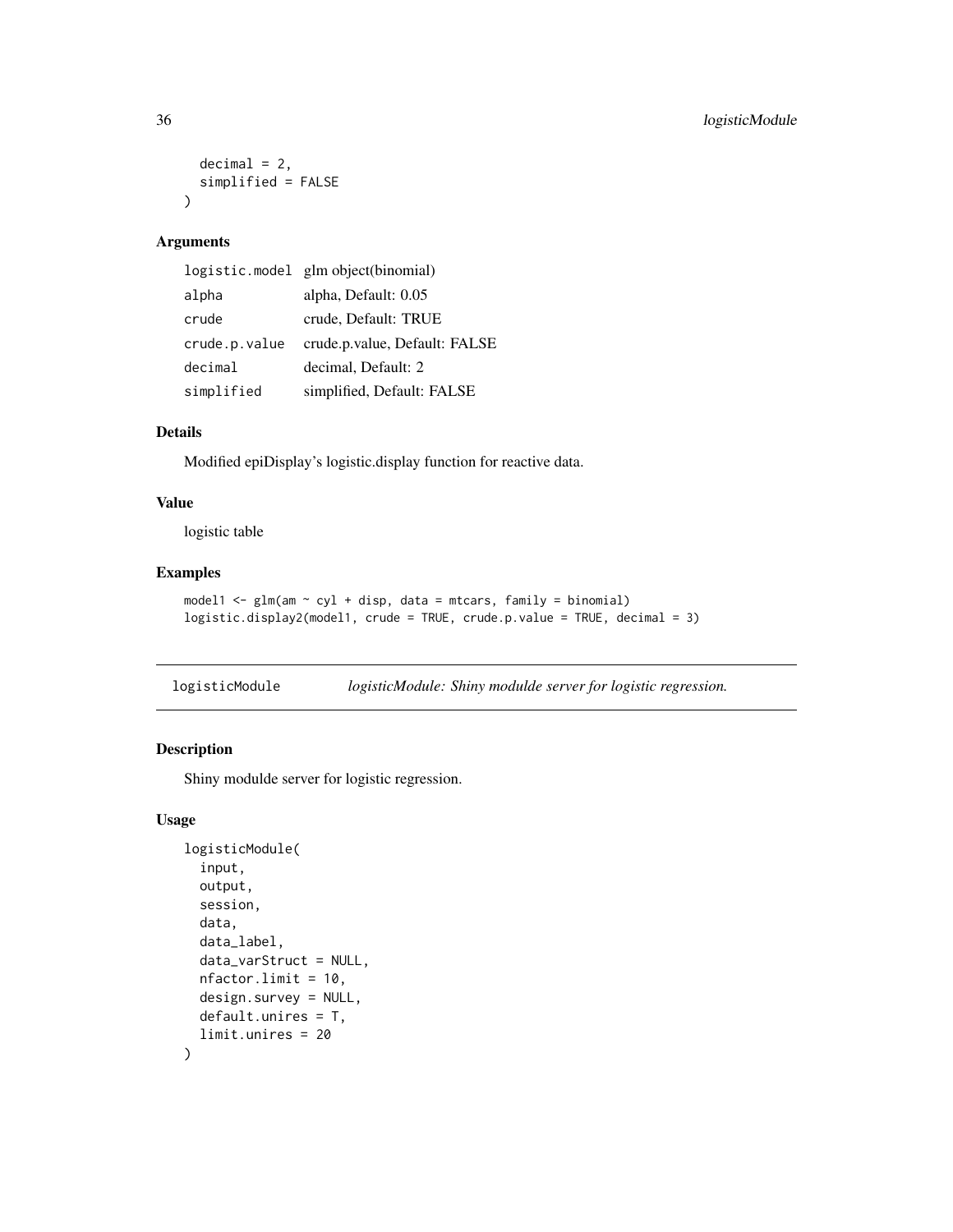# logisticModule 37

## Arguments

| input         | input                                                                                              |
|---------------|----------------------------------------------------------------------------------------------------|
| output        | output                                                                                             |
| session       | session                                                                                            |
| data          | data                                                                                               |
| data_label    | data label                                                                                         |
|               | data_varStruct List of variable structure, Default: NULL                                           |
|               | nfactor.limit nlevels limit in factor variable, Default: 10                                        |
| design.survey | survey data. default: NULL                                                                         |
|               | default. unires Set default independent variables using univariate analysis, Default: T            |
| limit.unires  | Change to default unires $=$ F if number of independent variables $>$ limit unires,<br>Default: 20 |

# Details

Shiny modulde server for logistic regression.

# Value

Shiny modulde server for logistic regression.

```
library(shiny);library(DT);library(data.table);library(jstable)
ui <- fluidPage(
  sidebarLayout(
   sidebarPanel(
    regressModuleUI("logistic")
  ),
  mainPanel(
     DTOutput("logistictable")
  )
)
\mathcal{L}server <- function(input, output, session) {
  data <- mtcars
 data.label <- jstable::mk.lev(mtcars)
 out_logistic <- callModule(logisticModule, "logistic", data = data, data_label = data.label,
                           data_varStruct = NULL)
  output$logistictable <- renderDT({
    datatable(out_logistic()$table, rownames=T, caption = out_logistic()$caption)
  })
}
```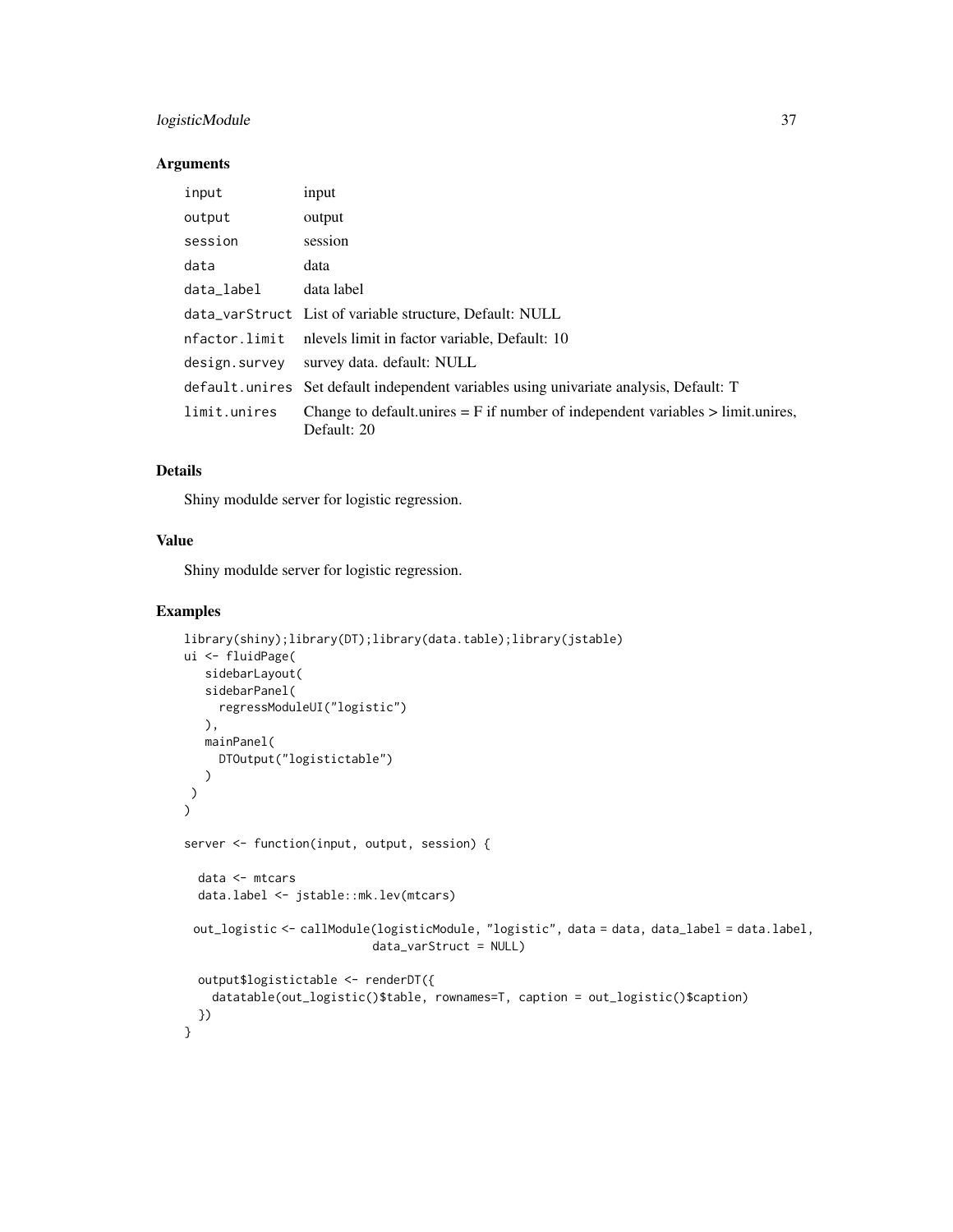<span id="page-37-0"></span>

# Description

Shiny modulde server for logistic regression for reactive data.

# Usage

```
logisticModule2(
  input,
 output,
  session,
  data,
  data_label,
  data_varStruct = NULL,
  nfactor.limit = 10,
  design.survey = NULL,
  default.unires = T,
  limit.unires = 20
\mathcal{L}
```
# Arguments

| input         | input                                                                                              |
|---------------|----------------------------------------------------------------------------------------------------|
| output        | output                                                                                             |
| session       | session                                                                                            |
| data          | reactive data                                                                                      |
| data_label    | reactive data label                                                                                |
|               | data_varStruct List of variable structure, Default: NULL                                           |
| nfactor.limit | nlevels limit in factor variable, Default: 10                                                      |
| design.survey | reactive survey data. default: NULL                                                                |
|               | default. unires Set default independent variables using univariate analysis, Default: T            |
| limit.unires  | Change to default unires $=$ F if number of independent variables $>$ limit unires,<br>Default: 20 |

# Details

Shiny modulde server for logistic regression.

#### Value

Shiny modulde server for logistic regression.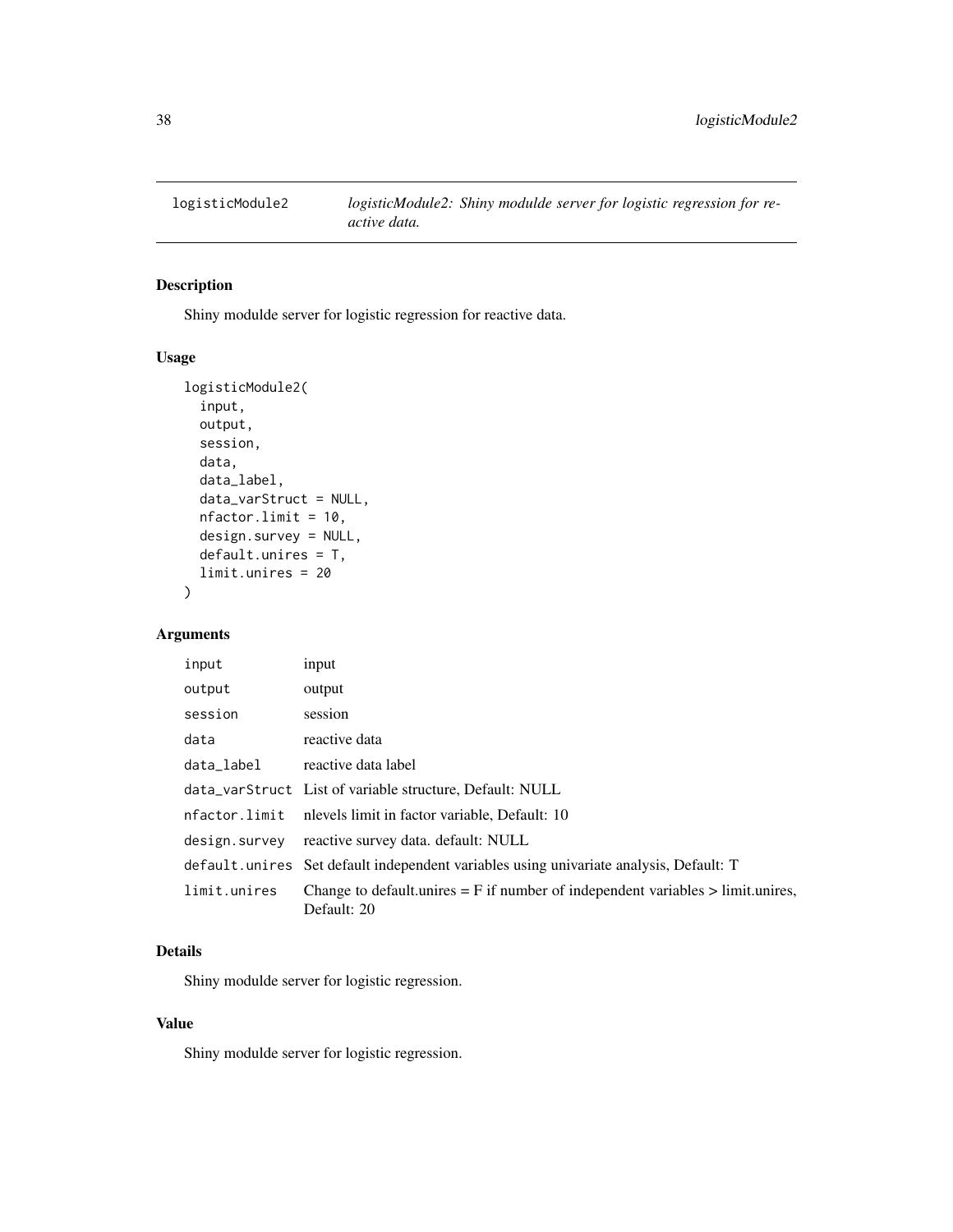#### <span id="page-38-0"></span>mklist 39

# Examples

```
library(shiny);library(DT);library(data.table);library(jstable)
ui <- fluidPage(
   sidebarLayout(
   sidebarPanel(
     regressModuleUI("logistic")
  ),
  mainPanel(
     DTOutput("logistictable")
   )
)
\mathcal{L}server <- function(input, output, session) {
  data <- reactive(mtcars)
  data.label <- reactive(jstable::mk.lev(mtcars))
 out_logistic <- callModule(logisticModule2, "logistic", data = data, data_label = data.label,
                           data_varStruct = NULL)
  output$logistictable <- renderDT({
    datatable(out_logistic()$table, rownames=T, caption = out_logistic()$caption)
  })
}
```

| mklist |  | mklist: function to make variable list lncluding specific variables. |
|--------|--|----------------------------------------------------------------------|
|--------|--|----------------------------------------------------------------------|

# Description

Function to make variable list lncluding specific variables.

# Usage

```
mklist(varlist, vars)
```
# Arguments

| varlist | Original variable list. |
|---------|-------------------------|
| vars    | variable to include.    |

# Details

Internal function

# Value

variable list lncluding specific variables.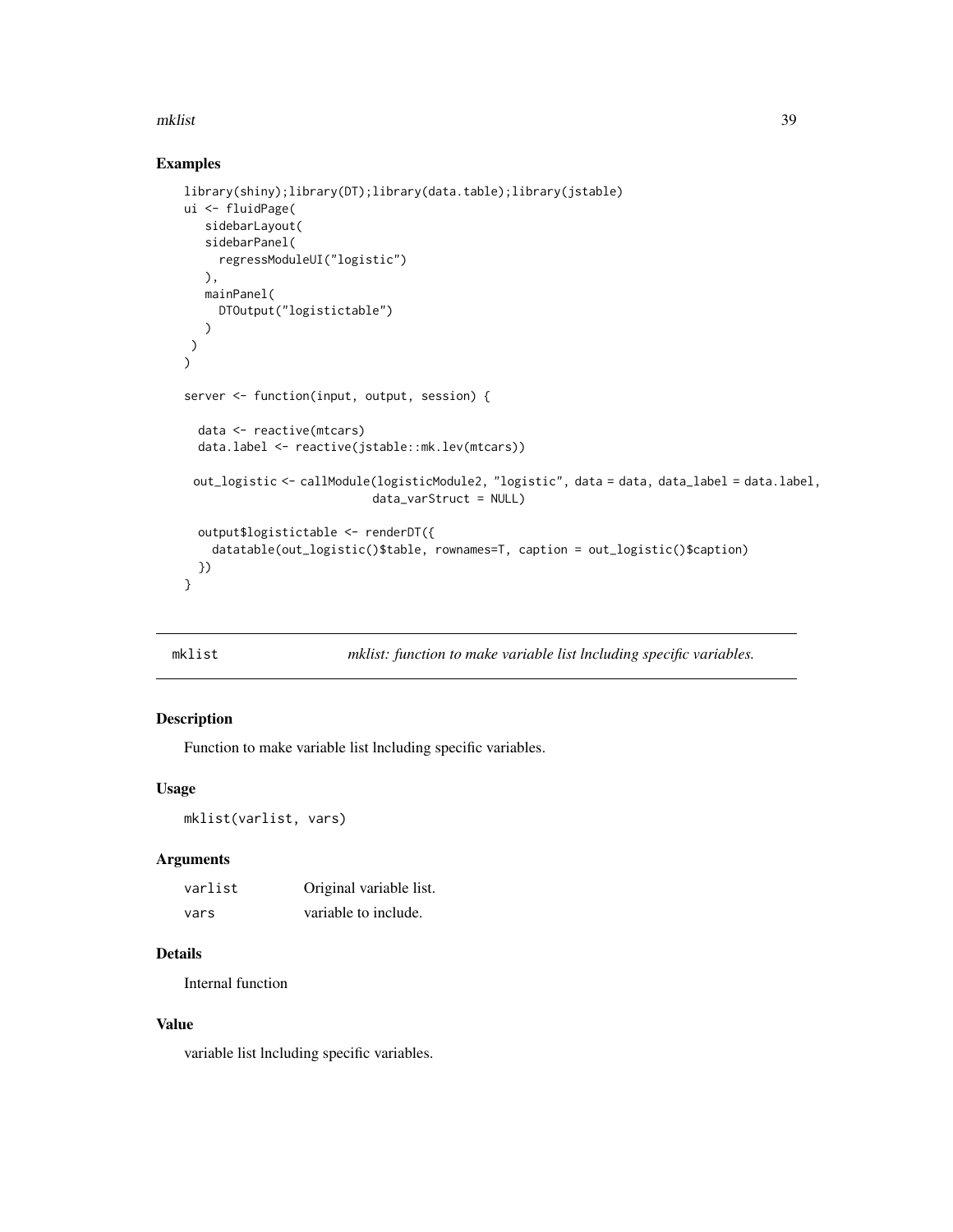# Examples

```
data_varStruct <- list(variable = names(mtcars))
mklist(data_varStruct, names(mtcars))
```
mksetdiff *mksetdiff: function to make variable list excluding specific variables.*

# Description

Function to make variable list excluding specific variables.

# Usage

mksetdiff(varlist, vars)

# Arguments

| varlist | Original variable list |
|---------|------------------------|
| vars    | variable to exclude.   |

## Details

Internal function

# Value

variable list excluding specific variables.

# Examples

```
data_varStruct <- list(variable = names(mtcars))
mksetdiff(data_varStruct, "mpg")
```
optionUI *optionUI: Option UI with icon*

# Description

Option UI with icon

# Usage

optionUI(id)

# Arguments

id id

<span id="page-39-0"></span>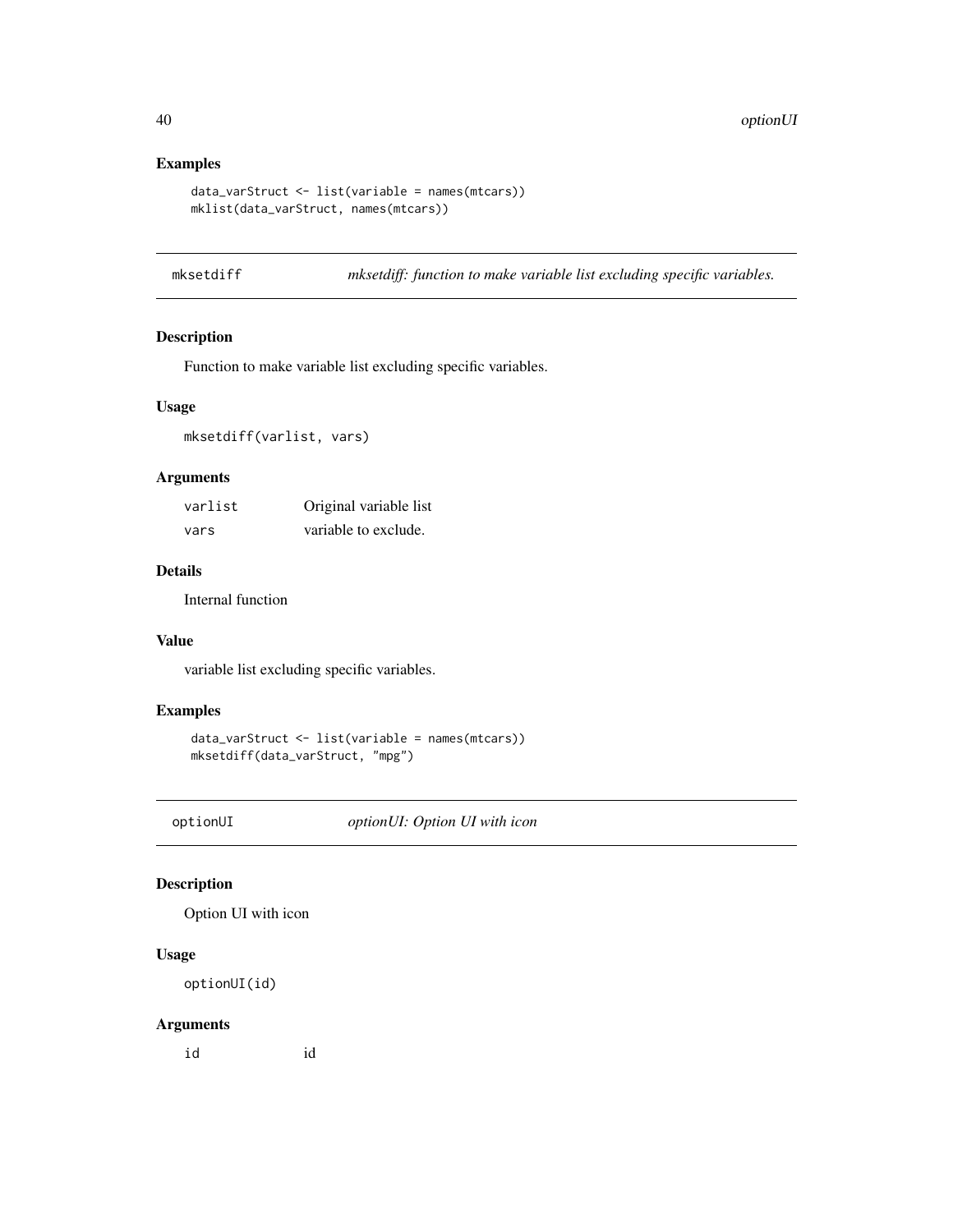## <span id="page-40-0"></span>reclassificationJS 41

# Details

Option UI with icon

# Value

Option UI with icon

#### See Also

[dropdownButton](#page-0-0),[tooltipOptions](#page-0-0)

#### Examples

```
library(shiny);library(DT);library(data.table);library(jstable);library(ggplot2)
ui <- fluidPage(
  sidebarLayout(
  sidebarPanel(
    kaplanUI("kaplan")
  ),
  mainPanel(
     optionUI("kaplan"),
     plotOutput("kaplan_plot"),
     ggplotdownUI("kaplan")
  )
)
)
server <- function(input, output, session) {
 data <- reactive(mtcars)
 data.label <- reactive(jstable::mk.lev(mtcars))
 out_kaplan <- callModule(kaplanModule, "kaplan", data = data, data_label = data.label,
                           data_varStruct = NULL)
 output$kaplan_plot <- renderPlot({
   print(out_kaplan())
 })
}
```
reclassificationJS *reclassificationJS: Function for reclassification table and statistics*

#### Description

Modified function of PredictABEL::reclassification: return output table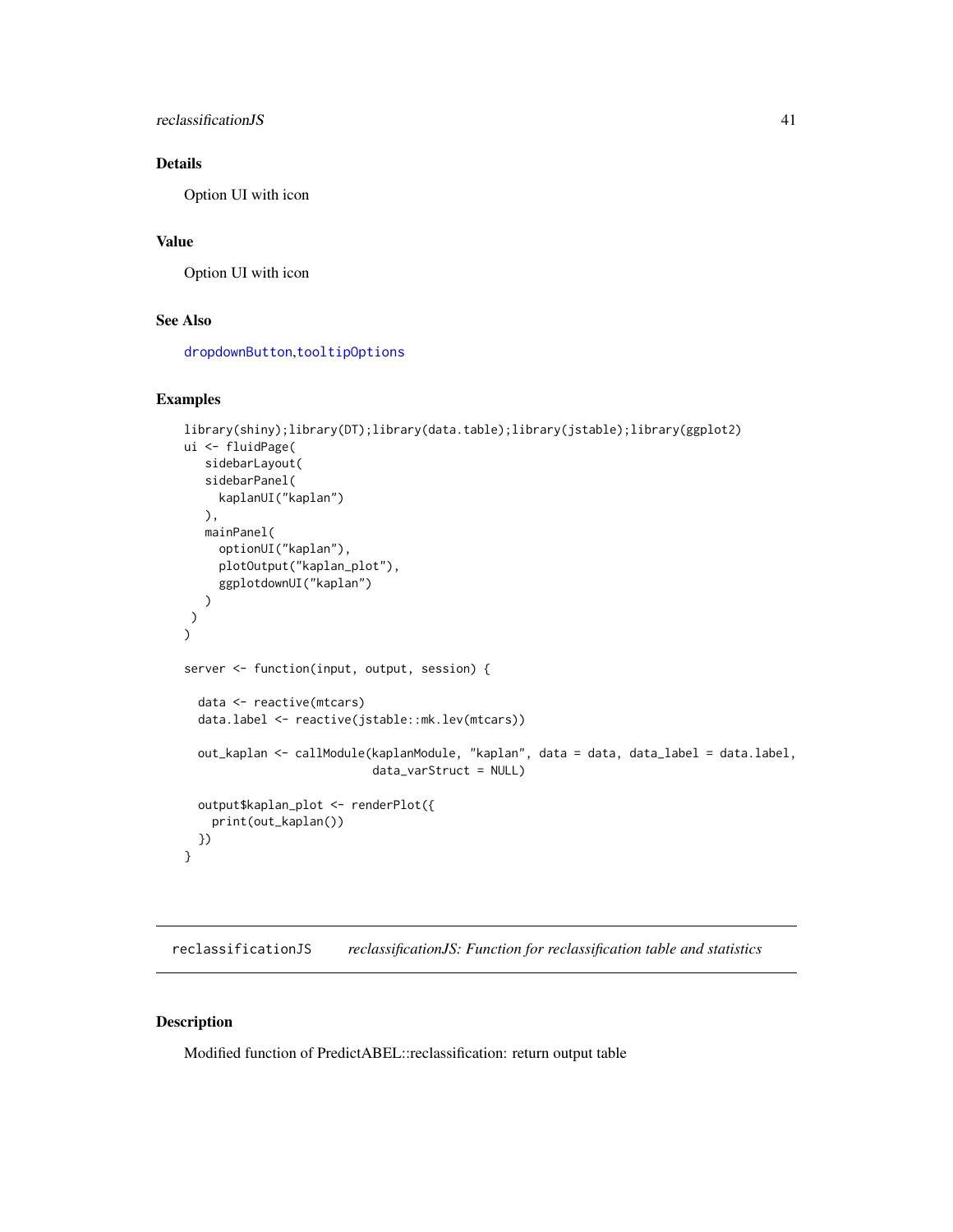# Usage

```
reclassificationJS(
  data,
  cOutcome,
 predrisk1,
 predrisk2,
 cutoff,
 dec.value = 3,dec.p = 3\lambda
```
# Arguments

| data      | Data frame or matrix that includes the outcome and predictors variables.            |
|-----------|-------------------------------------------------------------------------------------|
| cOutcome  | Column number of the outcome variable.                                              |
| predrisk1 | Vector of predicted risks of all individuals using initial model.                   |
| predrisk2 | Vector of predicted risks of all individuals using updated model.                   |
| cutoff    | Cutoff values for risk categories. Define the cut-off values. Ex: $c(0, 20, 30, 1)$ |
| dec.value | digits of value, Default: 4                                                         |
| dec.p     | digits of p, Default: 3                                                             |

# Details

Modified function of PredictABEL::reclassification

# Value

Table including NRI(categorical), NRI(continuous), IDI with 95

## See Also

[rcorrp.cens](#page-0-0)

```
m1 < - glm(vs \sim am + gear, data = mtcars, family = binomial)
m2 \leq -g \ln(vs \sim am + gear + wt, data = mtcars, family = binomial)reclassificationJS(data = mtcars, cOutcome = 8,
                    predrisk1 = predict(m1, type = "response"),
                     predrisk2=predict(m2, type = "response"), cutoff = c(\theta, .2\theta, .4\theta, 1))
```
<span id="page-41-0"></span>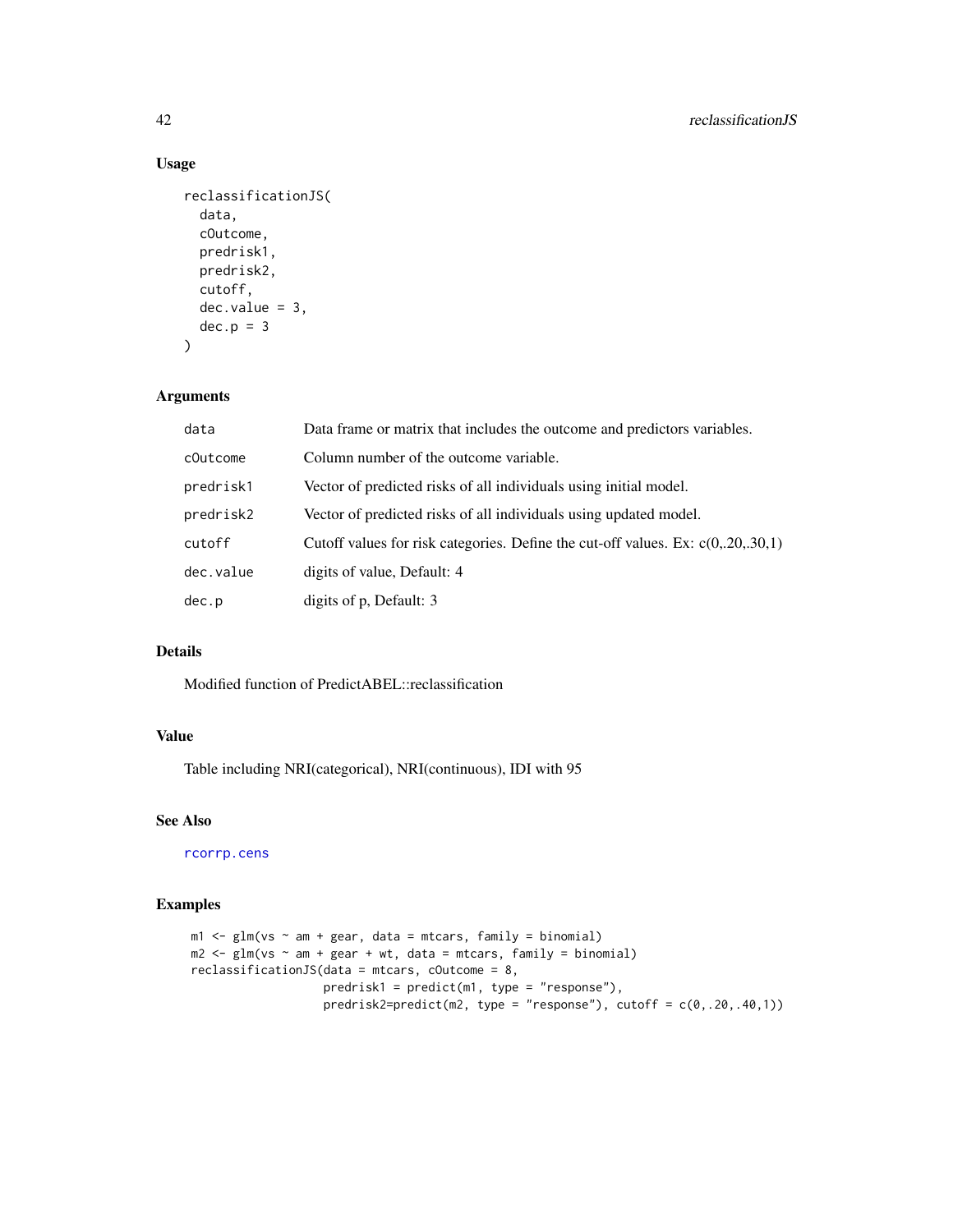<span id="page-42-0"></span>regress.display2 *regress.display2: modified epiDisplay's regress.display function*

## Description

regress.display function for reactive data

#### Usage

```
regress.display2(
  regress.model,
 alpha = 0.05,
 crude = FALSE,
 crude.p.value = FALSE,
 decimal = 2,simplified = FALSE
)
```
# Arguments

| regress.model | lm object                     |
|---------------|-------------------------------|
| alpha         | alpha, Default: 0.05          |
| crude         | crude, Default: FALSE         |
| crude.p.value | crude.p.value, Default: FALSE |
| decimal       | decimal, Default: 2           |
| simplified    | simplified, Default: FALSE    |

# Details

regress.display function for reactive data

## Value

regress table

```
model1 \leq glm(mpg \sim cyl + disp + vs, data = mtcars)
regress.display2(model1, crude = TRUE, crude.p.value = TRUE, decimal = 3)
```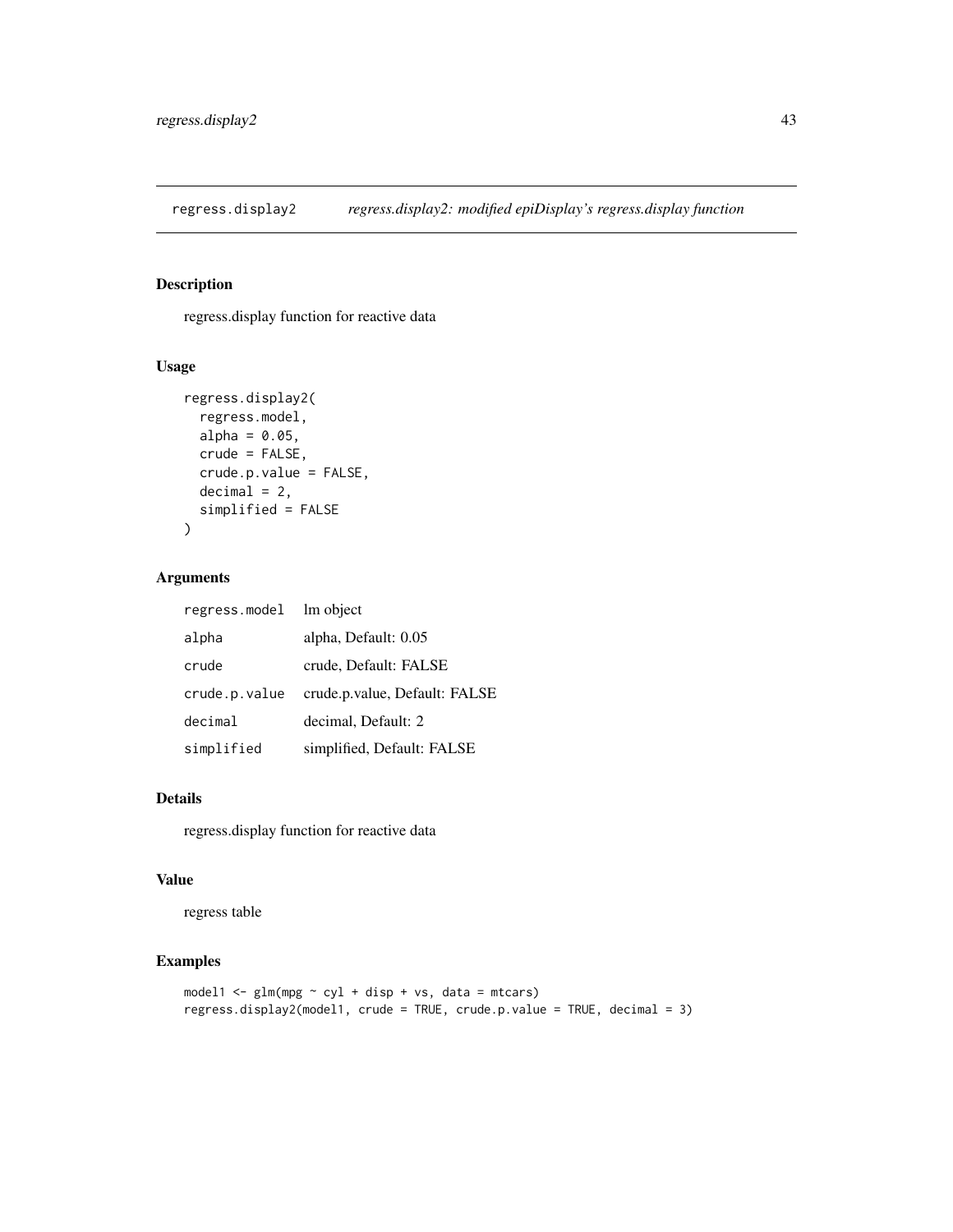<span id="page-43-0"></span>

# Description

Shiny modulde server for linear regression.

## Usage

```
regressModule(
  input,
 output,
 session,
 data,
 data_label,
 data_varStruct = NULL,
 nfactor.limit = 10,
 design.survey = NULL,
 default.unires = T,
  limit.unires = 20
)
```
# Arguments

| input         | input                                                                                              |
|---------------|----------------------------------------------------------------------------------------------------|
| output        | output                                                                                             |
| session       | session                                                                                            |
| data          | data                                                                                               |
| data label    | data label                                                                                         |
|               | data_varStruct List of variable structure, Default: NULL                                           |
| nfactor.limit | nlevels limit in factor variable, Default: 10                                                      |
| design.survey | survey data. default: NULL                                                                         |
|               | default.unives Set default independent variables using univariate analysis, Default: T             |
| limit.unires  | Change to default unires $=$ F if number of independent variables $>$ limit unires,<br>Default: 20 |

# Details

Shiny modulde server for linear regression.

# Value

Shiny modulde server for linear regression.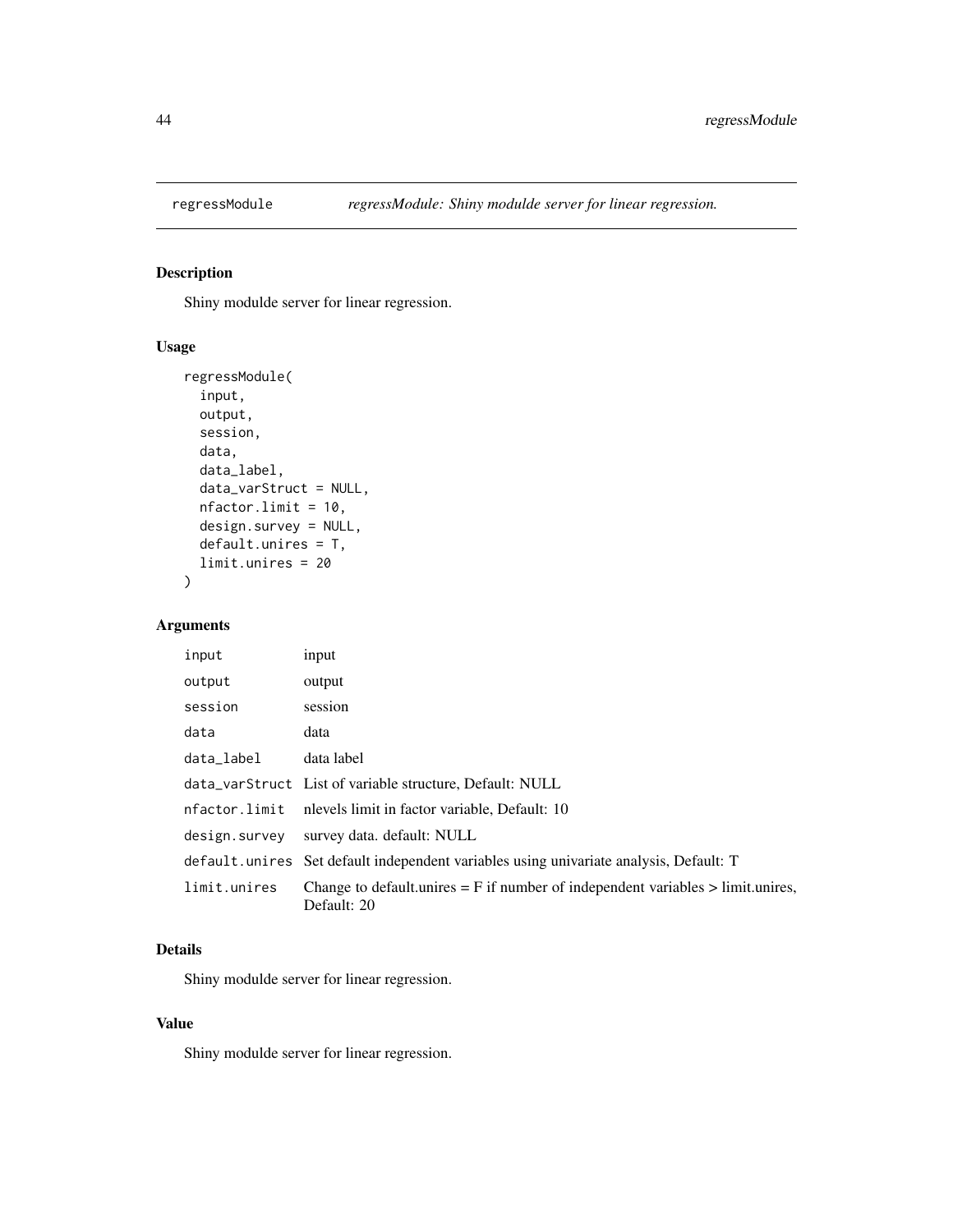# regressModule2 45

# Examples

```
library(shiny);library(DT);library(data.table);library(jstable)
ui <- fluidPage(
  sidebarLayout(
   sidebarPanel(
     regressModuleUI("linear")
  ),
  mainPanel(
     DTOutput("lineartable")
   )
)
\mathcal{L}server <- function(input, output, session) {
  data <- mtcars
  data.label <- jstable::mk.lev(mtcars)
 out_linear <- callModule(regressModule, "linear", data = data, data_label = data.label,
                           data_varStruct = NULL)
  output$lineartable <- renderDT({
    datatable(out_linear()$table, rownames=T, caption = out_linear()$caption)
  })
}
```

| regressModule2 | regressModule2: Shiny modulde server for linear regression for reac- |
|----------------|----------------------------------------------------------------------|
|                | tive data.                                                           |

## Description

Shiny modulde server for linear regression for reactive data.

```
regressModule2(
  input,
 output,
  session,
  data,
  data_label,
  data_varStruct = NULL,
 nfactor.limit = 10,
 design.survey = NULL,
 default.unires = T,
  limit.unires = 20
)
```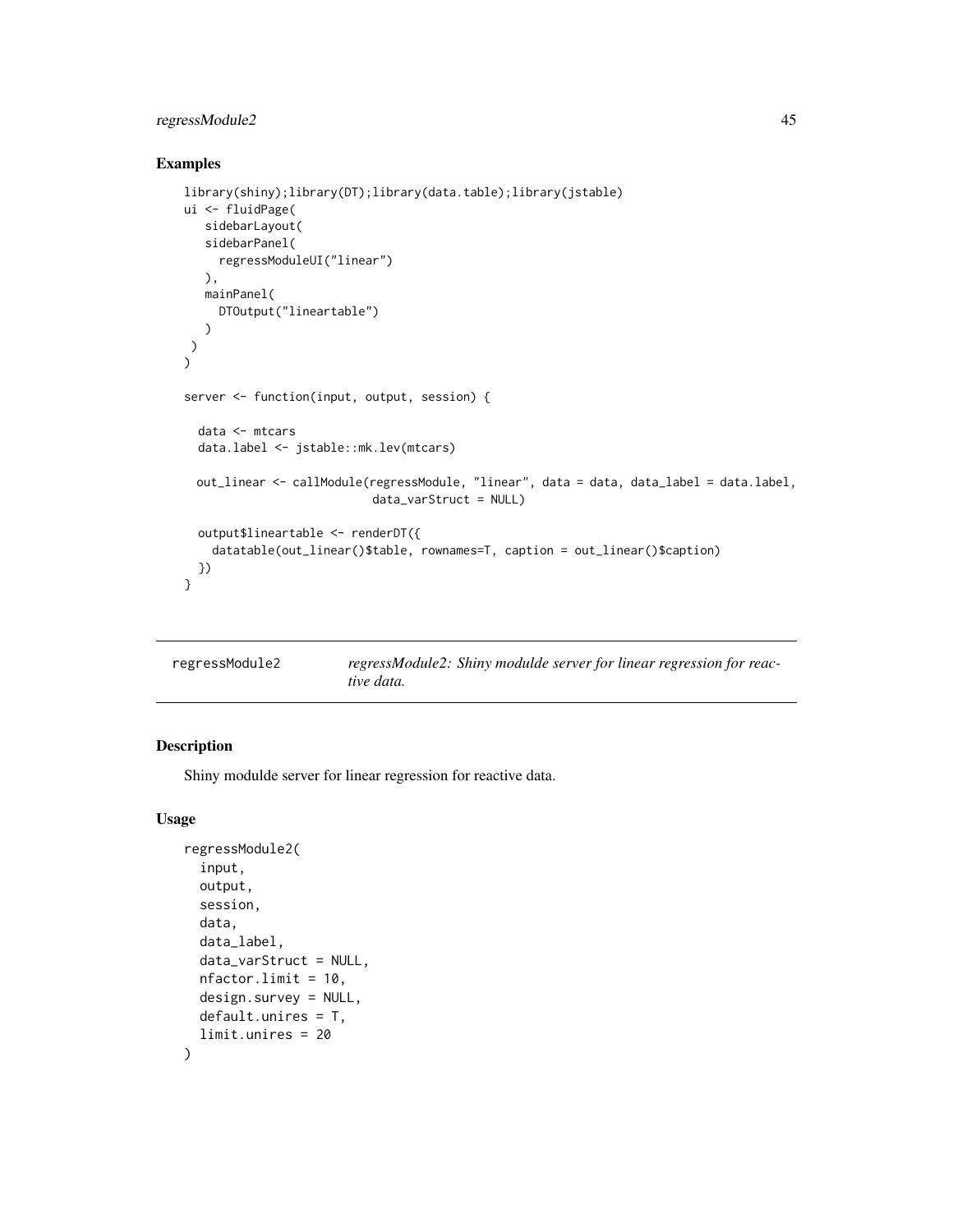#### Arguments

| input         | input                                                                                              |
|---------------|----------------------------------------------------------------------------------------------------|
| output        | output                                                                                             |
| session       | session                                                                                            |
| data          | reactive data                                                                                      |
| data_label    | reactive data label                                                                                |
|               | data_varStruct List of variable structure, Default: NULL                                           |
|               | nfactor.limit nlevels limit in factor variable, Default: 10                                        |
| design.survey | reactive survey data. default: NULL                                                                |
|               | default. unires Set default independent variables using univariate analysis, Default: T            |
| limit.unires  | Change to default unires $=$ F if number of independent variables $>$ limit unires,<br>Default: 20 |

# Details

Shiny modulde server for linear regression.

# Value

Shiny modulde server for linear regression.

```
library(shiny);library(DT);library(data.table);library(jstable)
ui <- fluidPage(
  sidebarLayout(
   sidebarPanel(
    regressModuleUI("linear")
  ),
  mainPanel(
    DTOutput("lineartable")
  )
)
)
server <- function(input, output, session) {
  data <- reactive(mtcars)
  data.label <- reactive(jstable::mk.lev(mtcars))
 out_linear <- callModule(regressModule2, "linear", data = data, data_label = data.label,
                           data_varStruct = NULL)
  output$lineartable <- renderDT({
    datatable(out_linear()$table, rownames=T, caption = out_linear()$caption)
  })
}
```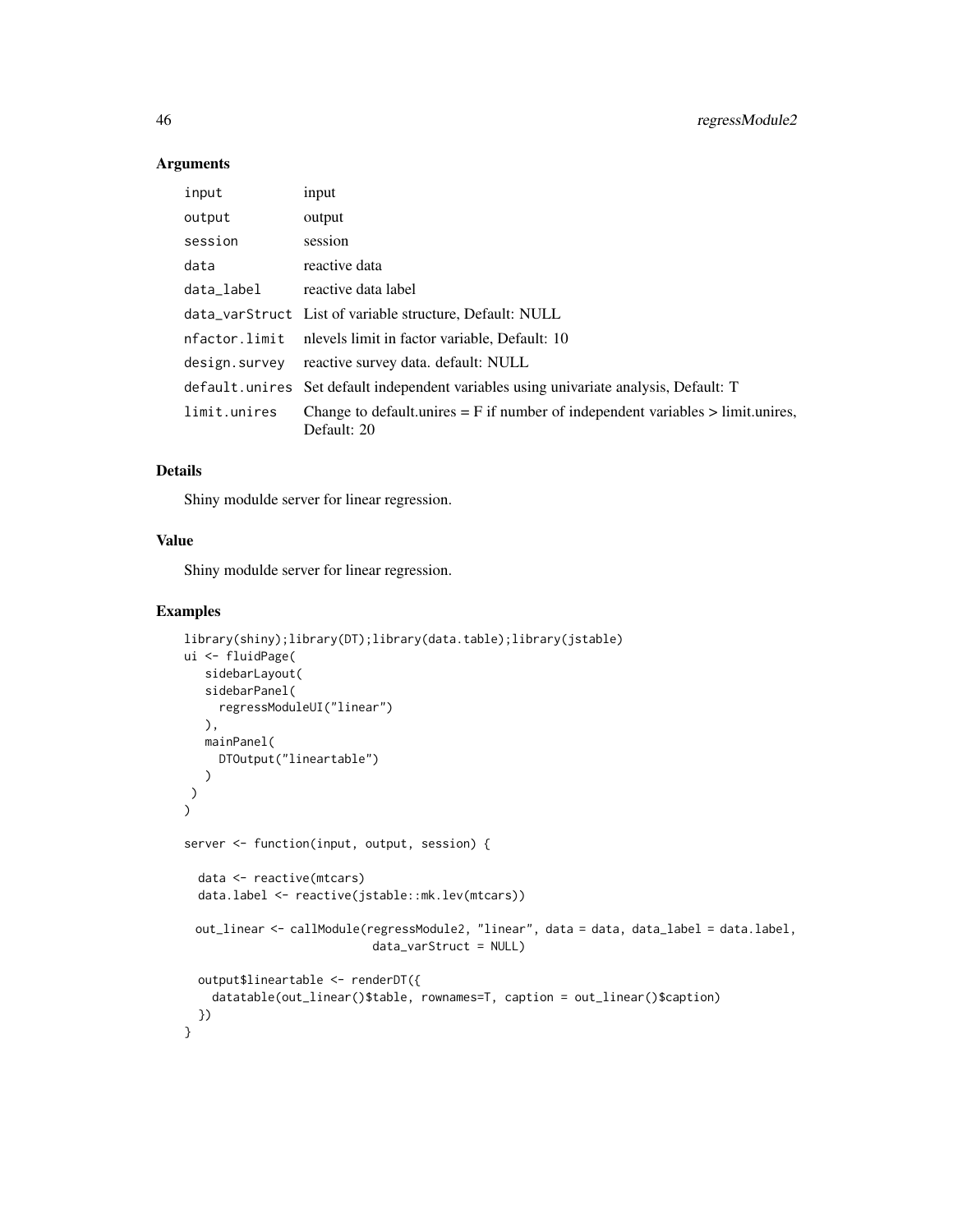regressModuleUI *regressModuleUI: shiny modulde UI for linear regression.*

# Description

Shiny modulde UI for linear regression.

#### Usage

```
regressModuleUI(id)
```
#### Arguments

id id

#### Details

Shiny modulde UI for linear regression.

## Value

Shiny modulde UI for linear regression.

```
library(shiny);library(DT);library(data.table);library(jstable)
ui <- fluidPage(
   sidebarLayout(
   sidebarPanel(
     regressModuleUI("linear")
  ),
   mainPanel(
     DTOutput("lineartable")
   )
)
\mathcal{L}server <- function(input, output, session) {
  data <- reactive(mtcars)
  data.label <- reactive(jstable::mk.lev(mtcars))
 out_linear <- callModule(regressModule2, "linear", data = data, data_label = data.label,
                           data_varStruct = NULL)
  output$lineartable <- renderDT({
    datatable(out_linear()$table, rownames=T, caption = out_linear()$caption)
  })
}
```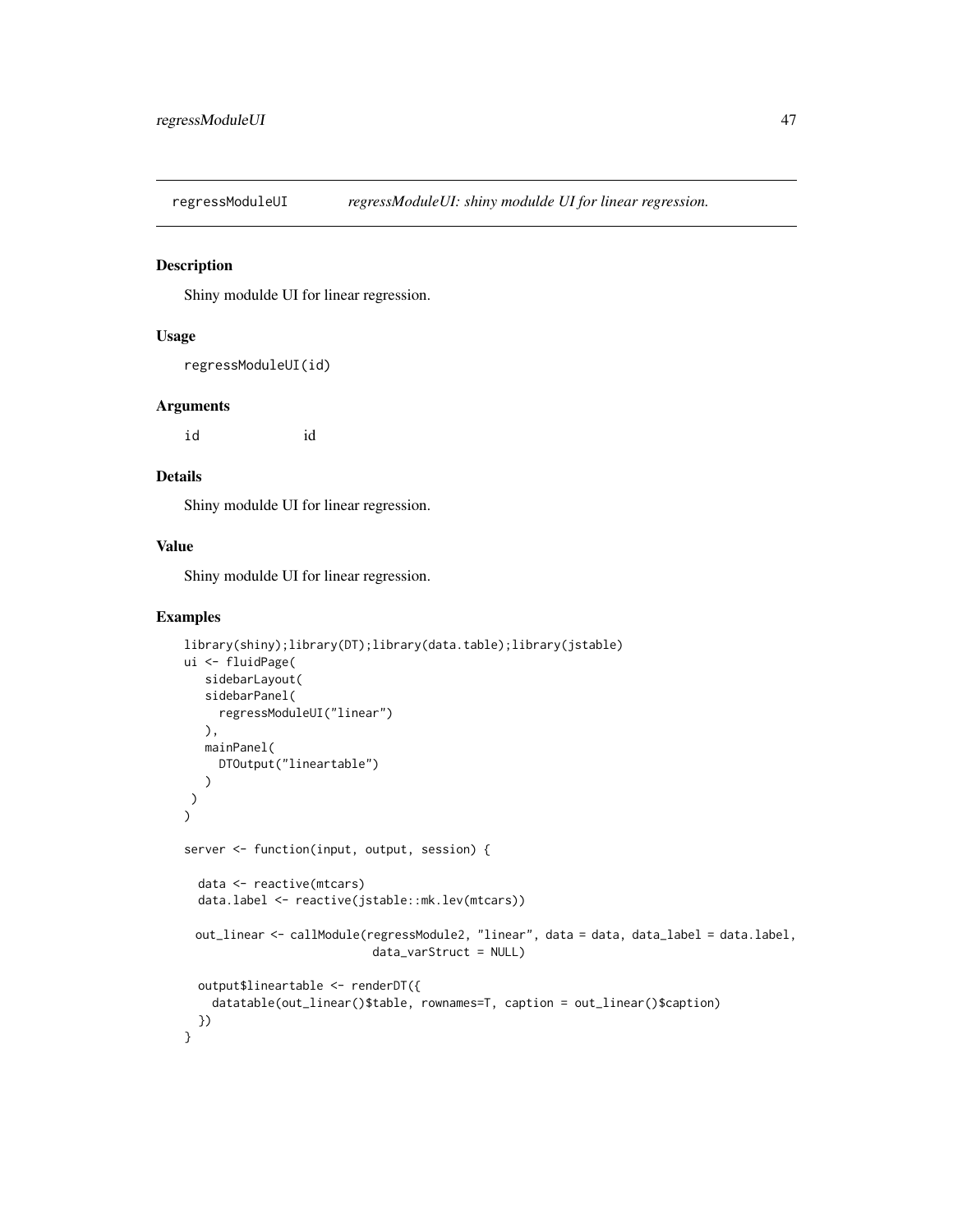# Description

shiny module server for roc analysis

shiny module server for roc analysis- input number of model as integer

#### Usage

```
rocModule(
  input,
  output,
  session,
  data,
  data_label,
  data_varStruct = NULL,
 nfactor.limit = 10,
  design.survey = NULL,
  id.cluster = NULL
)
rocModule2(
  input,
 output,
  session,
  data,
  data_label,
  data_varStruct = NULL,
 nfactor.limit = 10,
 design.survey = NULL,
  id.cluster = NULL
\mathcal{L}
```
# Arguments

| input         | input                                                             |
|---------------|-------------------------------------------------------------------|
| output        | output                                                            |
| session       | session                                                           |
| data          | Reactive data                                                     |
| data_label    | Reactuve data label                                               |
|               | data_varStruct Reactive List of variable structure, Default: NULL |
| nfactor.limit | nlevels limit in factor variable, Default: 10                     |
| design.survey | Reactive survey data. default: NULL                               |
| id.cluster    | Reactive cluster variable if marginal model, Default: NULL        |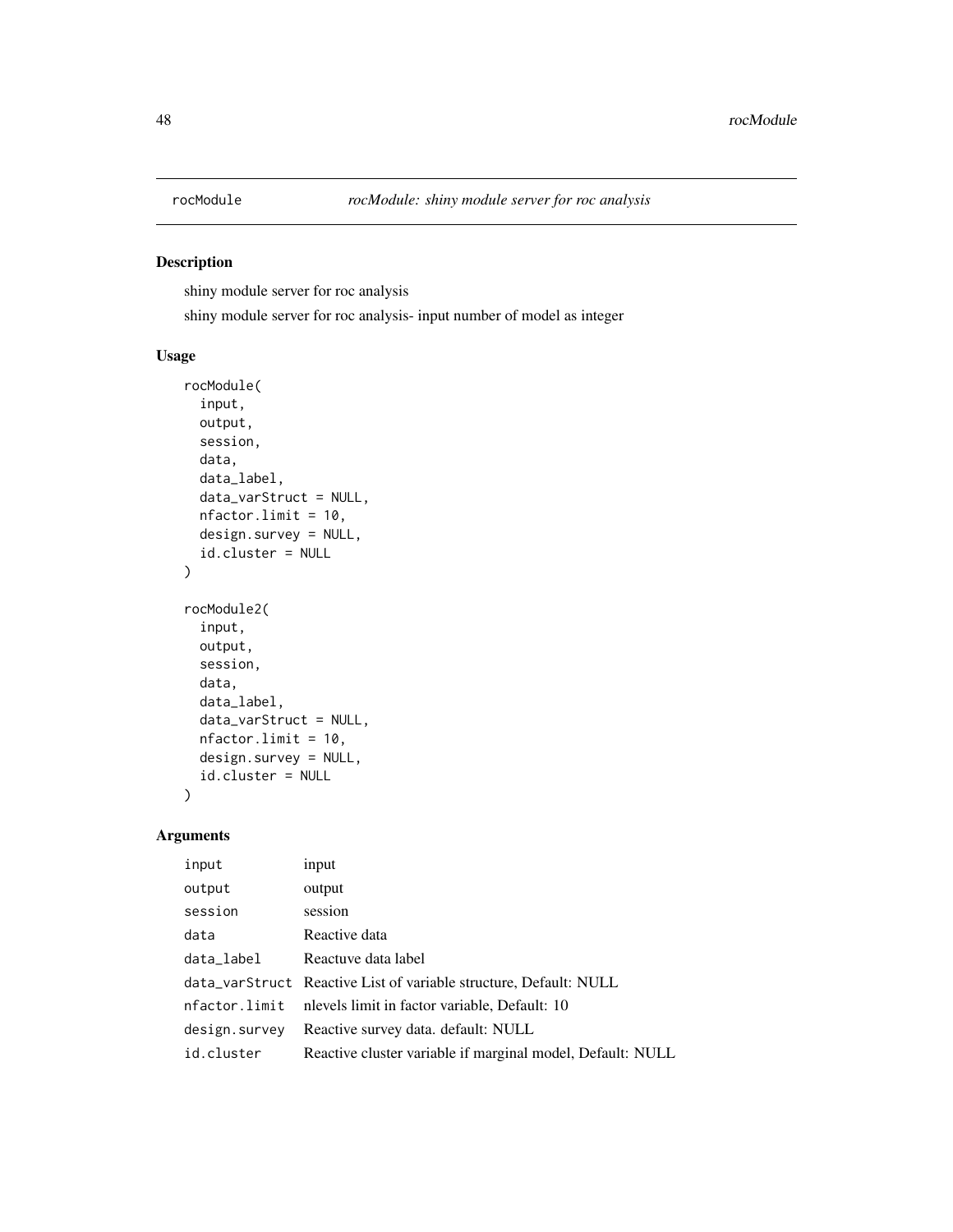#### <span id="page-48-0"></span>rocModule 49

## Details

shiny module server for roc analysis

shiny module server for roc analysis- input number of model as integer

# Value

shiny module server for roc analysis

shiny module server for roc analysis- input number of model as integer

### See Also

```
quantile setkey geeglm svyglm ggroc.roc theme_modern emf dev
quantile setkey geeglm svyglm ggroc.roc theme_modern emf dev
```

```
library(shiny);library(DT);library(data.table);library(jstable);library(ggplot2);library(pROC)
ui <- fluidPage(
   sidebarLayout(
   sidebarPanel(
    rocUI("roc")
   ),
   mainPanel(
     plotOutput("plot_roc"),
     ggplotdownUI("roc"),
     DTOutput("table_roc")
  \lambda)
\lambdaserver <- function(input, output, session) {
  data <- reactive(mtcars)
  data.label <- jstable::mk.lev(mtcars)
  out_roc <- callModule(rocModule, "roc", data = data, data_label = data.label,
                            data_varStruct = NULL)
  output$plot_roc <- renderPlot({
   print(out_roc()$plot)
  })
  output$table_roc <- renderDT({
    datatable(out_roc()$tb, rownames=F, editable = F, extensions= "Buttons",
              caption = "ROC results",
              options = c(jstable::opt.tbreg("roctable"), list(scrollX = TRUE)))
  })
}
library(shiny);library(DT);library(data.table);library(jstable);library(ggplot2);library(pROC)
ui <- fluidPage(
   sidebarLayout(
```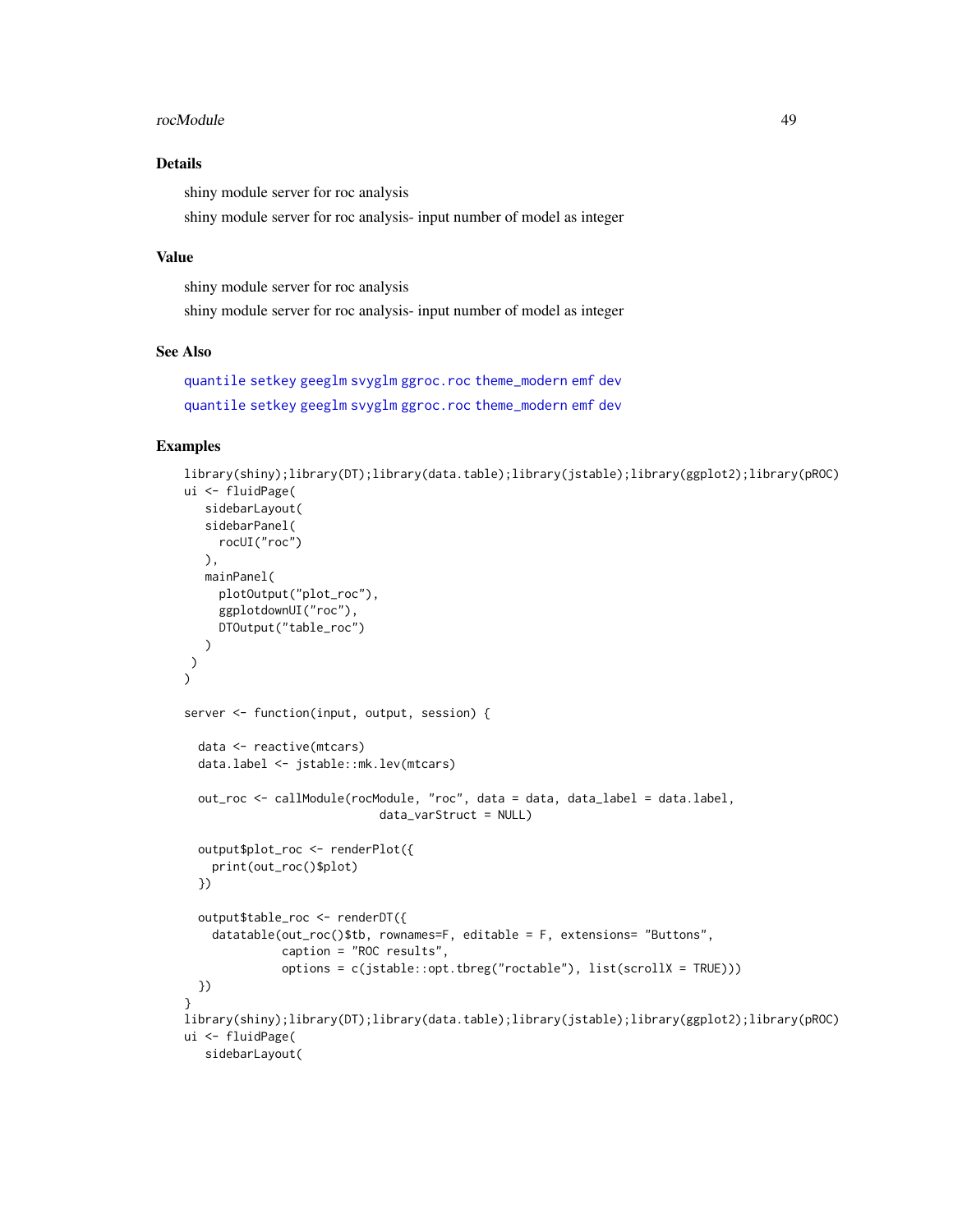```
sidebarPanel(
     rocUI("roc")
  ),
  mainPanel(
     plotOutput("plot_roc"),
     ggplotdownUI("roc"),
     DTOutput("table_roc")
  )
)
\mathcal{L}server <- function(input, output, session) {
  data <- reactive(mtcars)
  data.label <- jstable::mk.lev(mtcars)
  out_roc <- callModule(rocModule2, "roc", data = data, data_label = data.label,
                            data_varStruct = NULL)
  output$plot_roc <- renderPlot({
   print(out_roc()$plot)
  })
  output$table_roc <- renderDT({
   datatable(out_roc()$tb, rownames=F, editable = F, extensions= "Buttons",
              caption = "ROC results",
              options = c(jstable::opt.tbreg("roctable"), list(scrollX = TRUE)))
 })
}
```
rocUI *rocUI: shiny module UI for roc analysis*

# Description

Shiny module UI for roc analysis

#### Usage

rocUI(id)

#### Arguments

id id

#### Details

Shiny module UI for roc analysis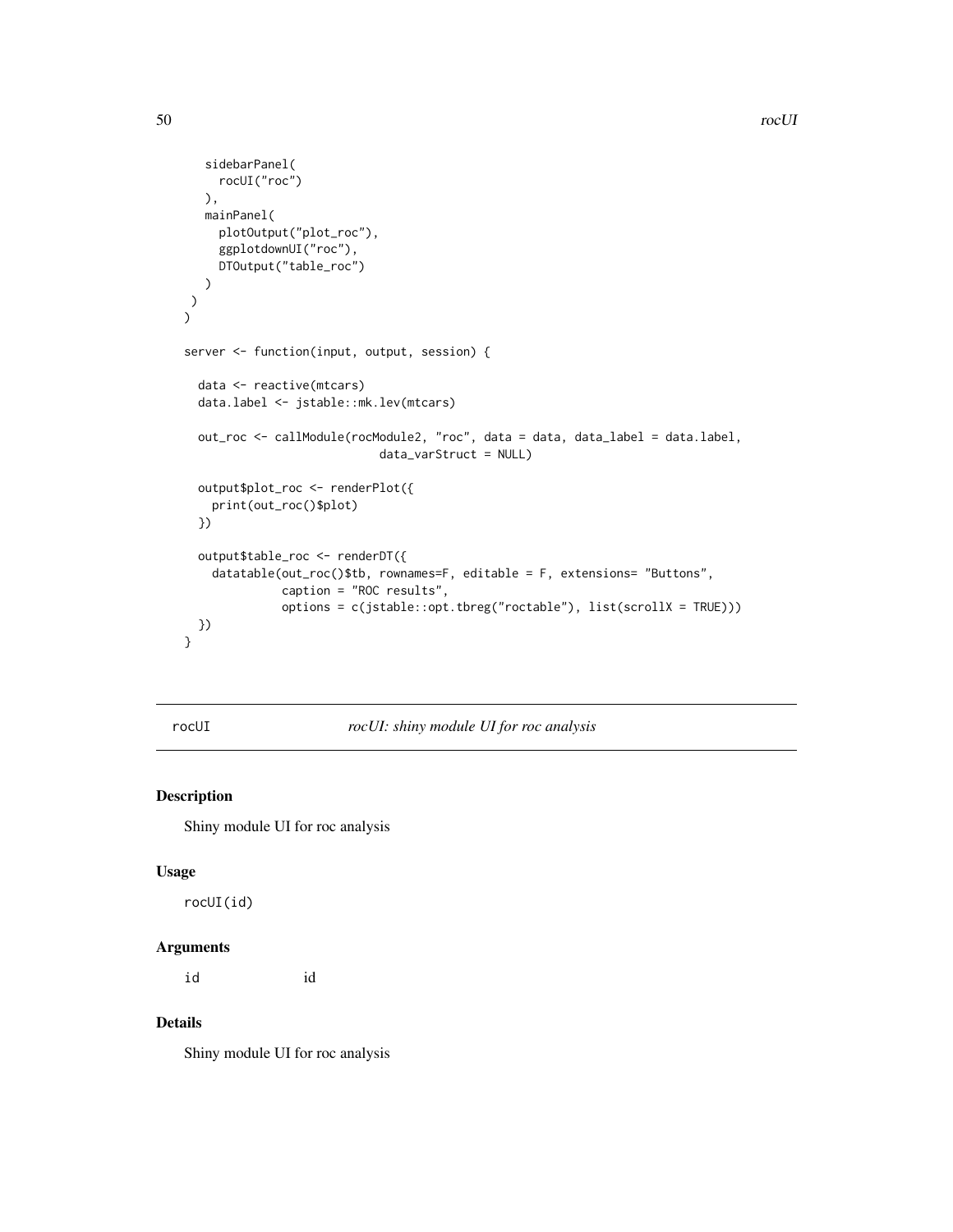# ROC\_table 51

# Value

Shiny module UI for roc analysis

#### Examples

```
library(shiny);library(DT);library(data.table);library(jstable);library(ggplot2);library(pROC)
ui <- fluidPage(
  sidebarLayout(
  sidebarPanel(
    rocUI("roc")
  ),
  mainPanel(
    plotOutput("plot_roc"),
     ggplotdownUI("roc"),
    DTOutput("table_roc")
   )
)
)
server <- function(input, output, session) {
 data <- reactive(mtcars)
 data.label <- jstable::mk.lev(mtcars)
 out_roc <- callModule(rocModule, "roc", data = data, data_label = data.label,
                            data_varStruct = NULL)
 output$plot_roc <- renderPlot({
   print(out_roc()$plot)
 })
 output$table_roc <- renderDT({
   datatable(out_roc()$tb, rownames=F, editable = F, extensions= "Buttons",
             caption = "ROC results",
              options = c(jstable::opt.tbreg("roctable"), list(scrollX = TRUE)))
 })
}
```
ROC\_table *ROC\_table: extract AUC, NRI and IDI information from list of roc object in pROC packages.*

#### Description

extract AUC, NRI and IDI information from list of roc in pROC packages

```
ROC_table(ListModel, dec.auc = 3, dec.p = 3)
```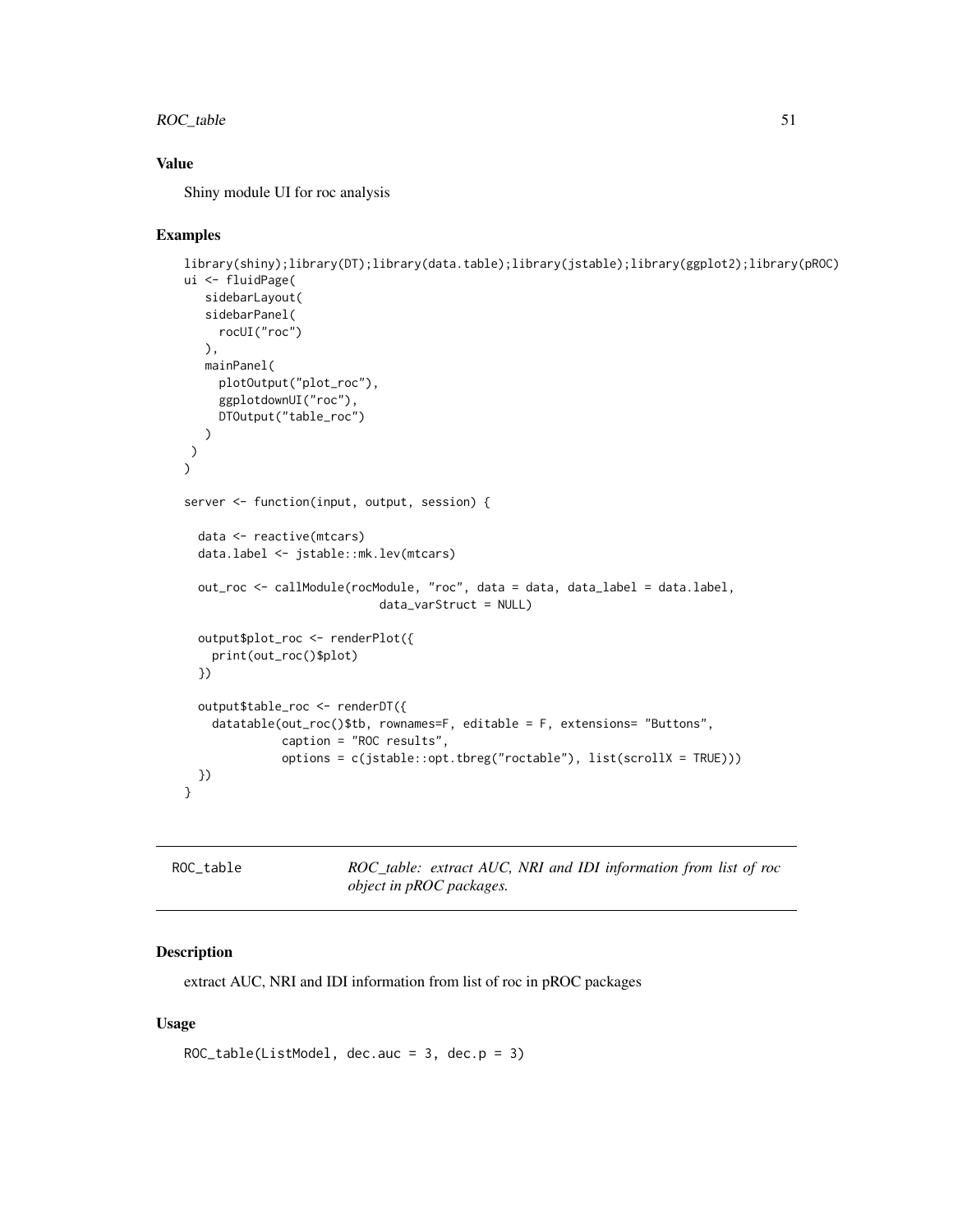#### <span id="page-51-0"></span>Arguments

| ListModel | list of roc object             |
|-----------|--------------------------------|
| dec.auc   | digits for AUC, Default: 3     |
| dec.p     | digits for p value, Default: 3 |

## Details

extract AUC, NRI and IDI information from list of roc object in pROC packages.

## Value

table of AUC, NRI and IDI information

# See Also

[ci.auc](#page-0-0),[roc.test](#page-0-0) [data.table-package](#page-0-0)

# Examples

```
library(pROC)
m1 \leq -glm(vs \sim am + gear, data = mtcars, family = binomial)m2 \leq glm(vs \sim am + gear + wt, data = mtcars, family = binomial)m3 \leq glm(vs \sim am + gear + wt + mpg, data = mtcars, family = binomial)roc1 <- roc(m1$y, predict(m1, type = "response"))
roc2 <- roc(m2$y, predict(m2, type = "response"))
roc3 <- roc(m3$y, predict(m3, type = "response"))
list.roc <- list(roc1, roc2, roc3)
ROC_table(list.roc)
```

| survIDINRI_helper | survIDINRI_helper: Helper function for IDI.INF.OUT in survIDINRI |
|-------------------|------------------------------------------------------------------|
|                   | packages                                                         |

# Description

Helper function for IDI.INF.OUT in survIDINRI packages

```
survIDINRI_helper(
 var.event,
  var.time,
 list.vars.ind,
  t,
 data,
 dec.auc = 3.
 dec.p = 3,
  id.cluster = NULL
)
```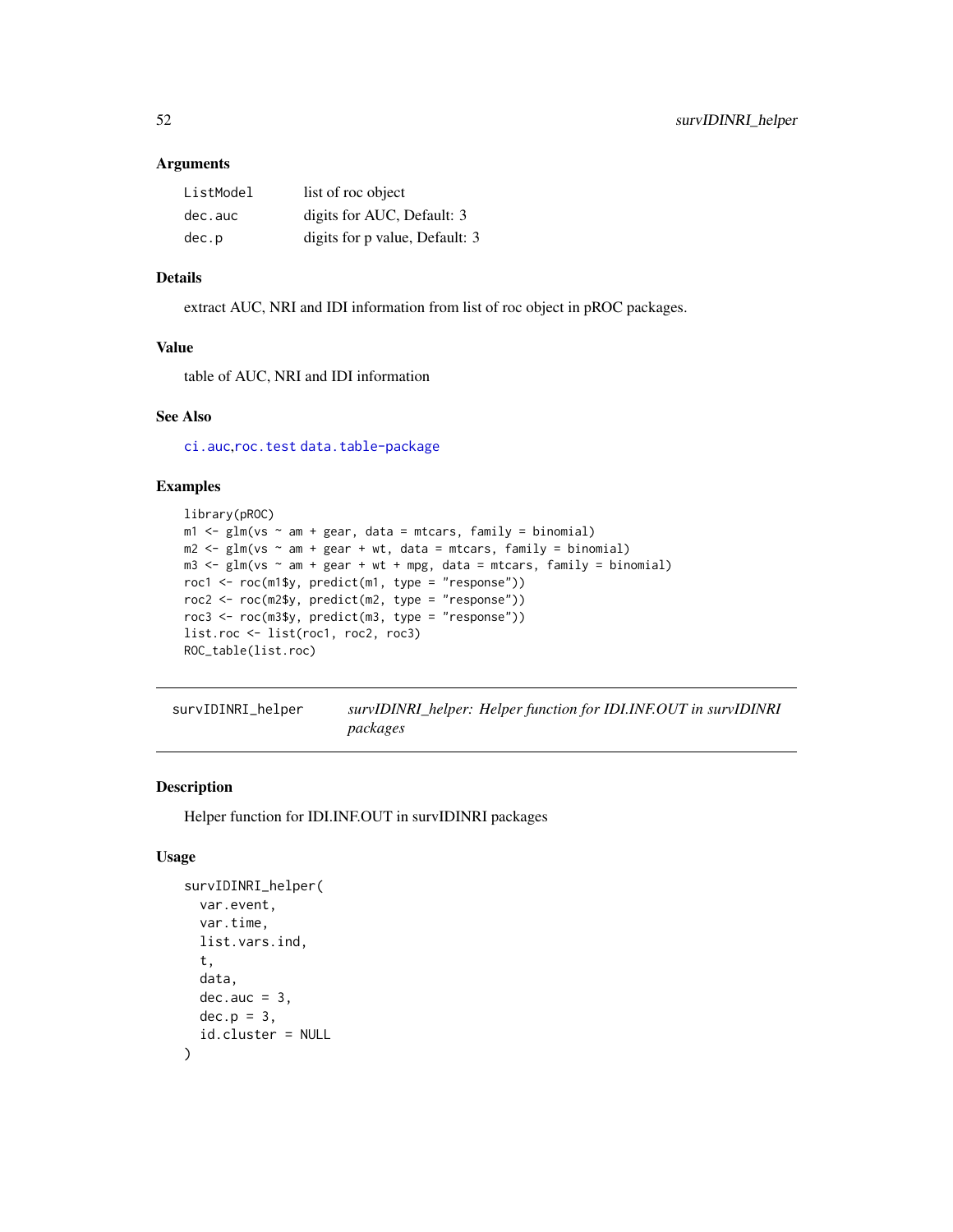#### <span id="page-52-0"></span>tb1module 53

#### Arguments

| var.event     | event                                             |
|---------------|---------------------------------------------------|
| var.time      | time                                              |
| list.vars.ind | list of independent variable.                     |
| t             | time                                              |
| data          | data                                              |
| dec.auc       | digits for AUC, Default: 3                        |
| dec.p         | digits for p value, Default: 3                    |
| id.cluster    | cluster variable if marginal model, Default: NULL |

# Details

Helper function for IDI.INF.OUT in survIDINRI packages

# Value

IDI, NRI

## See Also

[data.table-package](#page-0-0) [model.matrix](#page-0-0) [coxph](#page-0-0) [Surv](#page-0-0) [IDI.INF.OUT](#page-0-0) [IDI.INF](#page-0-0)

#### Examples

```
#library(survival)
#survIDINRI_helper("status", "time", list.vars.ind = list("age", c("age", "sex")),
# t = 365, data = lung)
```

```
tb1module tb1module: table 1 shiny module server.
```
# Description

Table 1 shiny module server for descriptive statistics.

```
tb1module(
  input,
  output,
  session,
  data,
  data_label,
  data_varStruct = NULL,
  nfactor.limit = 10,
  design.survey = NULL,
  showAllLevels = T
\mathcal{E}
```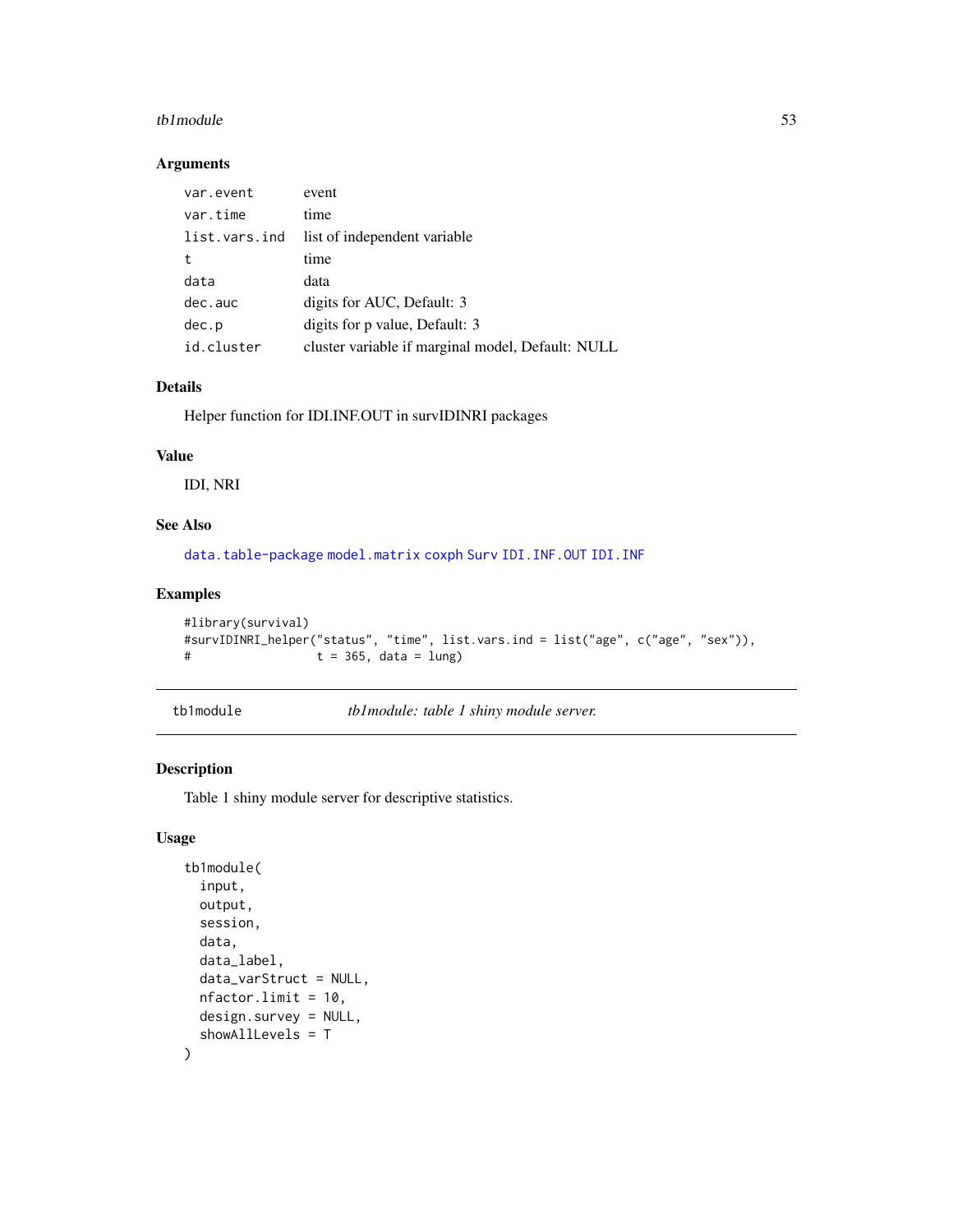## Arguments

| input         | input                                                               |
|---------------|---------------------------------------------------------------------|
| output        | output                                                              |
| session       | session                                                             |
| data          | Data                                                                |
| data_label    | Data label                                                          |
|               | data_varStruct Variable structure list of data, Default: NULL       |
| nfactor.limit | maximum factor levels to include, Default: 10                       |
| design.survey | survey data of survey package. default: NULL                        |
| showAllLevels | Show All label information with 2 categorical variables, Default: T |

#### Details

Table 1 shiny module server for descriptive statistics.

## Value

Table 1 shiny module server for descriptive statistics.

```
library(shiny);library(DT);library(data.table);library(jstable)
ui <- fluidPage(
  sidebarLayout(
  sidebarPanel(
     tb1moduleUI("tb1")
  ),
  mainPanel(
     DTOutput("table1")
   )
)
)
server <- function(input, output, session) {
  data <- mtcars
  data.label <- jstable::mk.lev(mtcars)
  out_tb1 <- callModule(tb1module, "tb1", data = data, data_label = data.label,
                        data_varStruct = NULL)
  output$table1 <- renderDT({
  tb <- out_tb1()$table
  cap <- out_tb1()$caption
  out.tb1 <- datatable(tb, rownames = T, extension= "Buttons", caption = cap)
  return(out.tb1)
  })
}
```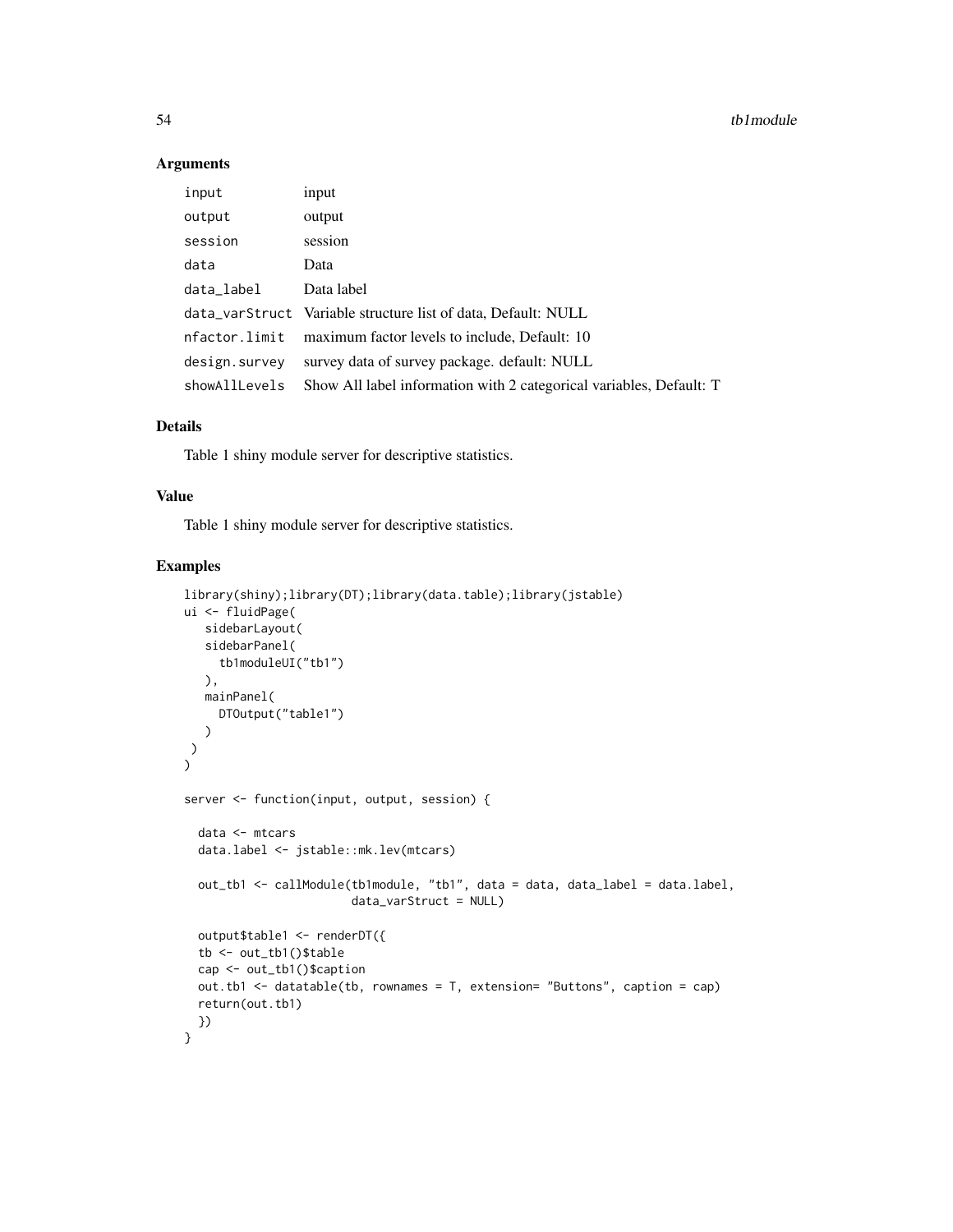# Description

Table 1 shiny module server for descriptive statistics for reactive data.

# Usage

```
tb1module2(
  input,
 output,
  session,
 data,
 data_label,
 data_varStruct = NULL,
 nfactor.limit = 10,
 design.survey = NULL,
  showAllLevels = T
)
```
# Arguments

| input         | input                                                               |
|---------------|---------------------------------------------------------------------|
| output        | output                                                              |
| session       | session                                                             |
| data          | Reactive data                                                       |
| data_label    | Reactive data label                                                 |
|               | data_varStruct Variable structure list of data, Default: NULL       |
| nfactor.limit | maximum factor levels to include, Default: 10                       |
| design.survey | Reactive survey data of survey package. Default: NULL               |
| showAllLevels | Show All label information with 2 categorical variables, Default: F |

## Details

Table 1 shiny module server for descriptive statistics.

#### Value

Table 1 shiny module server for descriptive statistics.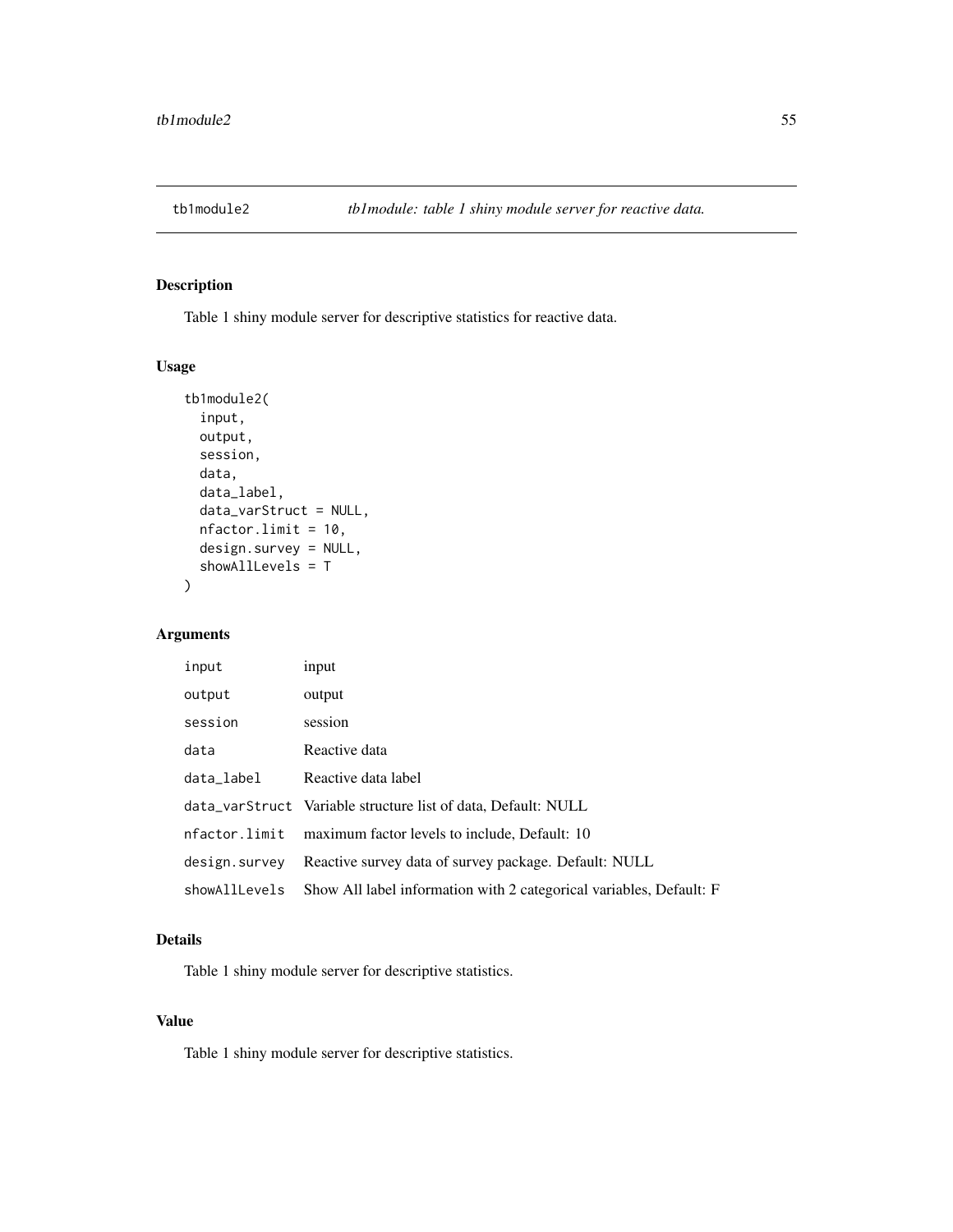#### Examples

```
library(shiny);library(DT);library(data.table);library(jstable)
ui <- fluidPage(
   sidebarLayout(
   sidebarPanel(
     tb1moduleUI("tb1")
   ),
  mainPanel(
    DTOutput("table1")
  \lambda)
)
server <- function(input, output, session) {
  data <- reactive(mtcars)
  data.label <- reactive(jstable::mk.lev(mtcars))
  out_tb1 <- callModule(tb1module2, "tb1", data = data, data_label = data.label,
                        data_varStruct = NULL)
  output$table1 <- renderDT({
  tb <- out_tb1()$table
  cap <- out_tb1()$caption
  out.tb1 <- datatable(tb, rownames = T, extension= "Buttons", caption = cap)
  return(out.tb1)
  })
}
```
tb1moduleUI *tb1moduleUI: table 1 module UI.*

#### Description

Table 1 shiny module UI for descriptive statistics.

# Usage

```
tb1moduleUI(id)
```
#### Arguments

id id

#### Details

Table 1 shiny module UI for descriptive statistics.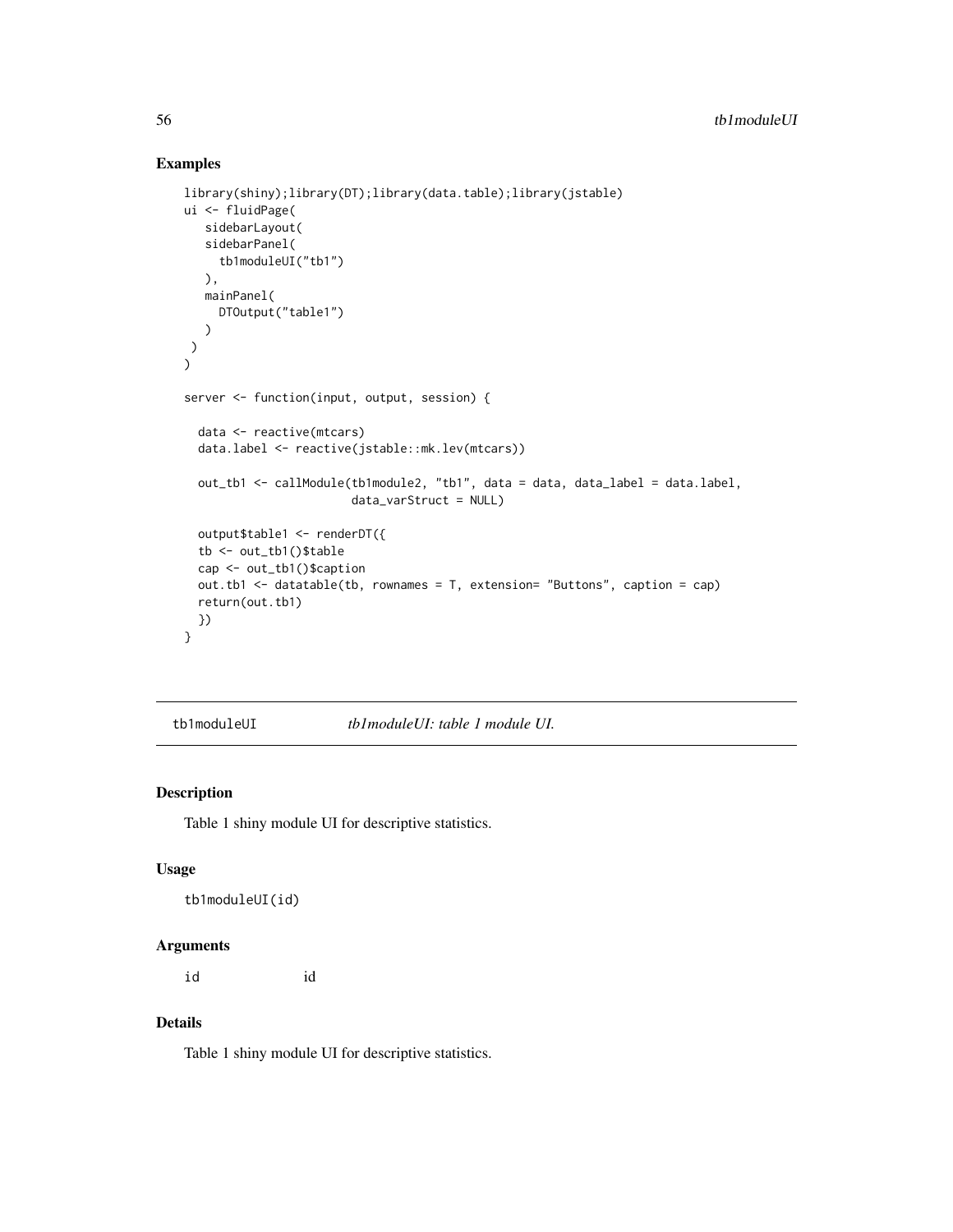#### tb1simple 57

# Value

Table 1 module UI.

#### Examples

```
library(shiny);library(DT);library(data.table);library(jstable)
ui <- fluidPage(
  sidebarLayout(
  sidebarPanel(
    tb1moduleUI("tb1")
  ),
  mainPanel(
    DTOutput("table1")
  )
)
\lambdaserver <- function(input, output, session) {
 data <- reactive(mtcars)
 data.label <- reactive(jstable::mk.lev(mtcars))
 out_tb1 <- callModule(tb1module2, "tb1", data = data, data_label = data.label,
                        data_varStruct = NULL)
 output$table1 <- renderDT({
 tb <- out_tb1()$table
 cap <- out_tb1()$caption
 out.tb1 <- datatable(tb, rownames = T, extension= "Buttons", caption = cap)
 return(out.tb1)
 })
}
```
tb1simple *tb1simple: tb1 module server for propensity score analysis*

#### Description

Table 1 module server for propensity score analysis

```
tb1simple(
  input,
 output,
  session,
 data,
 matdata,
 data_label,
```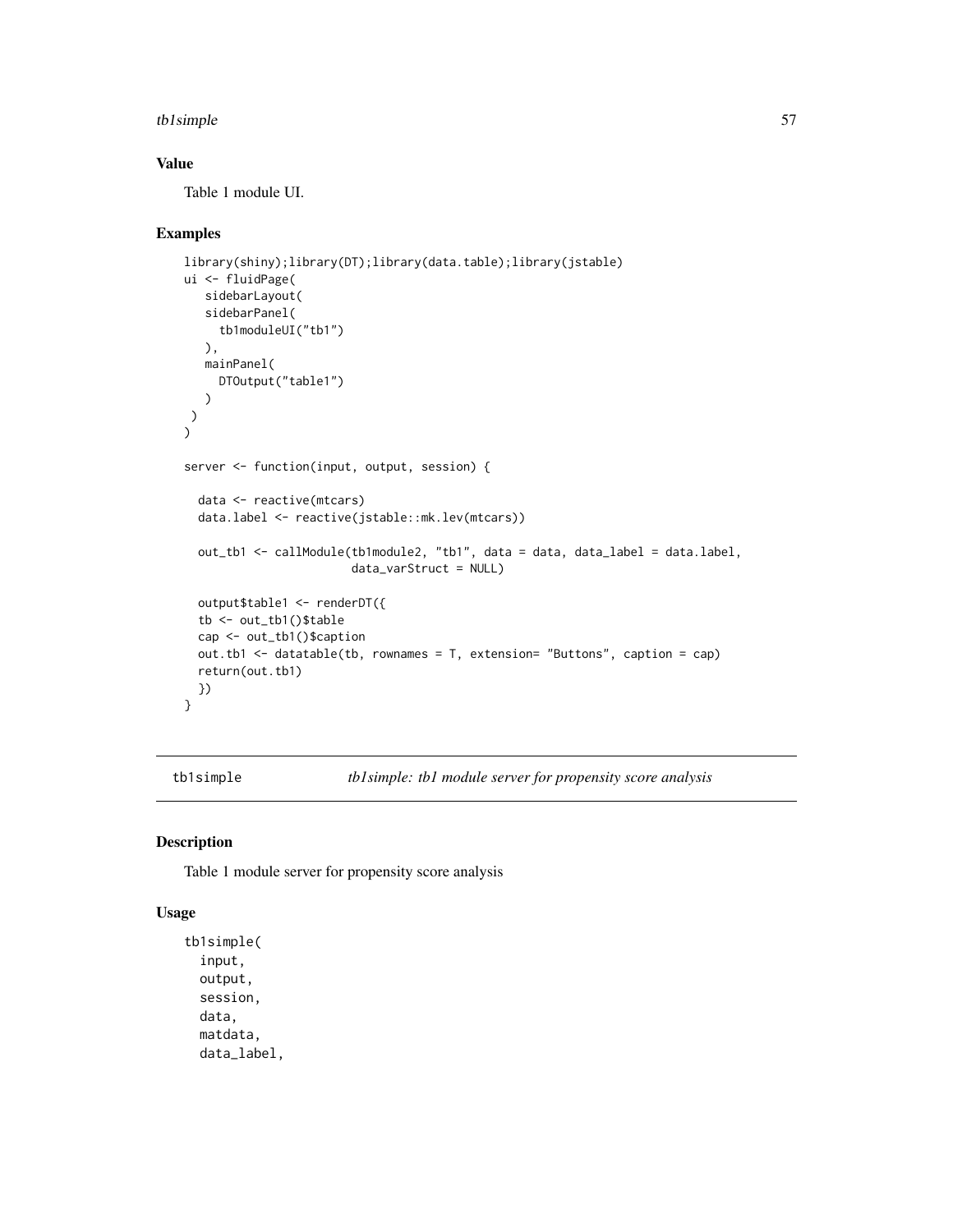```
data_varStruct = NULL,
  group_var,
  showAllLevels = T
\mathcal{L}
```
# Arguments

| input         | input                                                               |
|---------------|---------------------------------------------------------------------|
| output        | output                                                              |
| session       | session                                                             |
| data          | Original data with propensity score                                 |
| matdata       | Matching data                                                       |
| data_label    | Data label                                                          |
|               | data_varStruct List of variable structure, Default: NULL            |
| group_var     | Group variable to run propensity score analysis.                    |
| showAllLevels | Show All label information with 2 categorical variables, Default: T |

# Details

Table 1 module server for propensity score analysis

#### Value

Table 1 with original data/matching data/IPTW data

#### See Also

[var\\_label](#page-0-0) [CreateTableOneJS](#page-0-0) [svydesign](#page-0-0) [svyCreateTableOne](#page-0-0)

```
library(shiny);library(DT);library(data.table);library(readxl);library(jstable)
library(haven);library(survey)
ui <- fluidPage(
   sidebarLayout(
  sidebarPanel(
    FilePsInput("datafile"),
     tb1simpleUI("tb1")
  ),
  mainPanel(
     DTOutput("table1_original"),
     DTOutput("table1_ps"),
     DTOutput("table1_iptw")
  )
 )
)
server <- function(input, output, session) {
```
<span id="page-57-0"></span>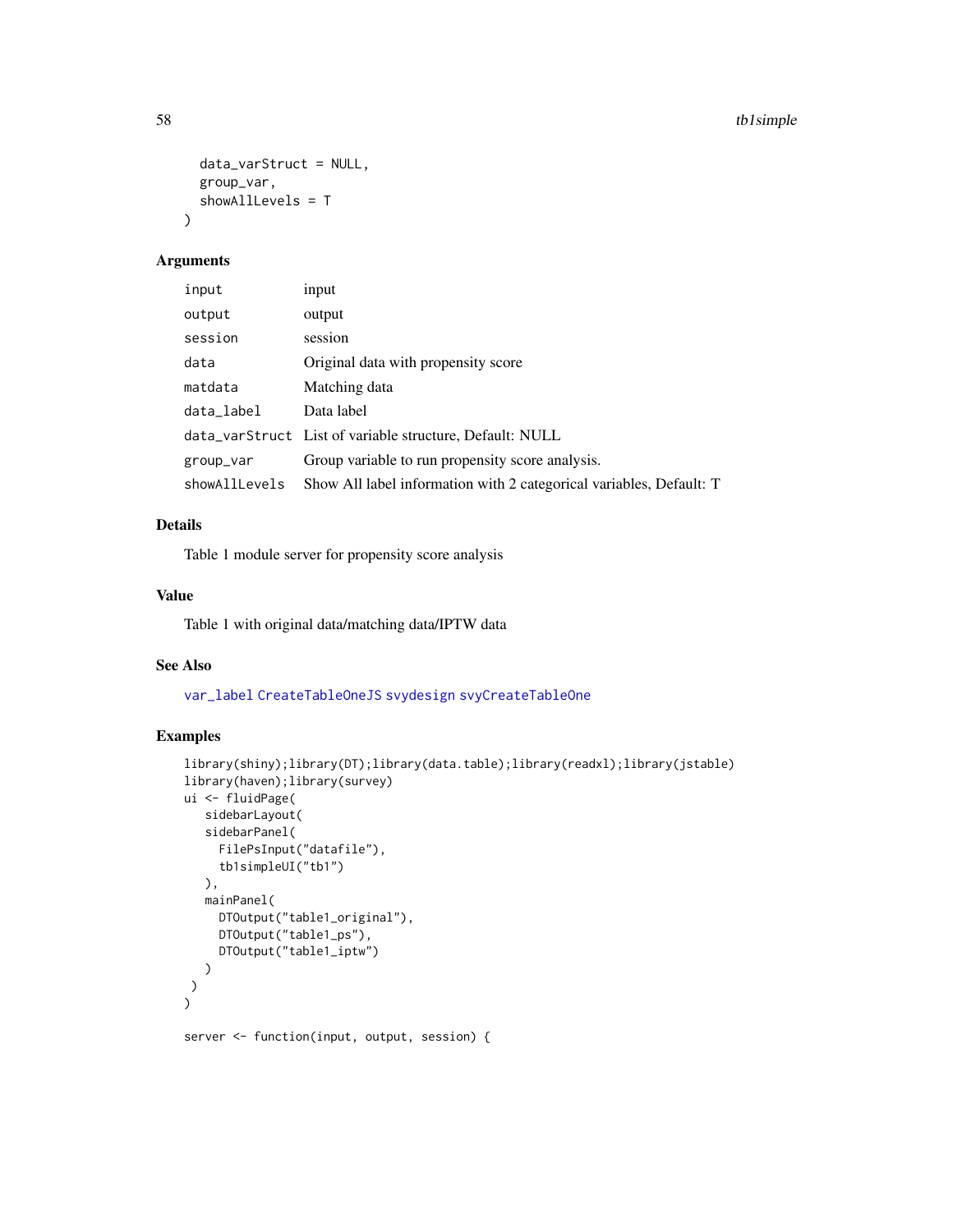```
mat.info <- callModule(FilePs, "datafile")
data <- reactive(mat.info()$data)
matdata <- reactive(mat.info()$matdata)
data.label <- reactive(mat.info()$data.label)
vlist <- eventReactive(mat.info(), {
  mklist <- function(varlist, vars){
    lapply(varlist,
           function(x){
             inter <- intersect(x, vars)
             if (length(inter) == 1){
               inter <- c(inter, "")
             }
             return(inter)
           })
  }
factor_vars <- names(data())[data()[, lapply(.SD, class) %in% c("factor", "character")]]
  factor_list <- mklist(data_varStruct(), factor_vars)
  conti_vars <- setdiff(names(data()), c(factor_vars, "pscore", "iptw"))
  conti_list <- mklist(data_varStruct(), conti_vars)
nclass_factor <- unlist(data()[, lapply(.SD, function(x){length(unique(x)[!is.na(unique(x))])}),
                                  .SDcols = factor_vars])
class01_factor <- unlist(data()[, lapply(.SD, function(x){identical(levels(x), c("0", "1"))}),
                                  .SDcols = factor_vars])
  validate(
    need(!is.null(class01_factor), "No categorical variables coded as 0, 1 in data")
 )
  factor_01vars <- factor_vars[class01_factor]
  factor_01_list <- mklist(data_varStruct(), factor_01vars)
 group_vars <- factor_vars[nclass_factor >=2 & nclass_factor <=10 & nclass_factor < nrow(data())]
  group_list <- mklist(data_varStruct(), group_vars)
except_vars <- factor_vars[nclass_factor>10 | nclass_factor==1 | nclass_factor==nrow(data())]
  ## non-normal: shapiro test
    f \leftarrow function(x) {
   if diff(range(x, na.rm = T)) == 0) return(F) else return(shapiro.test(x)$p.value <= 0.05)
    }
    non_normal <- ifelse(nrow(data()) <=3 | nrow(data()) >= 5000,
                         rep(F, length(conti_vars)),
                         sapply(conti_vars, function(x){f(data()[[x]])})
    )
  return(list(factor_vars = factor_vars, factor_list = factor_list, conti_vars = conti_vars,
                conti_list = conti_list, factor_01vars = factor_01vars,
                factor_01_list = factor_01_list, group_list = group_list,
                except_vars = except_vars, non_normal = non_normal)
    )
  })
```
out.tb1 <- callModule(tb1simple2, "tb1", data = data, matdata = matdata, data\_label = data.label,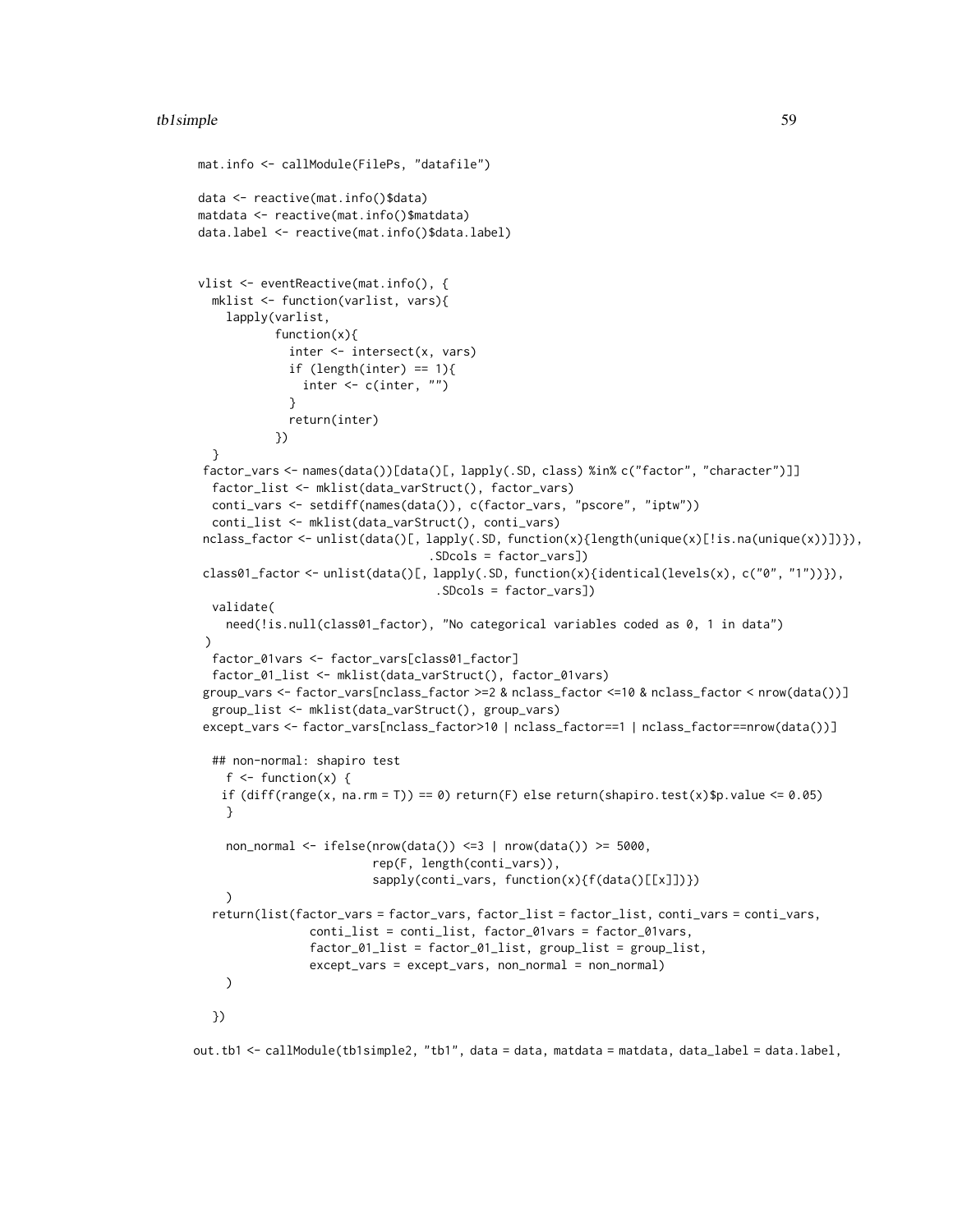```
data_varStruct = NULL, vlist = vlist,
                        group_var = reactive(mat.info()$group_var))
 output$table1_original <- renderDT({
    tb <- out.tb1()$original$table
   cap <- out.tb1()$original$caption
   out <- datatable(tb, rownames = T, extension= "Buttons", caption = cap)
   return(out)
 })
 output$table1_ps <- renderDT({
   tb <- out.tb1()$ps$table
   cap <- out.tb1()$ps$caption
   out <- datatable(tb, rownames = T, extension= "Buttons", caption = cap)
   return(out)
 })
 output$table1_iptw <- renderDT({
   tb <- out.tb1()$iptw$table
   cap <- out.tb1()$iptw$caption
   out <- datatable(tb, rownames = T, extension= "Buttons", caption = cap)
   return(out)
 })
}
```
tb1simple2 *tb1simple2: tb1 module for propensity score analysis for reactive data*

# Description

tb1 module for propensity score analysis for reactive data

```
tb1simple2(
  input,
  output,
  session,
  data,
 matdata,
  data_label,
  data_varStruct = NULL,
 vlist,
 group_var,
  showAllLevels = T
)
```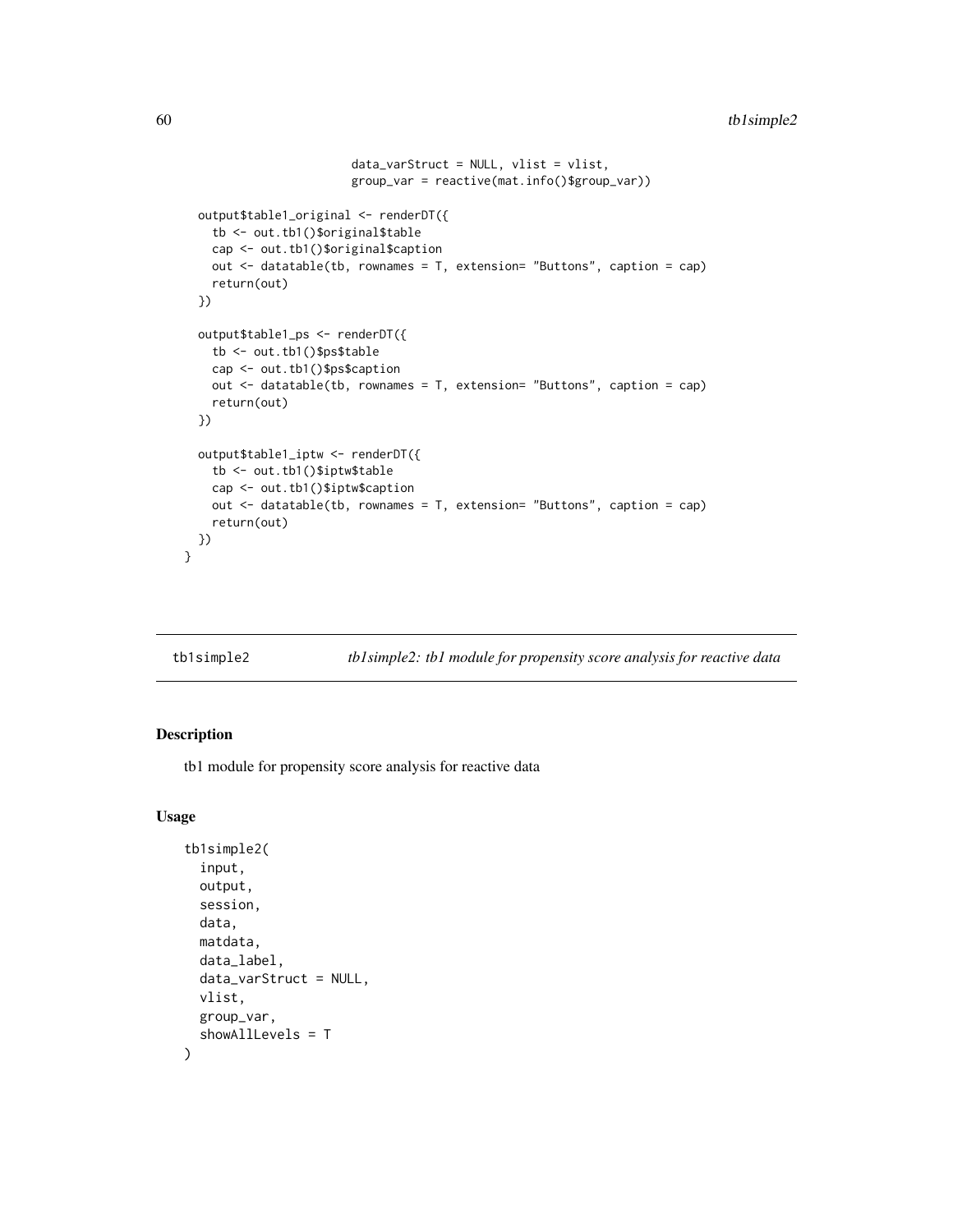# <span id="page-60-0"></span>tb1simple2 61

#### Arguments

| input         | input                                                               |
|---------------|---------------------------------------------------------------------|
| output        | output                                                              |
| session       | session                                                             |
| data          | Original reactive data with propensity score                        |
| matdata       | Matching reactive data                                              |
| data_label    | Reactive data label                                                 |
|               | data_varStruct List of variable structure, Default: NULL            |
| vlist         | List including factor/continuous/binary/except/non-normal variables |
| group_var     | Group variable to run propensity score analysis.                    |
| showAllLevels | Show All label information with 2 categorical variables, Default: T |

## Details

Table 1 module server for propensity score analysis

## Value

Table 1 with original data/matching data/IPTW data

# See Also

[CreateTableOneJS](#page-0-0) [svydesign](#page-0-0) [svyCreateTableOne](#page-0-0)

```
library(shiny);library(DT);library(data.table);library(readxl);library(jstable)
library(haven);library(survey)
ui <- fluidPage(
   sidebarLayout(
   sidebarPanel(
     FilePsInput("datafile"),
     tb1simpleUI("tb1")
  ),
  mainPanel(
     DTOutput("table1_original"),
     DTOutput("table1_ps"),
     DTOutput("table1_iptw")
  )
\lambda\overline{)}server <- function(input, output, session) {
  mat.info <- callModule(FilePs, "datafile")
  data <- reactive(mat.info()$data)
  matdata <- reactive(mat.info()$matdata)
```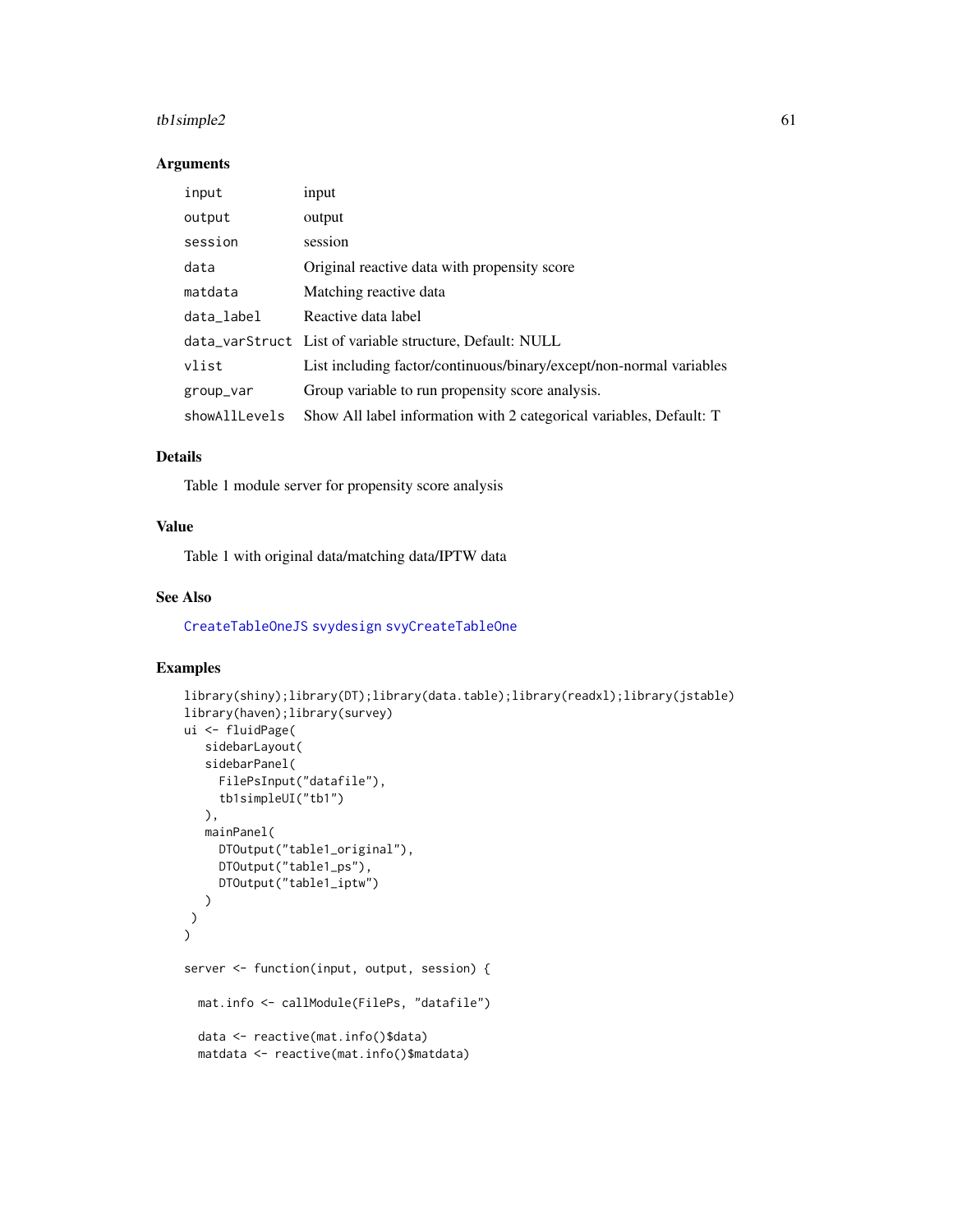```
data.label <- reactive(mat.info()$data.label)
vlist <- eventReactive(mat.info(), {
  mklist <- function(varlist, vars){
    lapply(varlist,
           function(x){
              inter <- intersect(x, vars)
              if (length(inter) == 1){
                inter <- c(inter, "")
             }
             return(inter)
           })
  }
 factor_vars <- names(data())[data()[, lapply(.SD, class) %in% c("factor", "character")]]
  factor_list <- mklist(data_varStruct(), factor_vars)
  conti_vars <- setdiff(names(data()), c(factor_vars, "pscore", "iptw"))
  conti_list <- mklist(data_varStruct(), conti_vars)
 nclass_factor <- unlist(data()[, lapply(.SD, function(x){length(unique(x)[!is.na(unique(x))])}),
                                  .SDcols = factor_vars])
 class01_factor <- unlist(data()[, lapply(.SD, function(x){identical(levels(x), c("0", "1"))}),
                                   .SDcols = factor_vars])
  validate(
    need(!is.null(class01_factor), "No categorical variables coded as 0, 1 in data")
 )
  factor_01vars <- factor_vars[class01_factor]
  factor_01_list <- mklist(data_varStruct(), factor_01vars)
 group_vars <- factor_vars[nclass_factor >=2 & nclass_factor <=10 & nclass_factor < nrow(data())]
  group_list <- mklist(data_varStruct(), group_vars)
 except_vars <- factor_vars[nclass_factor>10 | nclass_factor==1 | nclass_factor==nrow(data())]
  ## non-normal: shapiro test
    f \leftarrow function(x) {
   if diff(range(x, na.rm = T)) == 0) return(F) else return(shapiro.test(x)$p.value <= 0.05)
    }
    non_normal <- ifelse(nrow(data()) <=3 | nrow(data()) >= 5000,
                          rep(F, length(conti_vars)),
                          sapply(conti_vars, function(x){f(data()[[x]])})
    \lambdareturn(list(factor_vars = factor_vars, factor_list = factor_list, conti_vars = conti_vars,
                 conti_list = conti_list, factor_01vars = factor_01vars,
                 factor_01_list = factor_01_list, group_list = group_list,
                 except_vars = except_vars, non_normal = non_normal)
    )
  })
out.tb1 <- callModule(tb1simple2, "tb1", data = data, matdata = matdata, data_label = data.label,
                       data_varStruct = NULL, vlist = vlist,
                       group_var = reactive(mat.info()$group_var))
```
output\$table1\_original <- renderDT({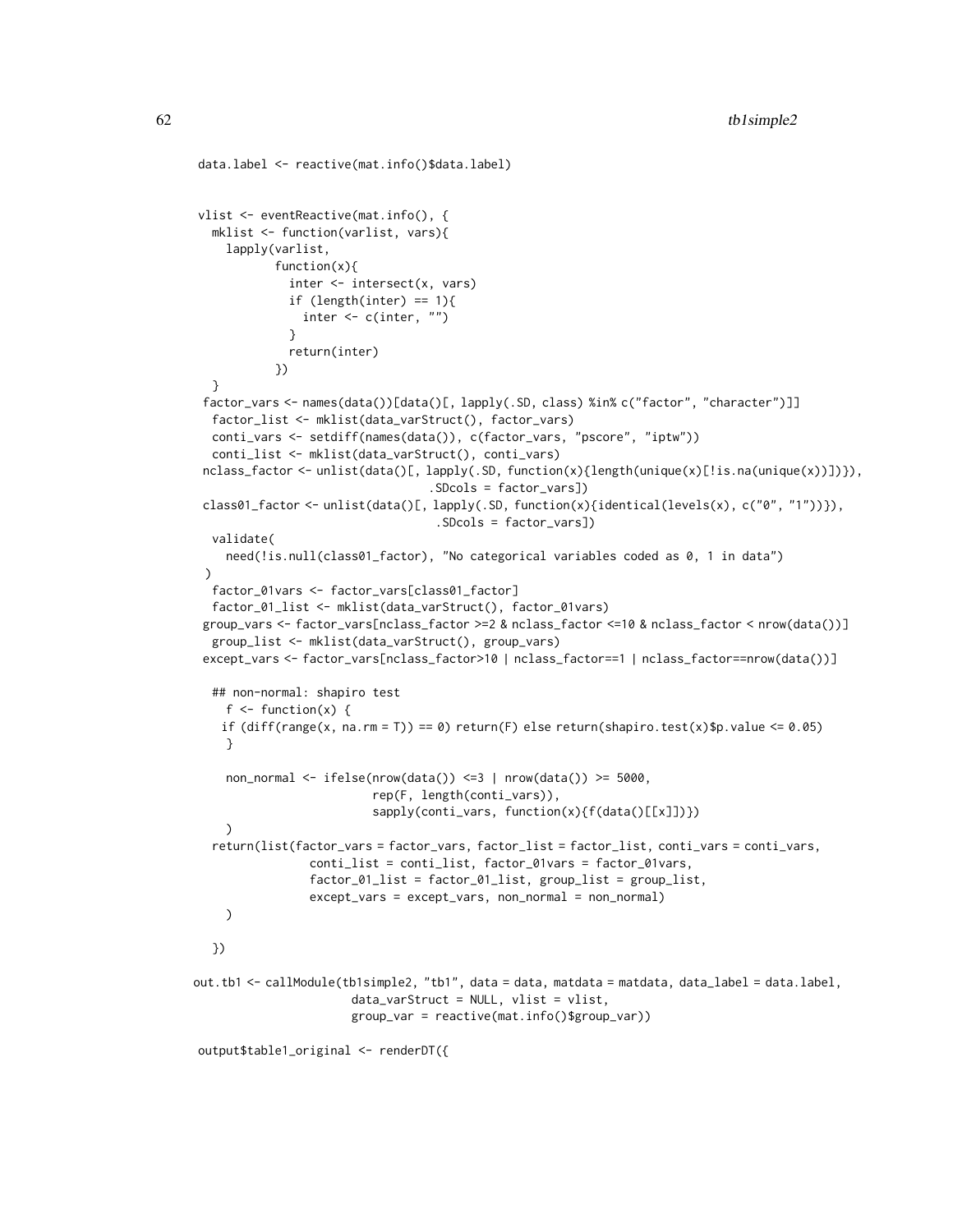```
tb <- out.tb1()$original$table
   cap <- out.tb1()$original$caption
   out <- datatable(tb, rownames = T, extension= "Buttons", caption = cap)
   return(out)
 })
 output$table1_ps <- renderDT({
   tb <- out.tb1()$ps$table
   cap <- out.tb1()$ps$caption
   out <- datatable(tb, rownames = T, extension= "Buttons", caption = cap)
   return(out)
 })
 output$table1_iptw <- renderDT({
   tb <- out.tb1()$iptw$table
   cap <- out.tb1()$iptw$caption
   out <- datatable(tb, rownames = T, extension= "Buttons", caption = cap)
   return(out)
 })
}
```
tb1simpleUI *tb1simpleUI : tb1 module UI for propensity score analysis*

# Description

Table 1 module UI for propensity score analysis.

#### Usage

tb1simpleUI(id)

#### Arguments

id id

# Details

tb1 module UI for propensity score analysis

# Value

Table 1 UI for propensity score analysis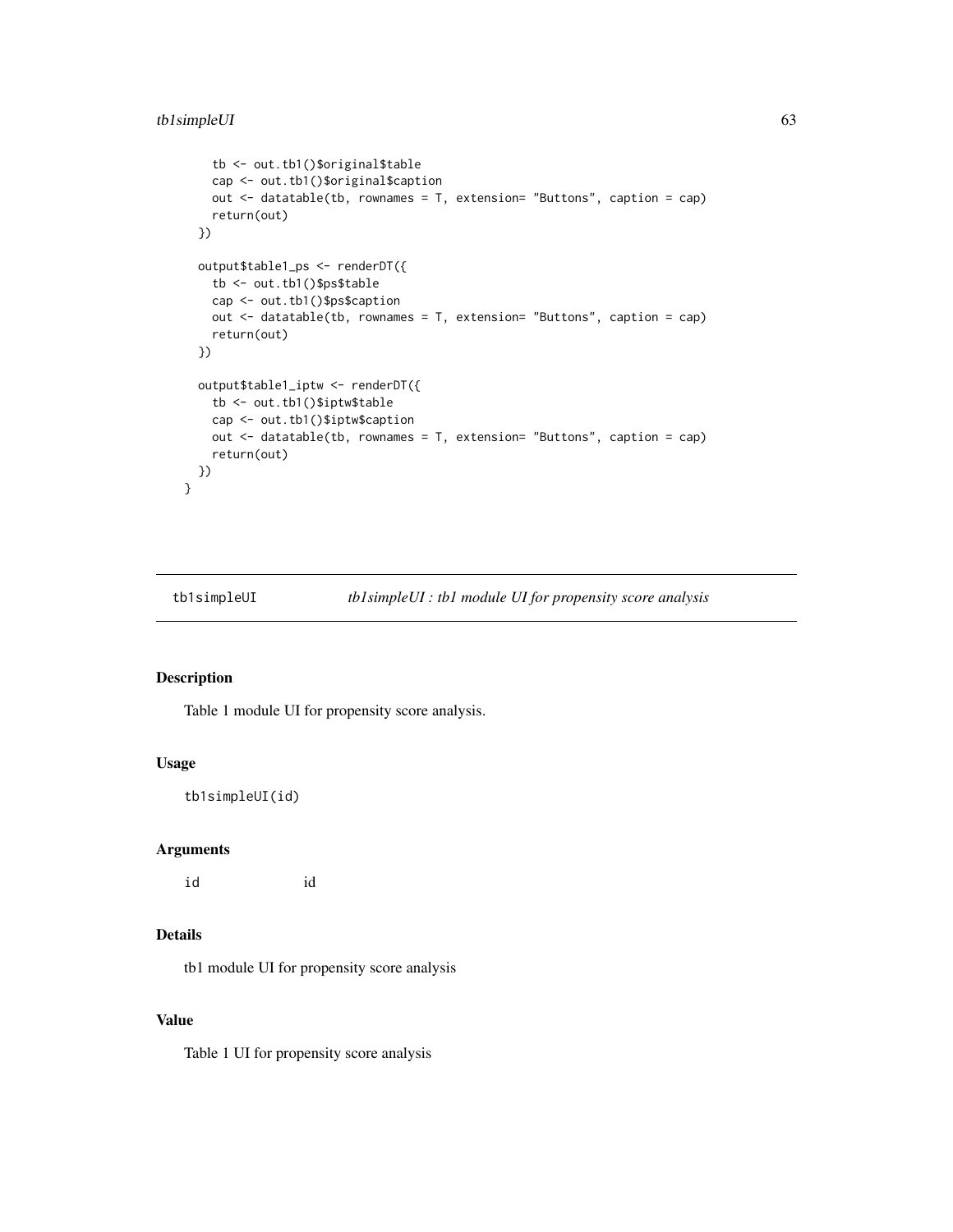```
library(shiny);library(DT);library(data.table);library(readxl);library(jstable)
library(haven);library(survey)
ui <- fluidPage(
   sidebarLayout(
   sidebarPanel(
     FilePsInput("datafile"),
     tb1simpleUI("tb1")
   ),
   mainPanel(
     DTOutput("table1_original"),
     DTOutput("table1_ps"),
     DTOutput("table1_iptw")
   )
)
\mathcal{L}server <- function(input, output, session) {
  mat.info <- callModule(FilePs, "datafile")
  data <- reactive(mat.info()$data)
  matdata <- reactive(mat.info()$matdata)
  data.label <- reactive(mat.info()$data.label)
  vlist <- eventReactive(mat.info(), {
    mklist <- function(varlist, vars){
      lapply(varlist,
             function(x){
               inter <- intersect(x, vars)
               if (length(inter) == 1){
                 inter <- c(inter, "")
               }
               return(inter)
             })
    }
  factor_vars <- names(data())[data()[, lapply(.SD, class) %in% c("factor", "character")]]
    factor_list <- mklist(data_varStruct(), factor_vars)
    conti_vars <- setdiff(names(data()), c(factor_vars, "pscore", "iptw"))
    conti_list <- mklist(data_varStruct(), conti_vars)
  nclass_factor <- unlist(data()[, lapply(.SD, function(x){length(unique(x)[!is.na(unique(x))])}),
                                    .SDcols = factor_vars])
  class01_factor <- unlist(data()[, lapply(.SD, function(x){identical(levels(x), c("0", "1"))}),
                                     .SDcols = factor_vars])
    validate(
      need(!is.null(class01_factor), "No categorical variables coded as 0, 1 in data")
   )
   factor_01vars <- factor_vars[class01_factor]
    factor_01_list <- mklist(data_varStruct(), factor_01vars)
  group_vars <- factor_vars[nclass_factor >=2 & nclass_factor <=10 & nclass_factor < nrow(data())]
    group_list <- mklist(data_varStruct(), group_vars)
```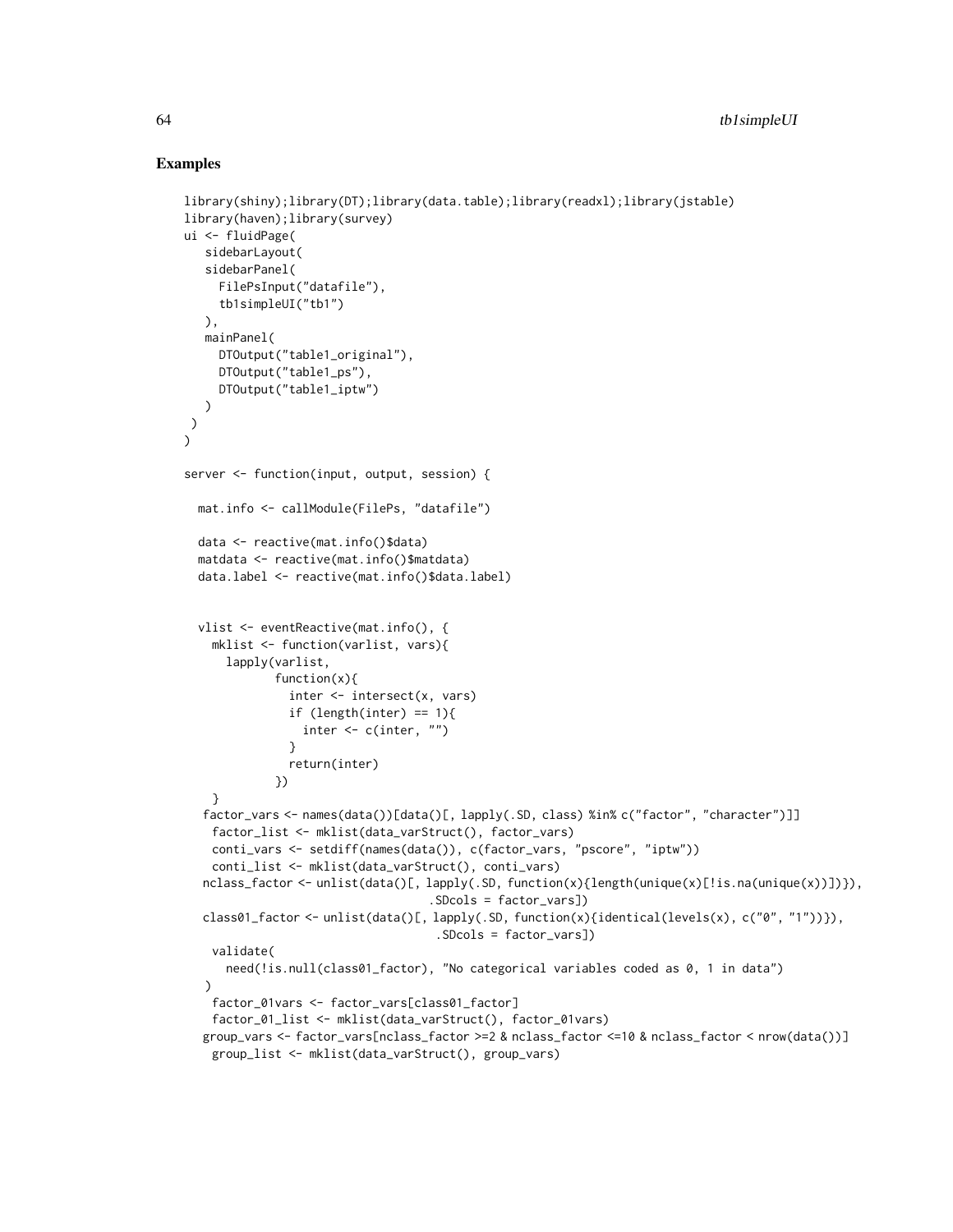```
except_vars <- factor_vars[nclass_factor>10 | nclass_factor==1 | nclass_factor==nrow(data())]
  ## non-normal: shapiro test
    f \leftarrow function(x) {
   if diff(range(x, na.rm = T)) == 0) return(F) else return(shapiro.test(x)$p.value <= 0.05)
    }
    non_normal <- ifelse(nrow(data()) <=3 | nrow(data()) >= 5000,
                          rep(F, length(conti_vars)),
                          sapply(conti_vars, function(x){f(data()[[x]])})
    )
    return(list(factor_vars = factor_vars, factor_list = factor_list,
          conti_vars = conti_vars, conti_list = conti_list, factor_01vars = factor_01vars,
                 factor_01_list = factor_01_list, group_list = group_list,
                except_vars = except_vars, non_normal = non_normal)
    )
  })
out.tb1 <- callModule(tb1simple2, "tb1", data = data, matdata = matdata, data_label = data.label,
                      data_varStruct = NULL, vlist = vlist,
                      group_var = reactive(mat.info()$group_var))
output$table1_original <- renderDT({
  tb <- out.tb1()$original$table
  cap <- out.tb1()$original$caption
  out <- datatable(tb, rownames = T, extension= "Buttons", caption = cap)
  return(out)
})
output$table1_ps <- renderDT({
  tb <- out.tb1()$ps$table
  cap <- out.tb1()$ps$caption
  out <- datatable(tb, rownames = T, extension= "Buttons", caption = cap)
  return(out)
})
output$table1_iptw <- renderDT({
  tb <- out.tb1()$iptw$table
  cap <- out.tb1()$iptw$caption
  out <- datatable(tb, rownames = T, extension= "Buttons", caption = cap)
  return(out)
})
```
timeROChelper *timeROChelper: Helper function for timerocModule*

#### Description

}

Helper function for timerocModule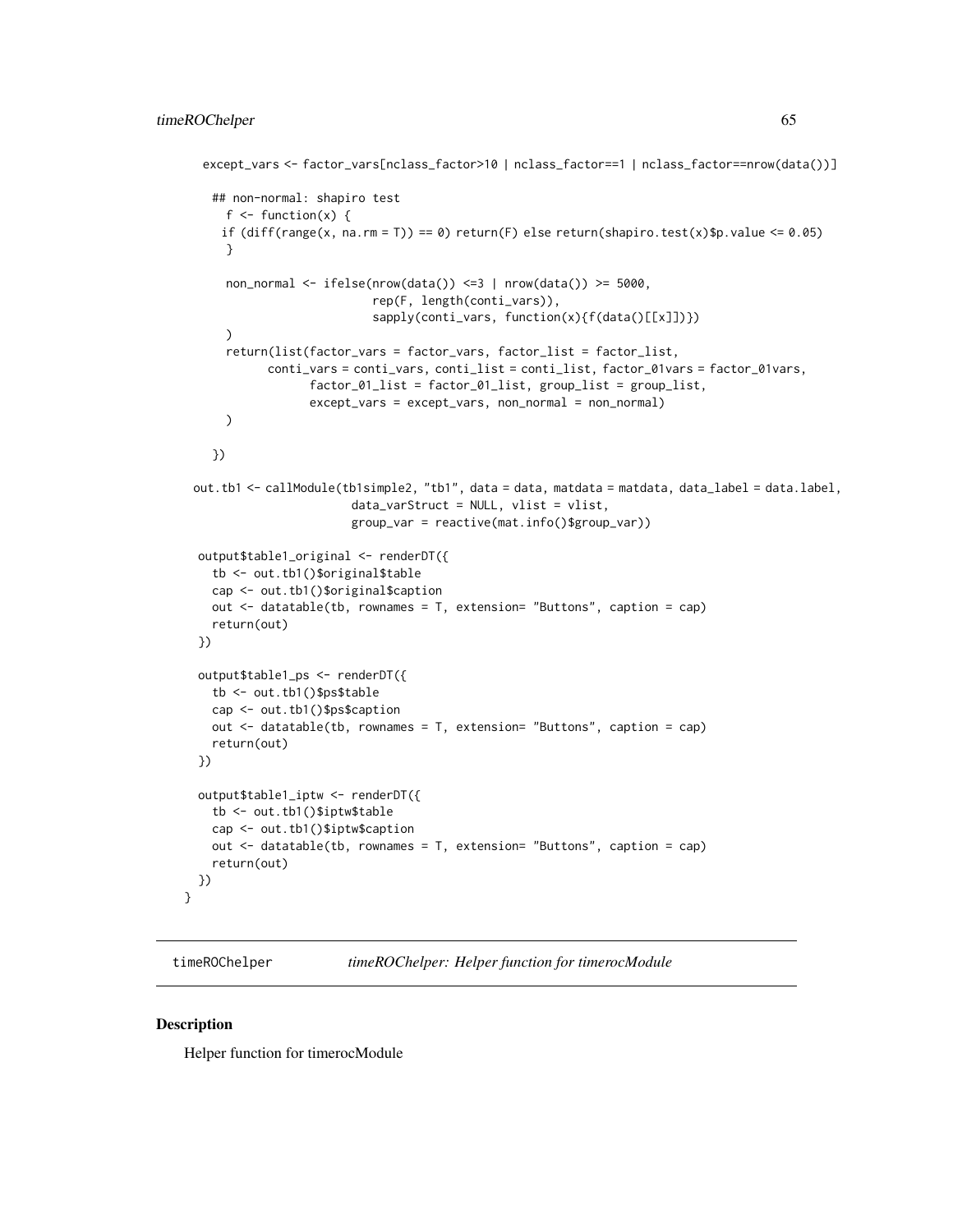# Usage

```
timeROChelper(
  var.event,
  var.time,
  vars.ind,
  t,
  data,
  design.survey = NULL,
  id.cluster = NULL
)
```
# Arguments

| var.event     | event                                             |
|---------------|---------------------------------------------------|
| var.time      | time                                              |
| vars.ind      | independent variable                              |
| t             | time                                              |
| data          | data                                              |
| design.survey | survey data, Default: NULL                        |
| id.cluster    | cluster variable if marginal model, Default: NULL |

# Details

Helper function for timerocModule

# Value

timeROC object

# See Also

[coxph](#page-0-0) [svycoxph](#page-0-0) [predict](#page-0-0) [timeROC](#page-0-0)

```
#library(survival)
#timeROChelper("status", "time", c("age", "sex"), t = 365, data = lung)
```
<span id="page-65-0"></span>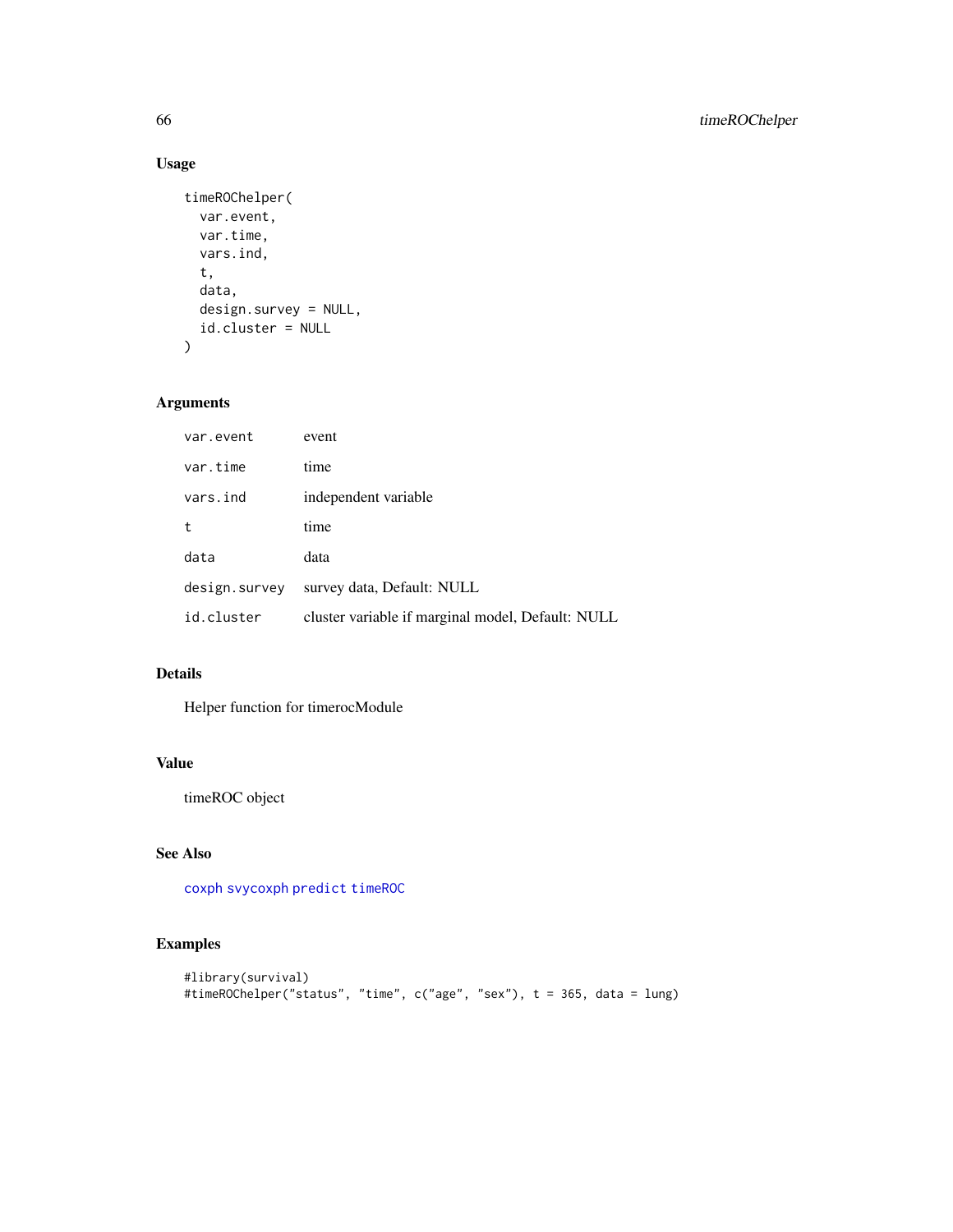## Description

shiny module server for time-dependent roc analysis

shiny module server for time-dependent roc analysis- input number of model as integer

#### Usage

```
timerocModule(
  input,
  output,
  session,
  data,
  data_label,
  data_varStruct = NULL,
 nfactor.limit = 10,
  design.survey = NULL,
  id.cluster = NULL
)
timerocModule2(
  input,
 output,
  session,
  data,
  data_label,
  data_varStruct = NULL,
 nfactor.limit = 10,
 design.survey = NULL,
  id.cluster = NULL
\mathcal{L}
```
# Arguments

| input         | input                                                             |
|---------------|-------------------------------------------------------------------|
| output        | output                                                            |
| session       | session                                                           |
| data          | Reactive data                                                     |
| data_label    | Reactuve data label                                               |
|               | data_varStruct Reactive List of variable structure, Default: NULL |
| nfactor.limit | nlevels limit in factor variable, Default: 10                     |
| design.survey | Reactive survey data. default: NULL                               |
| id.cluster    | Reactive cluster variable if marginal model, Default: NULL        |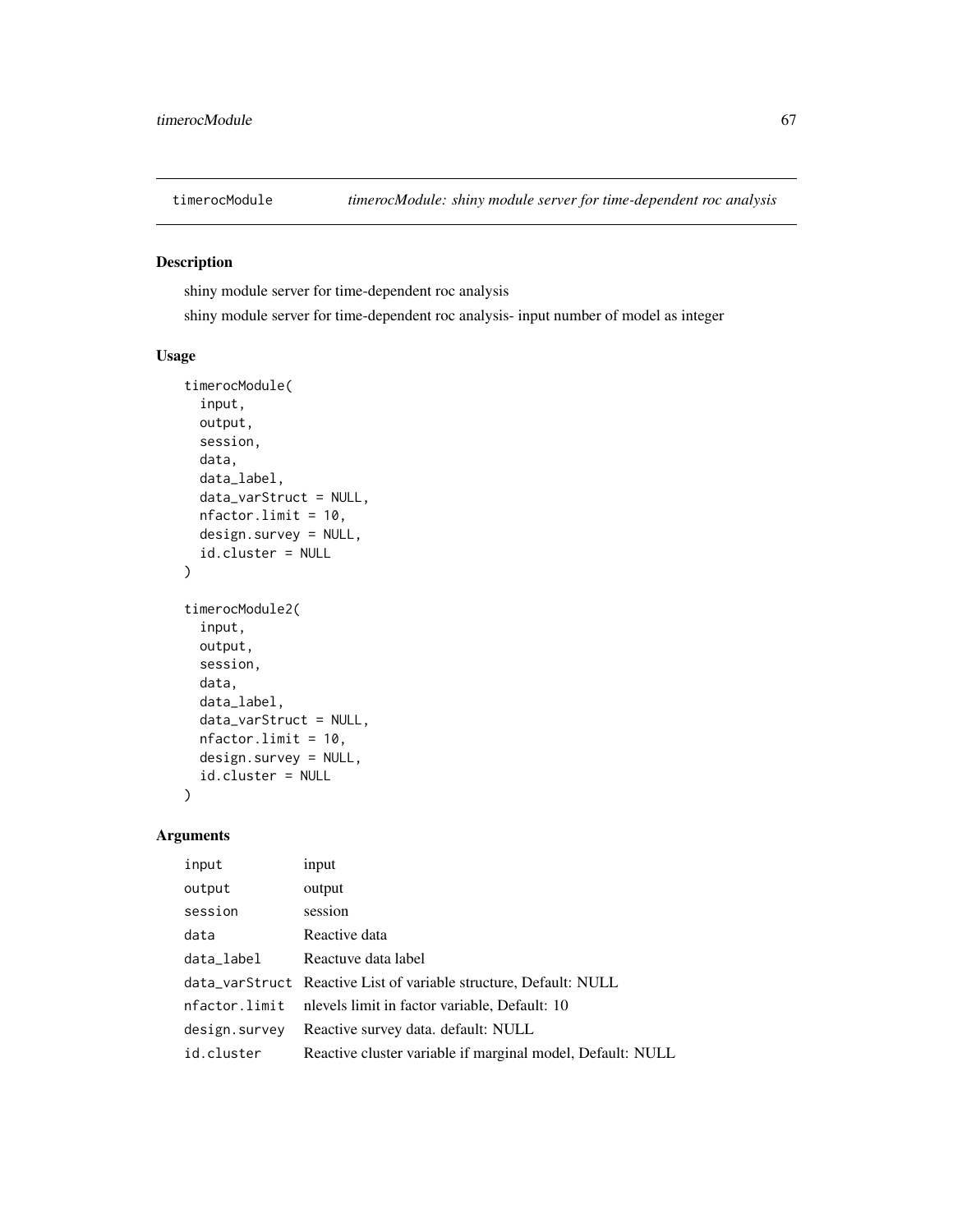# <span id="page-67-0"></span>Details

shiny module server for time-dependent roc analysis

shiny module server for time dependent roc analysis- input number of model as integer

#### Value

shiny module server for time-dependent roc analysis

shiny module server for time dependent roc analysis- input number of model as integer

#### See Also

[quantile](#page-0-0) [setkey](#page-0-0) [data.table](#page-0-0) [rbindlist](#page-0-0) [quantile](#page-0-0) [setkey](#page-0-0) [data.table](#page-0-0) [rbindlist](#page-0-0)

```
library(shiny);library(DT);library(data.table);library(jstable);library(ggplot2)
library(timeROC);library(survIDINRI)
ui <- fluidPage(
  sidebarLayout(
  sidebarPanel(
    timerocUI("timeroc")
  ),
  mainPanel(
    plotOutput("plot_timeroc"),
    ggplotdownUI("timeroc"),
    DTOutput("table_timeroc")
  )
)
\mathcal{L}server <- function(input, output, session) {
 data <- reactive(mtcars)
 data.label <- jstable::mk.lev(mtcars)
 out_timeroc <- callModule(timerocModule, "timeroc", data = data, data_label = data.label,
                            data_varStruct = NULL)
 output$plot_timeroc <- renderPlot({
   print(out_timeroc()$plot)
 })
 output$table_timeroc <- renderDT({
   datatable(out_timeroc()$tb, rownames=F, editable = F, extensions= "Buttons",
              caption = "ROC results",
              options = c(jstable::opt.tbreg("roctable"), list(scrollX = TRUE)))
 })
}
library(shiny);library(DT);library(data.table);library(jstable);library(ggplot2)
library(timeROC);library(survIDINRI)
```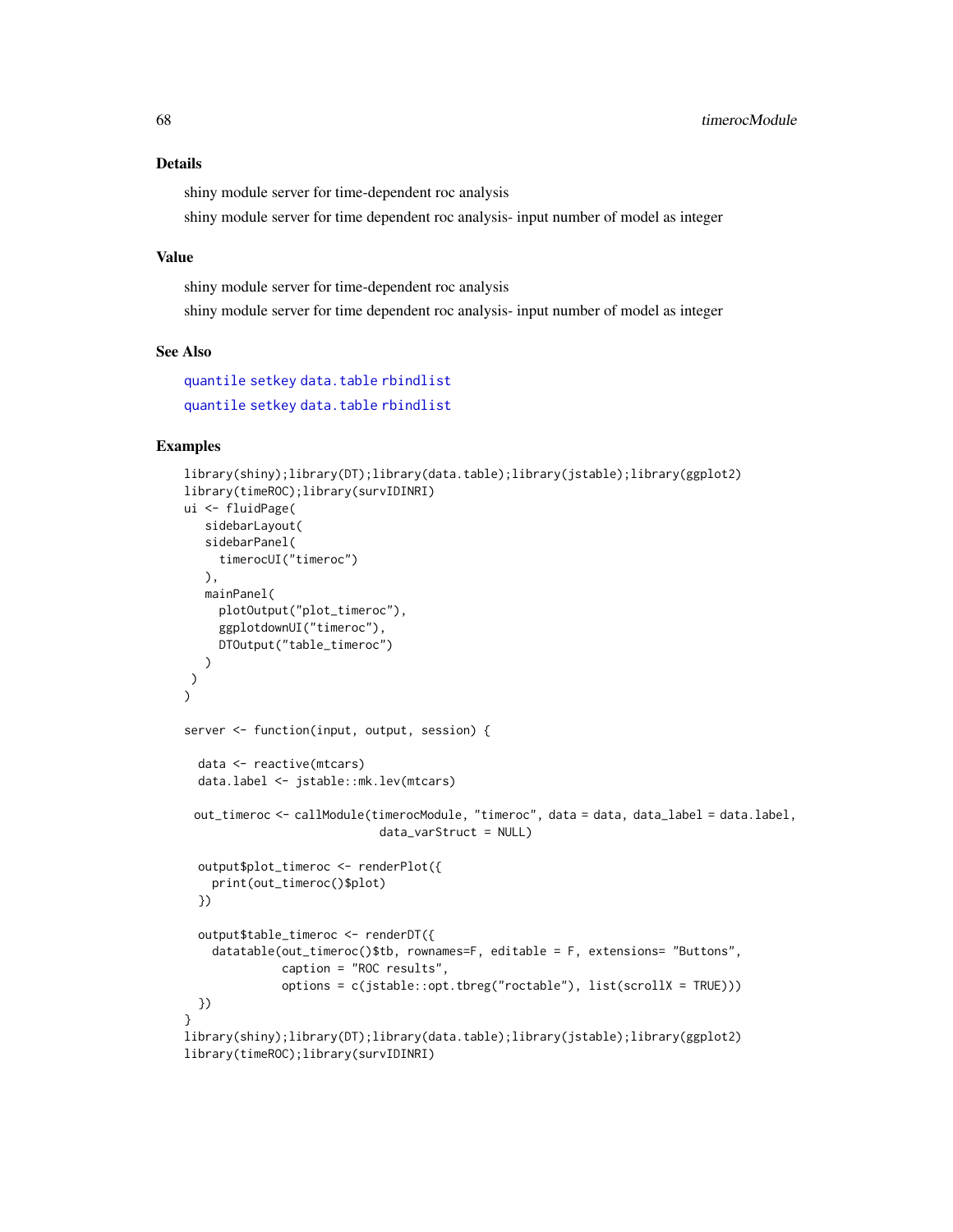#### timerocUI 69

```
ui <- fluidPage(
  sidebarLayout(
  sidebarPanel(
     timerocUI("timeroc")
  ),
  mainPanel(
     plotOutput("plot_timeroc"),
     ggplotdownUI("timeroc"),
     DTOutput("table_timeroc")
  )
)
\mathcal{L}server <- function(input, output, session) {
 data <- reactive(mtcars)
 data.label <- jstable::mk.lev(mtcars)
 out_timeroc <- callModule(timerocModule2, "timeroc", data = data, data_label = data.label,
                            data_varStruct = NULL)
 output$plot_timeroc <- renderPlot({
   print(out_timeroc()$plot)
 })
 output$table_timeroc <- renderDT({
   datatable(out_timeroc()$tb, rownames=F, editable = F, extensions= "Buttons",
              caption = "ROC results",
              options = c(jstable::opt.tbreg("roctable"), list(scrollX = TRUE)))
 })
}
```
timerocUI *timerocUI: shiny module UI for time-dependent roc analysis*

#### Description

Shiny module UI for time-dependent roc analysis

#### Usage

```
timerocUI(id)
```
#### Arguments

id id

# Details

Shiny module UI for time-dependent roc analysis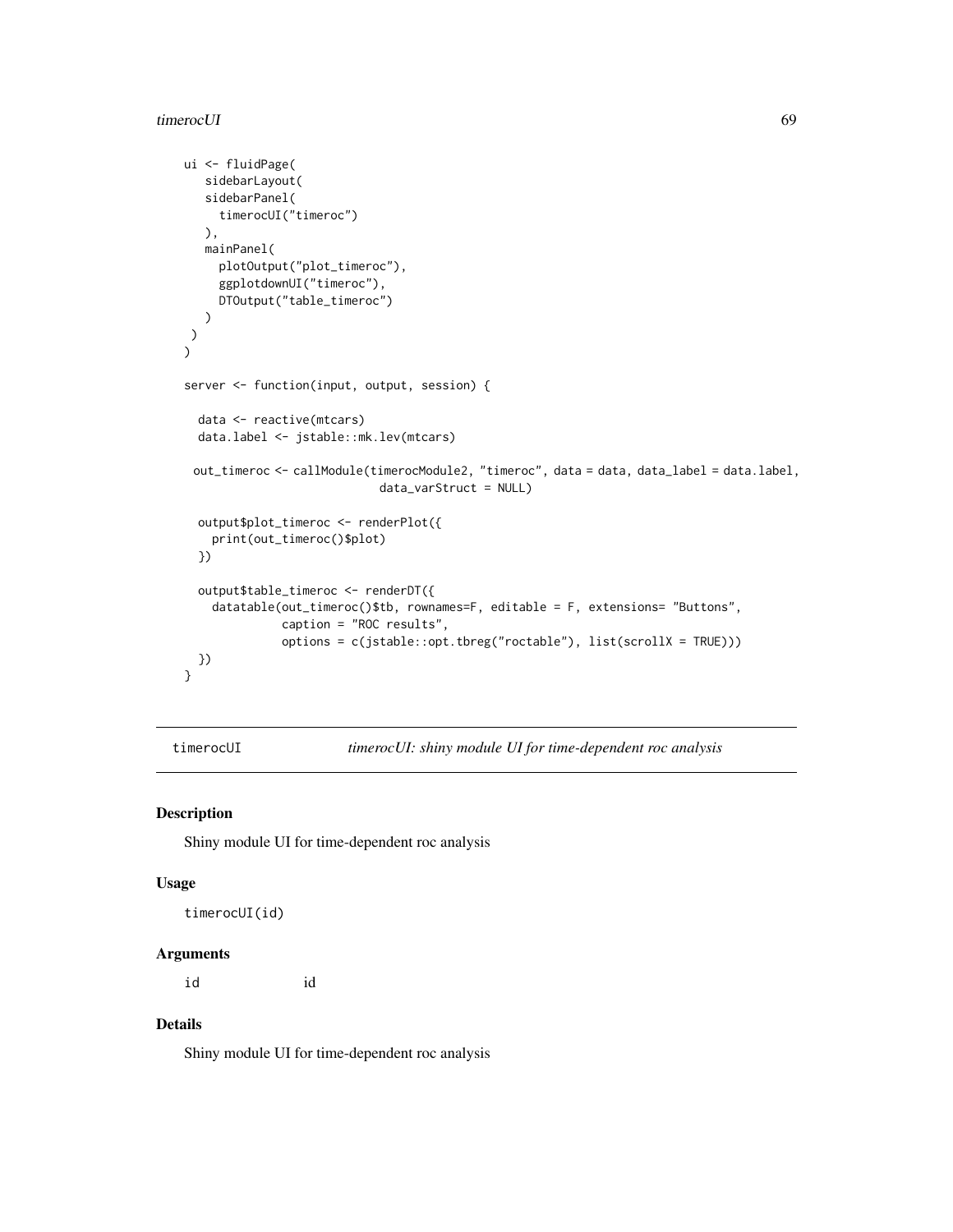# Value

Shiny module UI for time-dependent roc analysis

#### Examples

```
library(shiny);library(DT);library(data.table);library(jstable);library(ggplot2)
library(timeROC);library(survIDINRI)
ui <- fluidPage(
   sidebarLayout(
   sidebarPanel(
     timerocUI("timeroc")
  ),
   mainPanel(
     plotOutput("plot_timeroc"),
     ggplotdownUI("timeroc"),
     DTOutput("table_timeroc")
   )
)
\mathcal{L}server <- function(input, output, session) {
  data <- reactive(mtcars)
  data.label <- jstable::mk.lev(mtcars)
 out_timeroc <- callModule(timerocModule, "timeroc", data = data, data_label = data.label,
                            data_varStruct = NULL)
  output$plot_timeroc <- renderPlot({
    print(out_timeroc()$plot)
  })
  output$table_timeroc <- renderDT({
    datatable(out_timeroc()$tb, rownames=F, editable = F, extensions= "Buttons",
              caption = "ROC results",
              options = c(jstable::opt.tbreg("roctable"), list(scrollX = TRUE)))
  })
}
```
timeROC\_table *timeROC\_table: extract AUC information from list of timeROC object.*

## Description

extract AUC information from list of timeROC object.

```
timeROC_table(ListModel, dec.auc = 3, dec.p = 3)
```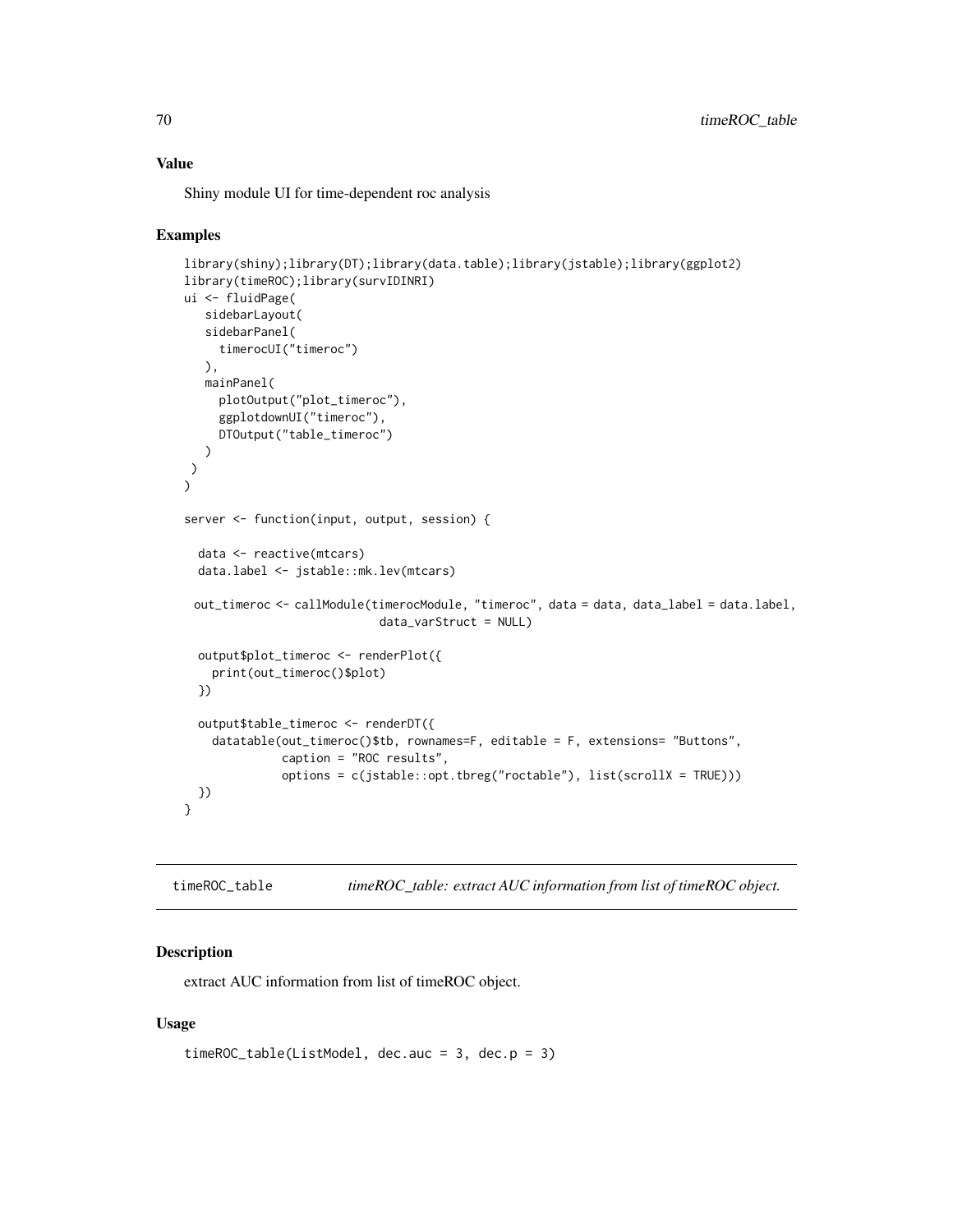# <span id="page-70-0"></span>Arguments

| ListModel | list of timeROC object         |
|-----------|--------------------------------|
| dec.auc   | digits for AUC, Default: 3     |
| dec.p     | digits for p value, Default: 3 |

# Details

extract AUC information from list of timeROC object.

# Value

table of AUC information

# See Also

[confint](#page-0-0) [data.table-package](#page-0-0)

```
#library(survival)
#list.timeROC <- lapply(list("age", c("age", "sex")),
#<br># function(x){<br># timeROChelp
                      timeROChelper("status", "time", x, t = 365, data = lung)# })
#timeROC_table(list.timeROC)
```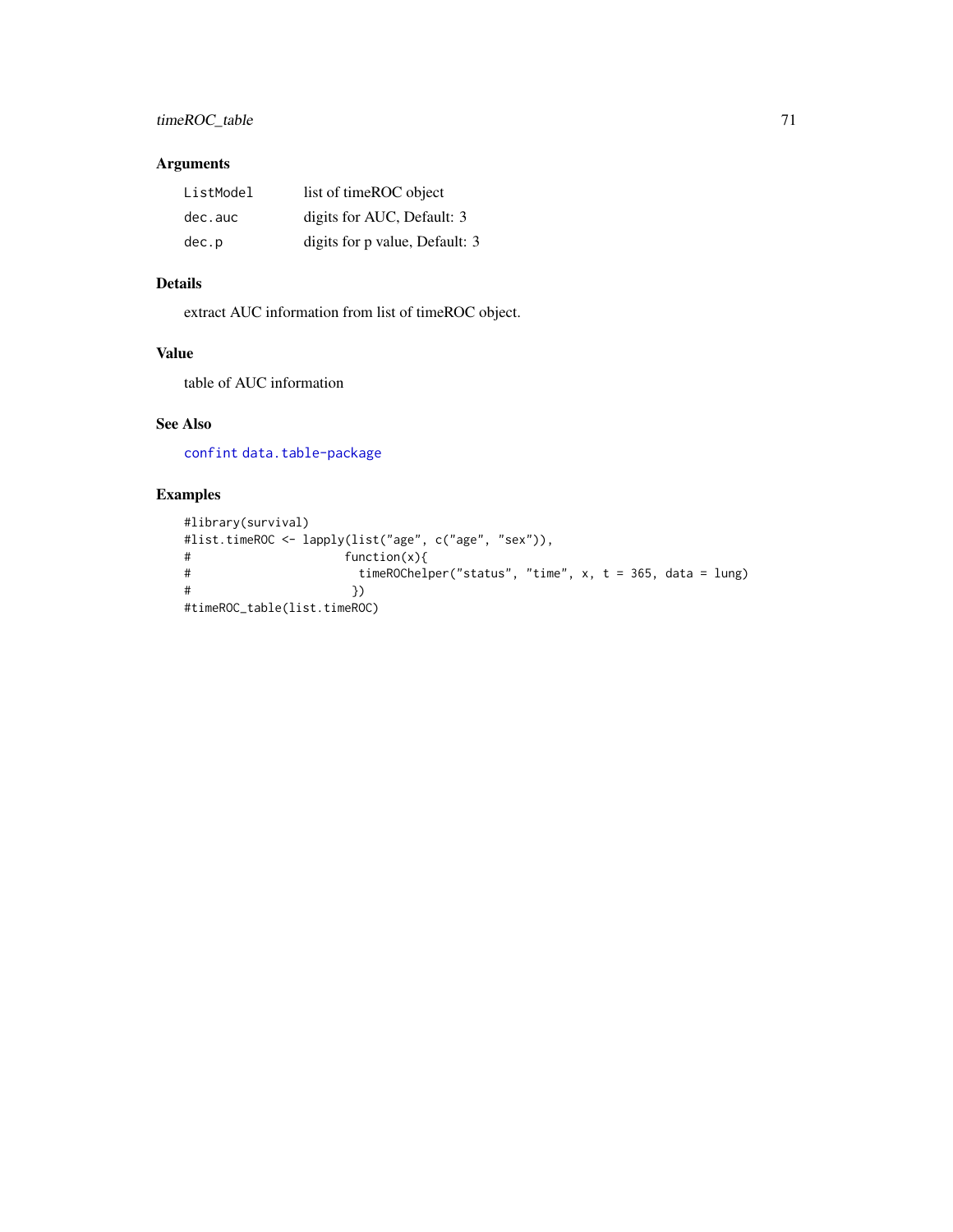# Index

ci.auc , *[52](#page-51-0)* colon , *[30](#page-29-0)* confint , *[71](#page-70-0)* cox2.display , *[28](#page-27-0)* coxModule , [3](#page-2-0) coxph , *[28](#page-27-0)* , *[53](#page-52-0)* , *[66](#page-65-0)* coxUI , [4](#page-3-0) CreateTableOneJS , *[58](#page-57-0)* , *[61](#page-60-0)* csvFile , [5](#page-4-0) csvFileInput , [6](#page-5-0) data.table , *[28](#page-27-0)* , *[68](#page-67-0)* dev , *[49](#page-48-0)* dropdownButton , *[41](#page-40-0)*

emf , *[49](#page-48-0)*

FilePs, [7](#page-6-0) FilePsInput , [8](#page-7-0) FileRepeated , [10](#page-9-0) FileRepeatedInput , [11](#page-10-0) FileSurvey , [12](#page-11-0) FileSurveyInput , [13](#page-12-0) fwrite , *[25](#page-24-0)* , *[28](#page-27-0)* , *[30](#page-29-0)* , *[32](#page-31-0)*

geeglm , *[49](#page-48-0)* GEEModuleLinear , [14](#page-13-0) GEEModuleLogistic , [16](#page-15-0) GEEModuleUI , [17](#page-16-0) ggpairsModule , [18](#page-17-0) ggpairsModule2 , [20](#page-19-0) ggpairsModuleUI1 , [21](#page-20-0) ggpairsModuleUI2 , [22](#page-21-0) ggplotdownUI, [23](#page-22-0) ggroc.roc , *[49](#page-48-0)* ggsave , *[28](#page-27-0)*

IDI.INF , *[53](#page-52-0)* IDI.INF.OUT , *[53](#page-52-0)*

jsBasicAddin , [24](#page-23-0)

jsBasicExtAddin , [25](#page-24-0) jsBasicGadget , [26](#page-25-0) jskm , *[28](#page-27-0)* jsPropensityAddin , [27](#page-26-0) jsPropensityExtAddin , [27](#page-26-0) jsPropensityGadget , [28](#page-27-0) jsRepeatedAddin , [29](#page-28-0) jsRepeatedExtAddin , [29](#page-28-0) jsRepeatedGadjet , [30](#page-29-0) jsSurveyAddin , [31](#page-30-0) jsSurveyExtAddin , [31](#page-30-0) jsSurveyGadget , [32](#page-31-0) kaplanModule , [33](#page-32-0) kaplanUI , [34](#page-33-0) logistic.display2 , [35](#page-34-0) logisticModule , [36](#page-35-0) logisticModule2 , [38](#page-37-0) lung , *[25](#page-24-0)* match.data , *[28](#page-27-0)* matchit , *[28](#page-27-0)* mklist , [39](#page-38-0) mksetdiff,[40](#page-39-0) model.matrix , *[53](#page-52-0)* opt.tb1 , *[32](#page-31-0)* opt.tbreg , *[25](#page-24-0)* , *[28](#page-27-0)* , *[30](#page-29-0)* , *[32](#page-31-0)* optionUI , [40](#page-39-0) pbc , *[28](#page-27-0)* predict , *[66](#page-65-0)* quantile , *[49](#page-48-0)* , *[68](#page-67-0)* rbindlist , *[68](#page-67-0)* rcorrp.cens , *[42](#page-41-0)* reclassificationJS , [41](#page-40-0)

regress.display2 , [43](#page-42-0) regressModule , [44](#page-43-0)